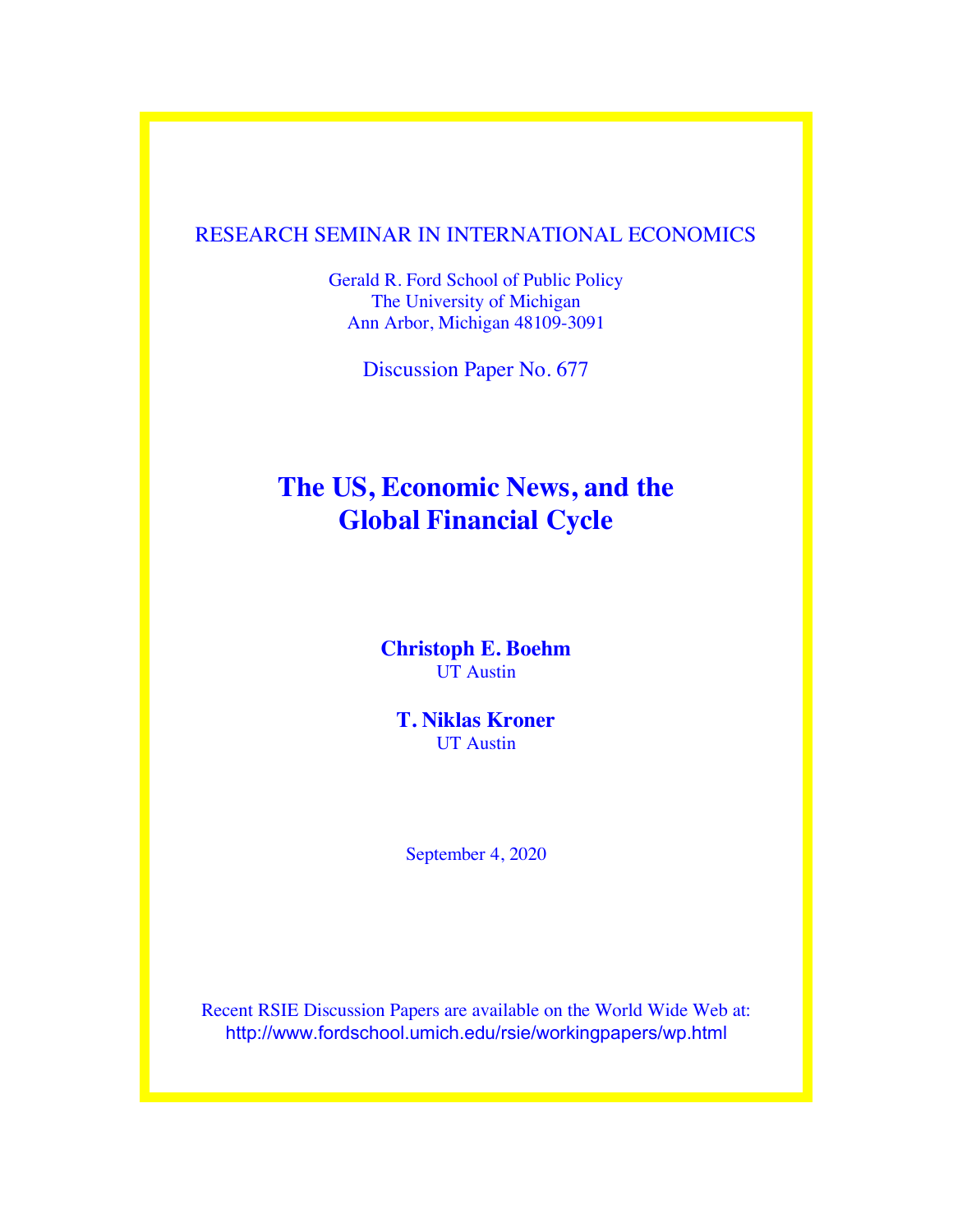# The US, Economic News, and the Global Financial Cycle\*

Christoph E. Boehm and T. Niklas Kroner

UT Austin

This draft: September 4, 2020 First draft: January 10, 2020

#### Abstract

We provide evidence for a causal link between the US economy and the global financial cycle. Using a unique intraday dataset, we show that US macroeconomic news releases have large and significant effects on global risky asset prices. Stock price indexes of 27 countries, commodity prices, and the VIX all jump instantaneously upon news releases. The responses of stock indexes co-move across countries and are large—often comparable in size to the response of the S&P 500. Further, these effects are persistent. US macroeconomic news explain up to 22% of the quarterly variation in foreign stock markets. The joint behavior of stock prices and long-term bond yields suggests that systematic monetary policy responses to news play a limited role for explaining the behavior of international stock markets. Instead, the evidence is consistent with a direct effect on investors' risk-taking capacity. Overall, our findings show that a byproduct of the United States' central position in the global financial system is that news about its business cycle have large effects on global financial conditions.

JEL Codes: E44, E52, F40, G12, G14, G15,

Keywords: Global Financial Cycle; Macroeconomic announcements; International spillovers; Stock returns; VIX; Commodity prices; High-frequency event study

<sup>\*</sup>We thank Olivier Coibion, Andrei Levchenko, Nitya Pandalai-Nayar, and seminar participants at UT Austin for helpful comments. We thank Olivier Coibion, Stefano Eusepi, Nitya Pandalai-Nayar, Aysegul Sahin, and the UT Austin Department of Economics for financial support to purchase the proprietary data used in this paper. We also thank Gregory Weitzner for helping us with accessing parts of the data. A previous version of this paper was circulated under the title "What does high frequency identification tell us about the transmission and synchronization of business cycles?"

Email: chris.e.boehm@gmail.com and tnkroner@utexas.edu.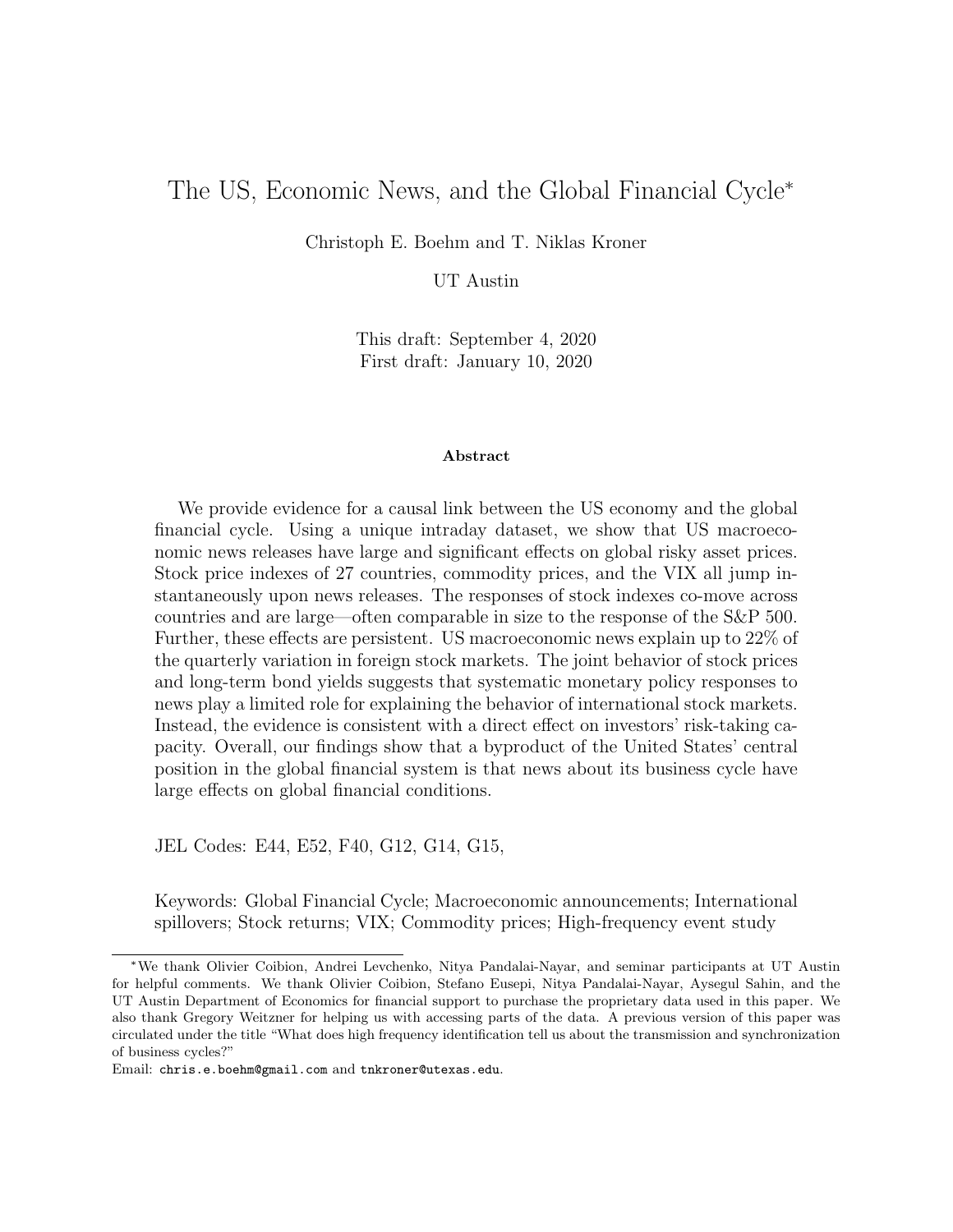## 1 Introduction

The global financial cycle appears in co-movements of gross flows, asset prices, leverage, and credit creation, which are all closely linked to fluctuations in the VIX. But what are its drivers?

— [Rey](#page-45-0) [\(2013\)](#page-45-0)

In an influential speech at the Jackson Hole Symposium in 2013, [Rey](#page-45-0) [\(2013\)](#page-45-0) provides evidence for the global co-movement of capital flows, risky asset prices, credit growth, and leverage. This phenomenon, which Rey calls the global financial cycle, constitutes an external source of financial and macroeconomic volatility for countries with open capital accounts. In episodes of favorable international financial conditions, these countries experience capital inflows, buildups of credit and leverage, and appreciations in risky asset prices, ultimately resulting in macroeconomic expansion. In episodes of retrenchment, however, capital flows reverse, credit and leverage contract, and risky asset prices plummet. Historically, these episodes of retrenchment are often associated with severe crises.

A largely open question to this point is what the drivers of the global financial cycle (GFC) are. The only exception, to the best of our knowledge, is that US monetary policy shocks cause movements in the GFC [\(Miranda-Agrippino and Rey,](#page-45-1) [2020\)](#page-45-1). From the domestic literature on monetary policy, however, it is known that monetary policy shocks account for only a small fraction of business cycle variation, in particular in recent decades [\(Coibion,](#page-42-0) [2012;](#page-42-0) [Ramey,](#page-45-2) [2016\)](#page-45-2). If this point applies in the international context as well, a sizable chunk of the variation in the GFC remains unexplained. Since identifying the driving forces of the GFC is critical both for understanding the international transmission of shocks through the financial system and designing appropriate policy responses, this paper aims to make progress on this question.

To do so, we study the relationship between the US economy and the GFC with a particular emphasis on drivers beyond monetary policy. Our focus on the US economy is motivated by its dominant position in the international monetary and financial system (e.g. [Gourinchas, Rey, and Sauzet,](#page-43-0) [2019\)](#page-43-0). This position makes it plausible *ex-ante* that shocks which affect US macroeconomic aggregates also drive international financial conditions. For instance, conventional accounts of the Great Recession highlight the US housing sector as the origin of a shock whose repercussions were felt worldwide.

Establishing a causal link between any potential driving force and the GFC is econometrically challenging. By its very nature, the GFC is characterized by fast-moving financial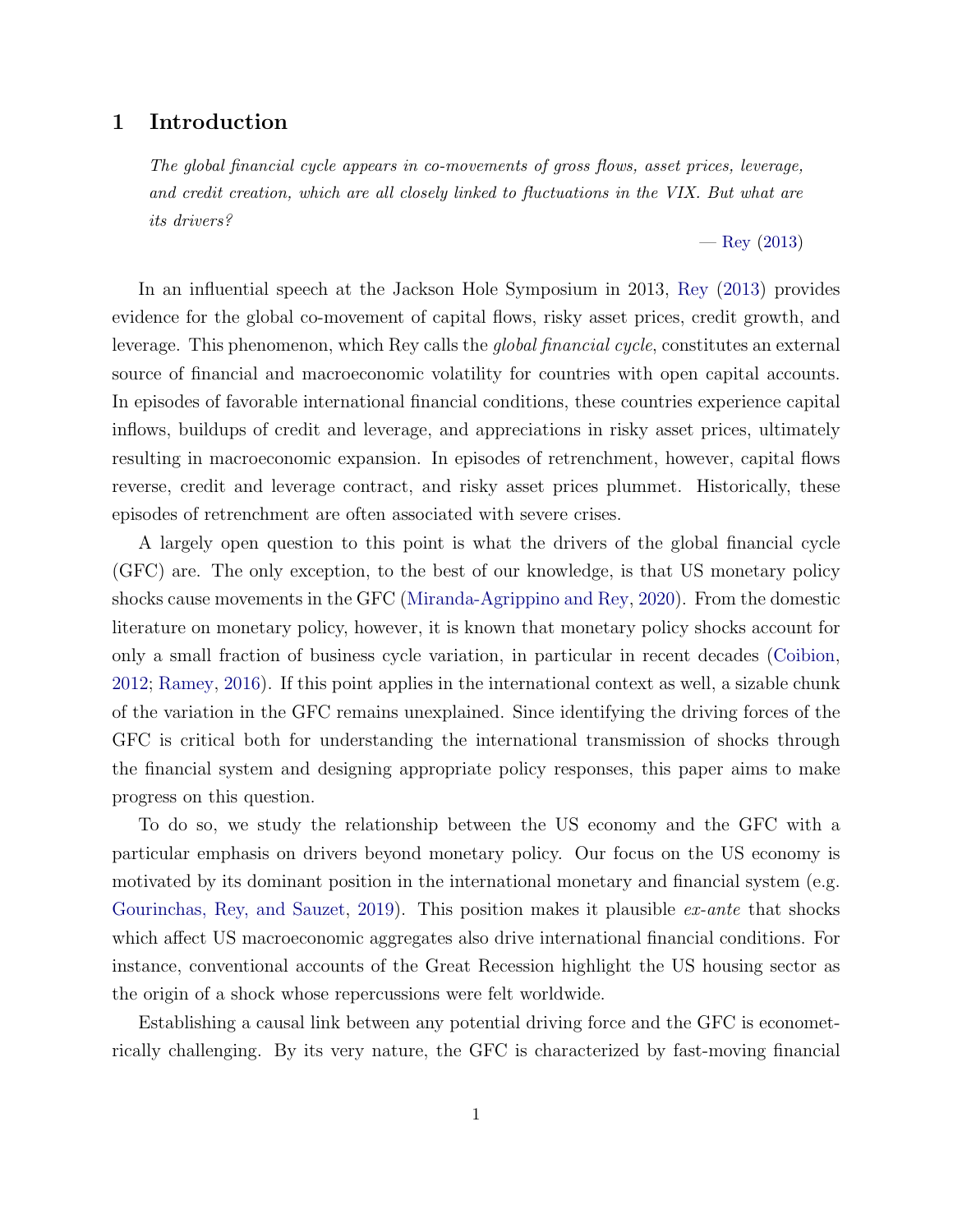variables such as risky asset prices and capital flows. At this point, it is well understood that identification strategies based on monthly or quarterly data, which do not take the simultaneity of financial variables into account, are unlikely to be successful at isolating the true underlying disturbances [\(Gertler and Karadi,](#page-43-1) [2015;](#page-43-1) [Ludvigson, Ma, and Ng,](#page-44-0) [2015\)](#page-44-0).<sup>[1](#page-3-0)</sup> In this paper, we resolve this identification problem by implementing a high-frequency event study. In particular, we study the intraday effects of US macroeconomic news releases on risky asset prices such as international stocks, commodities, and the VIX.[2](#page-3-1) This approach follows a large literature, which has established that scheduled macroeconomic announcements are a unique source of variation to study asset price movements (e.g., [Faust et al.,](#page-43-2) [2007\)](#page-43-2). While this research design limits us to study asset prices as outcomes, the co-movement of risky asset prices is a defining feature of the GFC [\(Miranda-Agrippino and Rey,](#page-45-1) [2020\)](#page-45-1). We therefore view our approach as natural step to better understand the drivers of the GFC and the role of the US economy.

In the first part of the paper, we establish a causal link between the US economy and a large set of risky asset prices. We begin with studying the effects on major stock indexes of 27 countries from 1997 to 2019. Within a 30-minute window, these stock indexes show a statistically significant response and strongly co-move across countries. For instance, a positive surprise about nonfarm payroll employment generates a statistically significant increase in stock prices in all but one of the countries in our sample. We also document significant effects on the VIX, a close proxy for the GFC, and commodity prices, which are often interpreted as indicators of risk appetite [\(Etula,](#page-43-3) [2013;](#page-43-3) [Miranda-Agrippino and Rey,](#page-45-1) [2020\)](#page-45-1).

High-frequency analyses often face the limitation that it is difficult to assess the economic importance of the identified relationship. We address this concern and demonstrate that the effects of US macroeconomic news on risky asset prices are both large and constitute an important driving force. The effects are large in the sense that international stock prices respond by a similar magnitude as the US stock market. Using the method by [Altavilla,](#page-41-0) [Giannone, and Modugno](#page-41-0) [\(2017\)](#page-41-0), we further show that US macro news explain a sizable fraction of the variation at lower frequencies. For many economies, US news explain more than 15 percent of the quarterly variation in equity prices. This magnitude is comparable with their explanatory power for the S&P 500 and exceeds the explanatory power of US monetary policy shocks by far. US macroeconomic news further explain around 12 and 19 percent of the quarterly variation in the VIX and commodity prices, respectively. The

<span id="page-3-0"></span><sup>&</sup>lt;sup>1</sup>[Miranda-Agrippino and Rey](#page-45-1) [\(2020\)](#page-45-1) resolve this simultaneity problem by identifying monetary policy shocks from high-frequency asset price responses around Federal Reserve monetary policy releases.

<span id="page-3-1"></span><sup>&</sup>lt;sup>2</sup>The VIX is the 30-day option-implied volatility index of the S&P 500 index.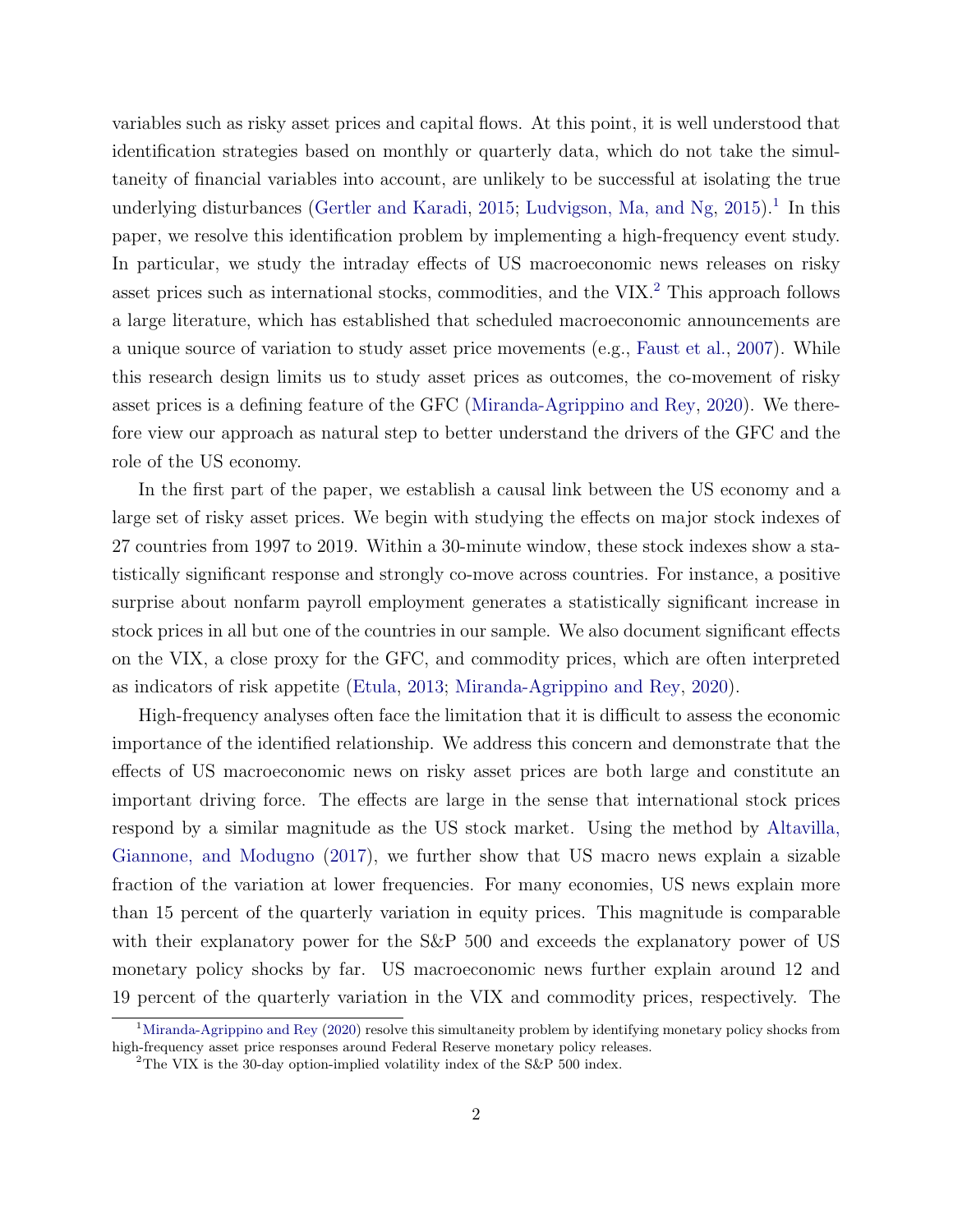concern that effects identified with high-frequency methods dissipate quickly does therefore not apply in our context.

The remainder of the paper interprets these findings and sheds light on the underlying mechanisms. We first provide a structural interpretation of the estimated coefficients. Clearly, surprises about US macroeconomic variables are not structural shocks. To clarify the relationship between the measured surprises, the observed asset price responses, and the true unobserved structural shocks we present a simple framework. The framework suggests that the estimated coefficients reflect the transmission of US-specific shocks to foreign stock markets, global common shocks to macroeconomic and financial variables, or both.

Second, we propose a test for the presence of global common shocks based on this framework. Intuitively, if global common shocks drove international business cycles and stock markets, news releases in other countries should be informative about the global state. Consequently, market participants should observe foreign macroeconomic news releases, and the US stock market should respond to these news. Our analysis shows that this is not the case. The S&P 500 does essentially not respond to foreign news releases. The evidence thus suggests a limited role of global common shocks and instead points to the transmission of US-specific shocks. This finding partially addresses [Bernanke'](#page-41-1)s [\(2017\)](#page-41-1) observation that the GFC could be driven by global common shocks. If so, the global co-movement characterizing the GFC could have a more benign interpretation than suggested by authors who associate the GFC with financial stability concerns. While US news have strong effects on foreign stock markets, foreign news have essentially no effect on the US. This striking asymmetry highlights the unique position of the US economy in the global financial system.

Third, following [Boyd, Hu, and Jagannathan](#page-42-1) [\(2005\)](#page-42-1), we decompose the foreign stock price response into a component resulting from interest rate changes, and a component resulting from changes in expected future cash flows and the risk premium. While foreign 10-year bond yields do respond to US macroeconomic news, these responses can—in large part—not explain the observed changes in foreign stock prices. Instead, the evidence suggests that US news affect foreign stock prices predominantly through an effect on cash flows or the risk premium. This fact is consistent with a direct effect of US news on the risk-taking behavior of international investors, and suggests a limited role for US monetary policy. In particular, a systematic US monetary policy response to news—as implied by a Taylor-type reaction function—can, for the most part, *not* explain the observed stock price responses.

Fourth, we document that countries' exposure to international financial conditions correlates with their stock market responses to US macroeconomic news. In particular, we show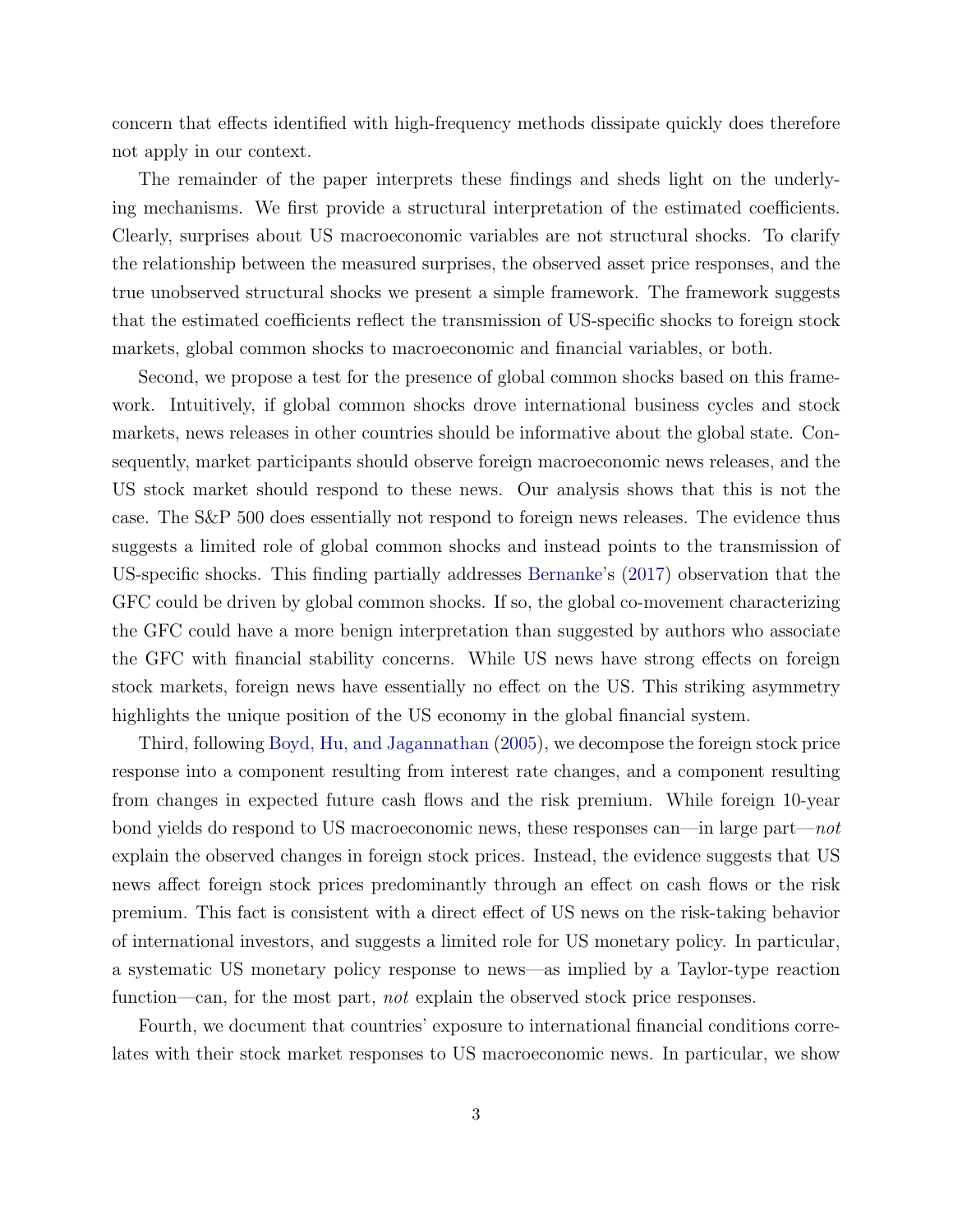that stock markets of more financially integrated countries respond systematically more strongly to US macroeconomic releases about the real economy. We interpret this evidence as consistent with prior work emphasizing the role of financial market frictions for explaining the GFC [\(Rey,](#page-45-3) [2016\)](#page-45-3). Lastly, we show that the mechanism proposed by [Bruno and Shin](#page-42-2) [\(2015b\)](#page-42-2), which links global liquidity to US dollar exchange rate movements, cannot explain our findings.

Related literature Our paper relates to various topics in international finance and macroeconomics. First, our paper relates to work studying the GFC. Important antecedents of [Rey'](#page-45-0)s [\(2013\)](#page-45-0) seminal work include [Diaz-Alejandro](#page-42-3) [\(1983,](#page-42-3) [1984\)](#page-43-4), [Calvo, Leiderman, and Reinhart](#page-42-4) [\(1993,](#page-42-4) [1996\)](#page-42-5), [Reinhart and Reinhart](#page-45-4) [\(2008\)](#page-45-4) and many others. These papers suggest a role for external and/or common drivers of countries' financial conditions. Following [Rey](#page-45-0) [\(2013\)](#page-45-0), several papers emphasize increased financial synchronization over recent decades, and dis-cuss their implications (e.g., [Bruno and Shin,](#page-42-2) [2015b;](#page-42-2) [Obstfeld,](#page-45-5) [2015;](#page-45-5) Jordà et al., [2019\)](#page-44-1).<sup>[3](#page-5-0)</sup> Prior work has also shown that US monetary policy shocks affect global financial conditions. [Bruno and Shin](#page-42-6) [\(2015a\)](#page-42-6) provide evidence that US monetary policy affects the risk-taking behavior of international banks, [Jord`a et al.](#page-44-1) [\(2019\)](#page-44-1) argue that US monetary policy drives global risk appetite and equity prices, and [Miranda-Agrippino and Rey](#page-45-1) [\(2020\)](#page-45-1) demonstrate that contractionary US monetary policy shocks worsen global financial conditions by affecting risky asset prices, leverage of global financial intermediaries, and international credit flows. We show that US macroeconomic news are a second causal driver of the global financial cycle, and that they explain more variation in risky asset prices than monetary policy shocks.<sup>[4](#page-5-1)</sup>

More broadly, our paper relates to work studying the central role of the US in the in-ternational monetary and financial system.<sup>[5](#page-5-2)</sup> [Gourinchas and Rey](#page-43-5)  $(2007)$  emphasize the role of the US as world banker (or venture capitalist), [Maggiori, Neiman, and Schreger](#page-44-2) [\(2020\)](#page-44-2) document a dollar bias of international investors, and [Goldberg and Tille](#page-43-6) [\(2008\)](#page-43-6), [Gopinath](#page-43-7) [\(2015\)](#page-43-7), and [Gopinath et al.](#page-43-8) [\(2020\)](#page-43-8) document and study the importance of the US dollar as the dominant currency of trade invoicing. Our results show that an additional byproduct of

<span id="page-5-0"></span><sup>&</sup>lt;sup>3</sup>[Cerutti, Claessens, and Rose](#page-42-7) [\(2019\)](#page-42-7) argue that common factors explain a relatively small fraction of the variation in international capital flows. [Monnet and Puy](#page-45-6) [\(2019\)](#page-45-6) study a broad sample of countries since 1950 and find that co-movement has increased for asset prices, but not for credit. They also study the effects of U.S. monetary, fiscal, uncertainty, productivity shocks on the global financial cycle—with mixed results.

<span id="page-5-1"></span><sup>&</sup>lt;sup>4</sup>This finding echoes conclusions by [Bekaert, Hoerova, and Xu](#page-41-2) [\(2020\)](#page-41-2), who argue that US monetary policy shocks have limited effects on financial risk factors of international markets.

<span id="page-5-2"></span><sup>&</sup>lt;sup>5</sup>See [Gourinchas, Rey, and Sauzet](#page-43-0) [\(2019\)](#page-43-0) for a broad discussion.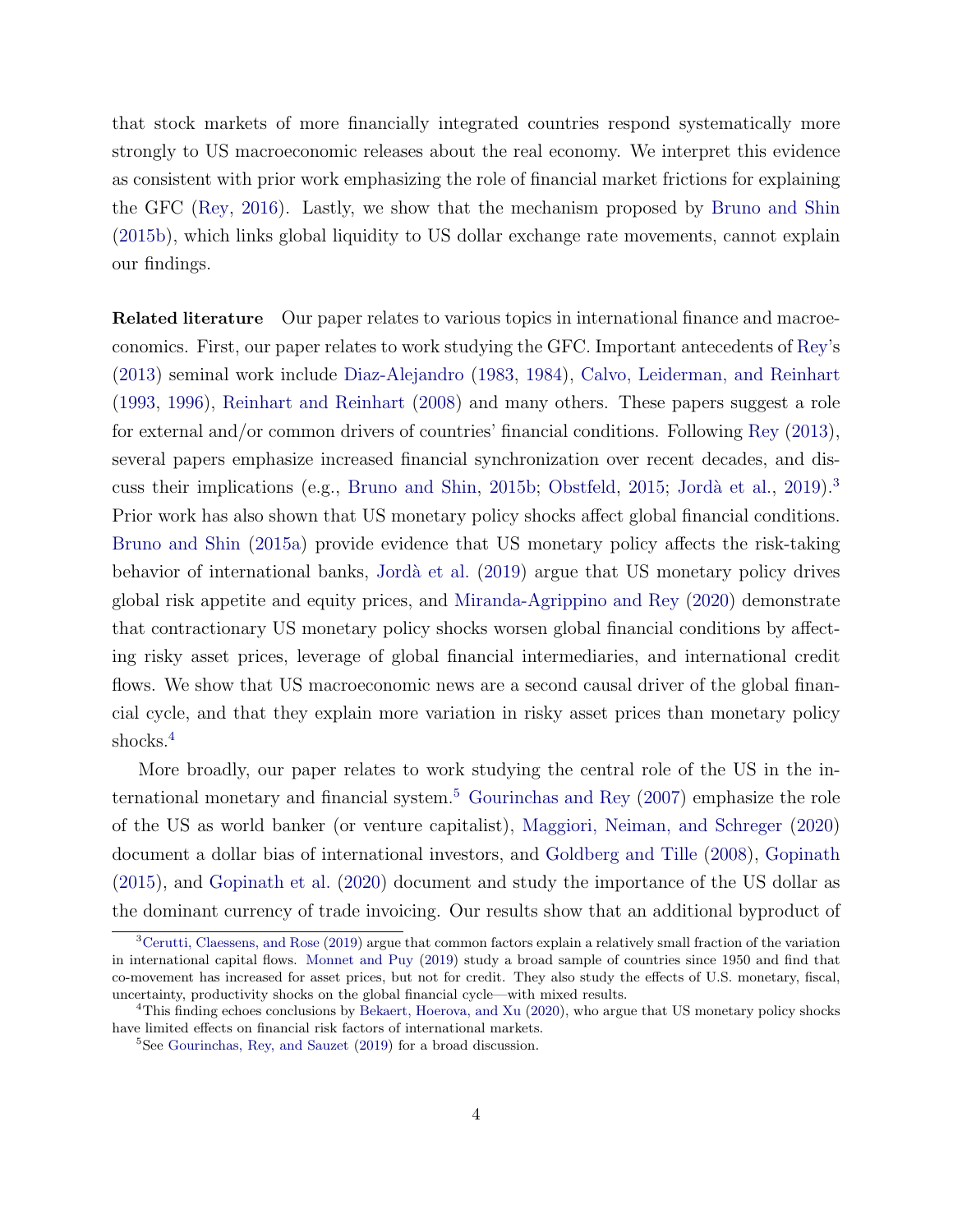the US' central position in the global financial system is that US macroeconomic news have large and persistent effects on global financial conditions while other countries' macro news have, if any, much smaller effects.

Lastly, our paper relates to prior work studying the high-frequency effects of US macroeconomic news releases on international financial markets.[6](#page-6-0) [Andersen et al.](#page-41-3) [\(2007\)](#page-41-3) and [Faust](#page-43-2) [et al.](#page-43-2) [\(2007\)](#page-43-2) analyze the effects of US news on financial markets in Germany and the United Kingdom. [Ehrmann, Fratzscher, and Rigobon](#page-43-9) [\(2011\)](#page-43-9) identify shocks through heteroscedasticity and study the interdependence of asset markets between the US and the Euro Area for multiple assets. We contribute to this literature in multiple ways. First, our sample contains a broader set of countries, including developing countries, while using intraday variation in asset prices. Second, we document the synchronized nature of foreign stock price responses in this large sample of countries and thereby establish a link between the US economy and the global financial cycle. Third, building on [Altavilla, Giannone, and Modugno](#page-41-0) [\(2017\)](#page-41-0), we show that US macroeconomic news have persistent effects on international stock markets and explain a sizable fraction of their quarterly variation. Fourth, we present a framework to clarify the role of the underlying structural drivers of US news releases and document new properties of the transmission mechanism of US news to foreign markets.

Roadmap The remainder of the paper is structured as follows. Section [2](#page-7-0) introduces the data. We analyze the high-frequency effects of US news on international asset markets in Section [3.](#page-10-0) In this section, we also present a framework which helps interpret the relationship between the measured surprises, the observed asset price responses, and the unobserved structural shocks. In Section [4,](#page-23-0) we demonstrate that the effects of US news on international asset prices are persistent and explain a sizable fraction of their quarterly variation. We discuss multiple aspects of the underlying mechanism in Section [5.](#page-26-0) Section [6](#page-39-0) concludes.

<span id="page-6-0"></span> ${}^{6}$ A large set of papers study the effect of US macroeconomic releases on domestic financial markets [\(McQueen and](#page-45-7) [Roley,](#page-45-7) [1993;](#page-45-7) [Balduzzi, Elton, and Green,](#page-41-4) [2001;](#page-41-4) Gürkaynak, Sack, and Swanson, [2005;](#page-44-3) [Boyd, Hu, and Jagannathan,](#page-42-1) [2005;](#page-42-1) [Rigobon and Sack,](#page-45-8) [2008;](#page-45-8) [Beechey and Wright,](#page-41-5) [2009;](#page-41-5) [Swanson and Williams,](#page-45-9) [2014;](#page-45-9) [Gilbert et al.,](#page-43-10) [2017;](#page-43-10) [Law,](#page-44-4) [Song, and Yaron,](#page-44-4) [2018;](#page-44-4) Gürkaynak, Kısacıkoğlu, and Wright, [2018\)](#page-44-5). See Gürkaynak and Wright [\(2013\)](#page-44-6) for a survey on high-frequency event studies in macroeconomics.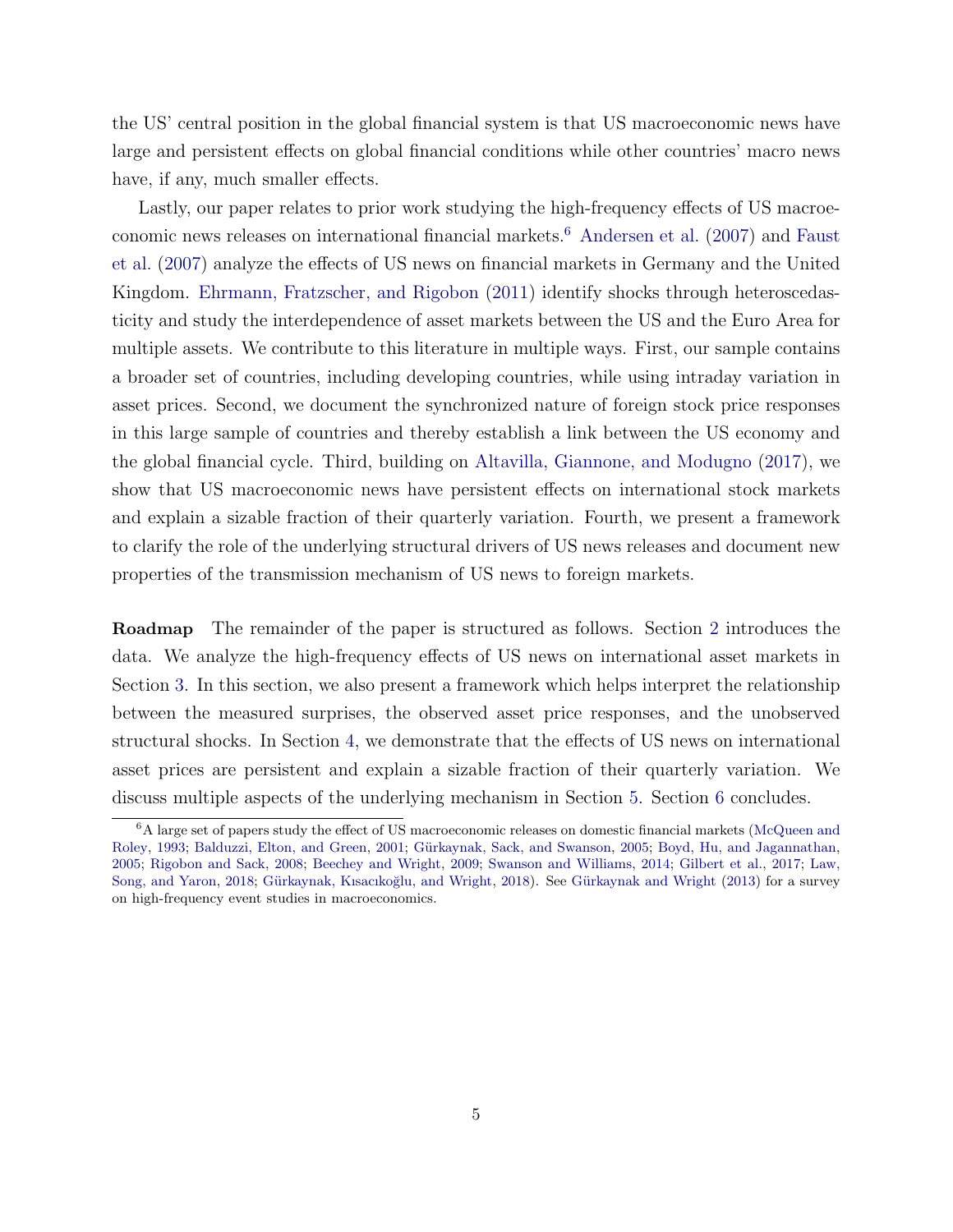## <span id="page-7-0"></span>2 Data

#### 2.1 US Macroeconomic News

The data on macroeconomic news releases come from Bloomberg's US Economic Calendar. For each macroeconomic release, Bloomberg reports, among other things, release date and time, released value, and the median market expectation prior to the release. Table [1](#page-7-1) provides an overview of the 12 important macroeconomic news series we focus on in Sections [3](#page-10-0) and [5.](#page-26-0) This selection is inspired by previous studies in the literature (e.g., [Faust et al.,](#page-43-2) [2007;](#page-43-2) [Rigobon and Sack,](#page-45-8) [2008;](#page-45-8) Gürkaynak, Kısacıkoğlu, and Wright, [2018\)](#page-44-5). We treat different releases for the same macroeconomic variable—for instance, the advanced, second, and third release of GDP—as separate news series. For the interpretation of our results it is often instructive to group these 12 series into those providing information on US real economic activity and those providing information on prices [\(Beechey and Wright,](#page-41-5) [2009\)](#page-41-5).

|                         | Release Time       | Frequency | Category      | Observations |
|-------------------------|--------------------|-----------|---------------|--------------|
| Capacity Utilization    | $9:15 \text{ am}$  | Monthly   | Real Activity | 268          |
| CB Consumer Confidence  | $10:00 \text{ am}$ | Monthly   | Real Activity | 268          |
| Core CPI                | $8:30 \text{ am}$  | Monthly   | Price         | 269          |
| Core PPI                | $8:30 \text{ am}$  | Monthly   | Price         | 269          |
| Durable Goods Orders    | $8:30 \text{ am}$  | Monthly   | Real Activity | 260          |
| GDP A                   | $8:30 \text{ am}$  | Quarterly | Real Activity | 89           |
| Initial Jobless Claims  | $8:30 \text{ am}$  | Weekly    | Real Activity | 1140         |
| ISM Mfg Index           | $10:00 \text{ am}$ | Monthly   | Real Activity | 271          |
| New Home Sales          | $10:00 \text{ am}$ | Monthly   | Real Activity | 261          |
| Nonfarm Payrolls        | $8:30 \text{ am}$  | Monthly   | Real Activity | 268          |
| Retail Sales            | $8:30 \text{ am}$  | Monthly   | Real Activity | 270          |
| UM Consumer Sentiment P | $10:00 \text{ am}$ | Monthly   | Real Activity | 241          |

<span id="page-7-1"></span>Table 1: Overview of Major US Macroeconomic News

Notes: This table displays the 12 major macroeconomic series we focus on throughout most of the paper. The sample ranges from November 1996 to June 2019. Appendix Table [A1](#page-47-0) shows all release series considered in the analysis. Frequency refers to the frequency of the data releases, Observations to the number of observations (surprises) of a macroeconomic series in our sample. Category specifies if the news release is predominantly informative about real activity or prices. Abbreviations: A — advanced; P — preliminary; Mfg — Manufacturing; CB — Chicago Board; UM — University of Michigan; ISM — Institute for Supply Management.

When studying the explanatory power of US macroeconomic news in Section [4](#page-23-0) we use all available US macroeconomic news series. These are listed in Appendix Table [A1.](#page-47-0) As discussed below, we will also use this broader set of announcements as controls.

We construct surprises by subtracting from a given US macroeconomic series its forecast,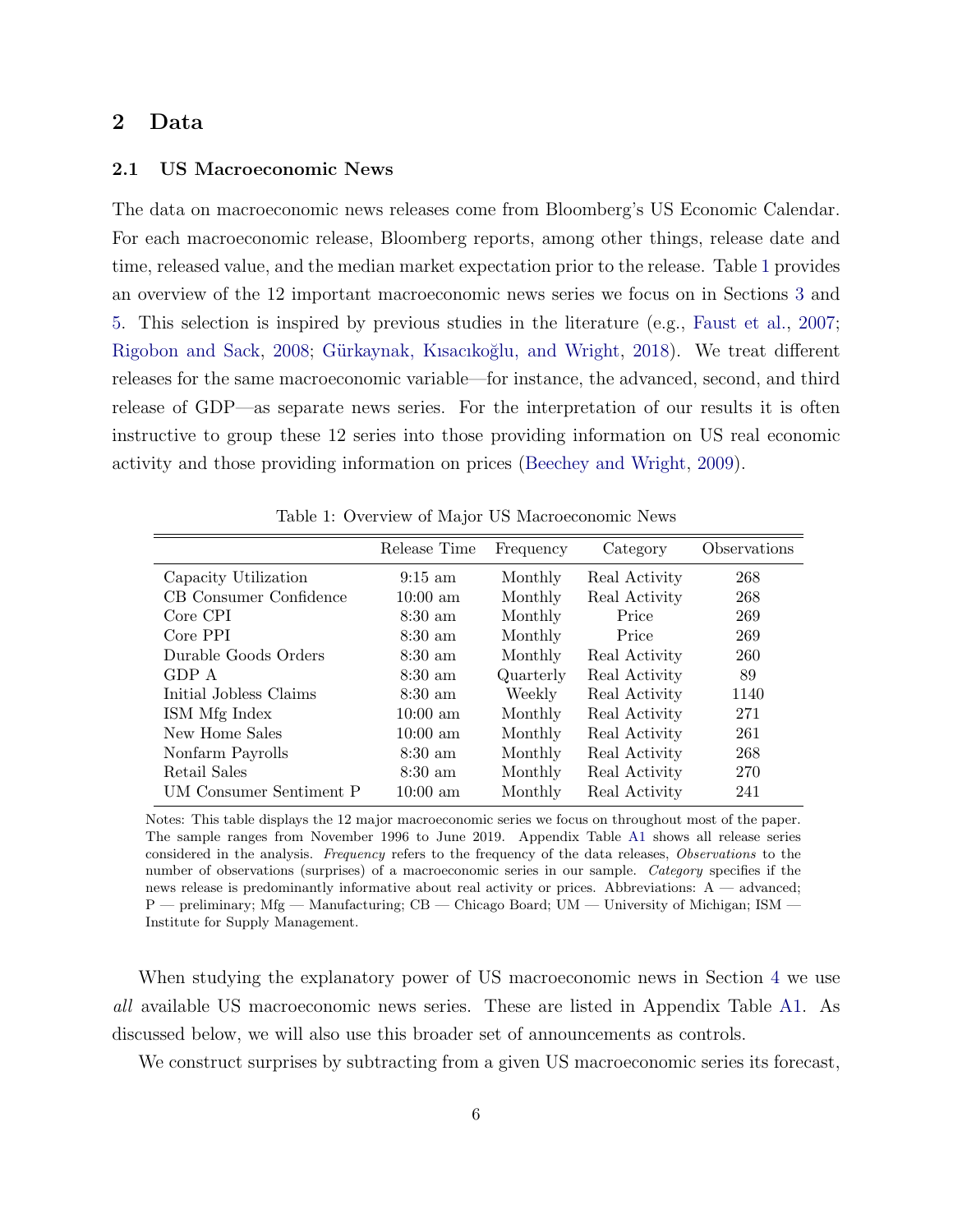i.e.

<span id="page-8-1"></span>
$$
s_{US,t}^y = \frac{y_{US,t} - E[y_{US,t}|\mathcal{I}_{t-\Delta^-}]}{\hat{\sigma}_{US}^y},\tag{1}
$$

where  $y_{US,t}$  is the released value and  $E[y_{US,t}|\mathcal{I}_{t-\Delta^{-}}]$  is the median market expectation of the release.[7](#page-8-0) To make the magnitude of surprises comparable across series, we also divide by the sample standard deviation of  $y_{US,t} - E[y_{US,t}|\mathcal{I}_{t-\Delta} -]$ , denoted by  $\hat{\sigma}_{US}^y$ . For ease of interpretation, we flip the sign of Initial Jobless Claims surprises such that a positive sign corresponds to positive news about real economic activity—consistent with the other releases.

Appendix Figure [A1](#page-48-0) shows the resulting time series of standardized surprises for each macroeconomic variable. Reassuringly, all series of surprises are centered at zero. Further, there is no discernible pattern of autocorrelation, and there is no systematic trend in the standard deviation of surprises. Some series such as Initial Jobless Claims and Retail Sales display somewhat higher volatility during recessions. In contrast, other series such as Core PPI and New Home Sales, have lower volatility during downturns. Overall, there is no indication that using these surprises as our identifying variation is econometrically problematic.

#### 2.2 Financial Data

The data on asset prices come from the Thomson Reuters Tick History dataset and are obtained via Refinitiv. We use intraday data for most analyses. As shown by prior work mostly in a domestic context—moving from daily to intraday data leads to lower risk of confounding by other news releases, and to increased precision by mitigating noise. Using intraday data is likely even more important when studying the effects on international markets. A country's stock market is driven by domestic and foreign news, making US news releases just one among many sources of information throughout the trading day.

Our primary outcomes of interest are minute-by-minute series of 27 countries' major stock indexes. Table [2](#page-9-0) provides an overview of these. The table also shows the sample periods over which these indexes are available to us. For Canada and Italy, the stock indexes change their ticker symbols during the sample period. In both cases, we merge the series with its predecessors in a consistent fashion (see notes of Table [2](#page-9-0) for details). We inspect each data series for potential misquotes, and remove them if necessary. Throughout the paper, we use a country's 3-digit ISO code to refer to its stock index (e.g. DEU stands for the DAX).

<span id="page-8-0"></span><sup>&</sup>lt;sup>7</sup>Since Bloomberg allows forecasters to update their prediction up until the release time, these forecasts should reflect all publicly available information at the time.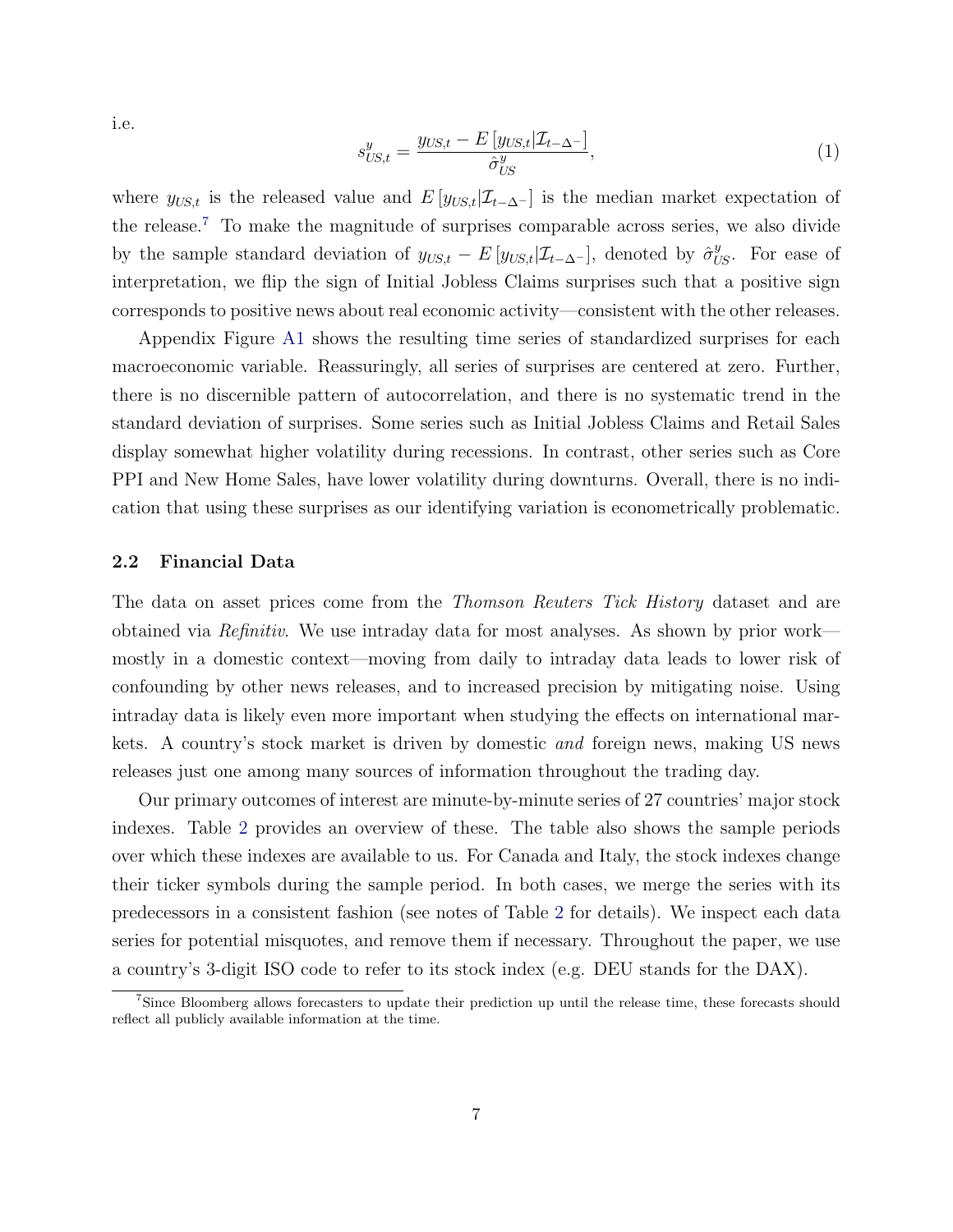| Name                        | Ticker             | Sample        | Country        | <b>ISO</b> |
|-----------------------------|--------------------|---------------|----------------|------------|
| International Stock Indexes |                    |               |                |            |
| <b>MERVAL</b>               | .MERV              | 1996-2019     | Argentina      | ARG        |
| <b>ATX</b>                  | .ATX               | 1996-2019     | Austria        | AUT        |
| <b>BEL 20</b>               | .BFX               | 1996-2019     | Belgium        | BEL        |
| Bovespa                     | .BVSP              | 1996-2019     | <b>Brazil</b>  | <b>BRA</b> |
| $S\&P/TSX$                  | .GSPTSE*           | 2000-2019     | Canada         | CAN        |
| SMI                         | .SSMI              | 1996-2019     | Switzerland    | CHE        |
| <b>IPSA</b>                 | .IPSA              | 1996-2019     | Chile          | <b>CHL</b> |
| <b>PX</b>                   | .PX                | 1999-2019     | Czech Republic | CZE        |
| <b>DAX</b>                  | .GDAXI             | 1996-2019     | Germany        | DEU        |
| OMX Copenhagen 20           | .OMXCXC20PI        | 2000-2019     | Denmark        | <b>DNK</b> |
| IBEX 35                     | .IBEX              | 1996-2019     | Spain          | <b>ESP</b> |
| OMX Helsinki 25             | .OMXH25            | $2001 - 2019$ | Finland        | <b>FIN</b> |
| CAC 40                      | .FCHI              | 1996-2019     | France         | <b>FRA</b> |
| FTSE 100                    | .FTSE              | 1996-2019     | United Kingdom | <b>GBR</b> |
| FTSE/Athex Large Cap        | .ATF               | 1997-2019     | Greece         | GRC        |
| <b>BUX</b>                  | .BUX               | 1997-2019     | Hungary        | <b>HUN</b> |
| <b>ISEQ</b>                 | .ISEQ              | 1996-2019     | Ireland        | <b>IRL</b> |
| <b>FTSE MIB</b>             | .FTMIB*            | 1996-2019     | Italy          | <b>ITA</b> |
| S&P/BMV IPC                 | .MXX               | 1996-2019     | Mexico         | <b>MEX</b> |
| AEX                         | .AEX               | 1996-2019     | Netherlands    | <b>NLD</b> |
| <b>OBX</b>                  | .OBX               | 1996-2019     | Norway         | $\rm{NOR}$ |
| WIG20                       | .WIG20             | 1997-2019     | Poland         | POL        |
| $PSI-20$                    | .PSI20             | 1996-2019     | Portugal       | PRT        |
| <b>MOEX Russia</b>          | $. \mathbf{IMOEX}$ | $2001 - 2019$ | Russia         | RUS        |
| OMX Stockholm 30            | .OMXS30            | 1996-2019     | Sweden         | SWE        |
| BIST 30                     | .XU030 30          | 1997-2019     | Turkey         | TUR        |
| FTSE/JSE Top 40             | .JTOPI             | $2002 - 2019$ | South Africa   | ZAF        |
| Other Risky Asset Prices    |                    |               |                |            |
| E-mini S&P 500 Futures      | ESc1               | 1997-2019     |                |            |
| <b>VIX</b>                  | .VIX               | 1996-2019     |                |            |
| <b>VIX Futures</b>          | VXc1               | $2011 - 2019$ |                |            |
| S&P GSCI Agriculture        | .SPGSAG            | $2007 - 2019$ |                |            |
| S&P GSCI Energy             | .SPGSEN            | 2007-2019     |                |            |
| S&P GSCI Industrial Metals  | .SPGSINTR          | 2007-2019     |                |            |

<span id="page-9-0"></span>Table 2: Overview of Intraday Financial Data

Notes: All data are from Thomson Reuters Tick History. The top panel shows information on various financial instruments. For all series, the sample period ends in June 2019. \*For Canada and Italy, we incorporate data from predecessor indexes, i.e. the TSE 300 index (.TSE300) for Canada, and the MIB-30 (.MIB30) and the S&P/MIB (.SPMIB) for Italy. Ticker refers to the Reuters Instrument Code (RIC), and ISO denotes the 3-digit ISO country code.

Besides the data on international stock markets, we use data on other risky asset prices such as E-mini S&P 500 Futures, the VIX, VIX Futures, and several S&P commodity indexes. We defer a more detailed discussion to the relevant sections below.

Our intraday analysis of international equity markets requires that the time window around a particular news release lies within the trading hours of the respective foreign stock market. The country composition of our sample reflects this constraint. For instance, Asian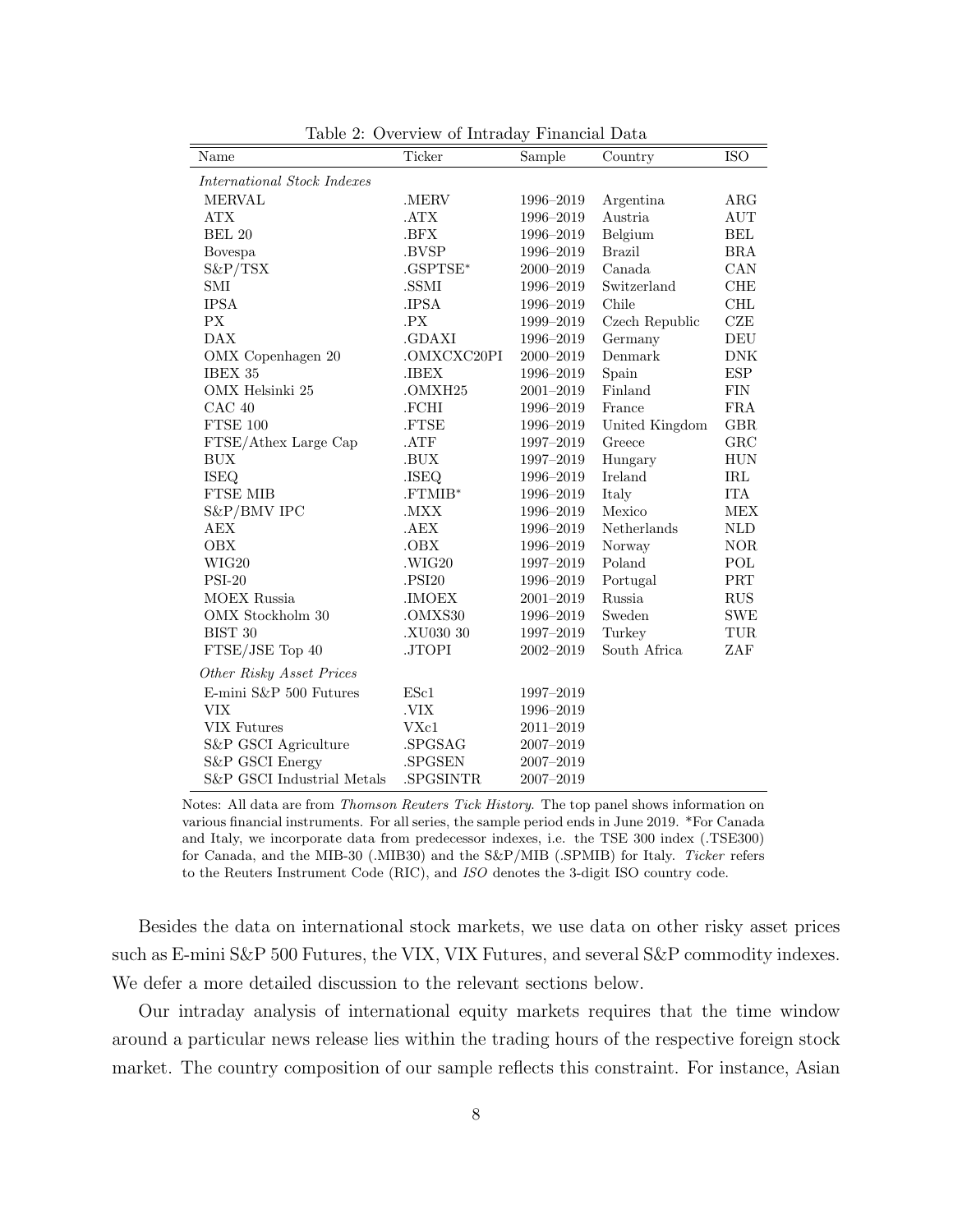and Australian equity markets are closed during almost all release times and are thus not included in our sample. When comparing US and foreign stock price responses, we rely on E-mini S&P 500 Futures data, which are traded outside of regular hours. Hence, we do not need to limit our analysis to announcements for which US markets are open. Figure [1](#page-10-1) visualizes the timing of news releases and trading hours for the stock markets in our sample. Further, Appendix Table [A3](#page-50-0) summarizes which countries' equity markets are open for each of the 12 main announcements.



<span id="page-10-1"></span>Figure 1: US Macroeconomic Releases and International Stock Market Trading Hours

Notes: This figure provides an overview of release times and trading hours of stock markets in our sample. Note that the trading hours of South Africa and Turkey are represented by the European trading hours.

# <span id="page-10-0"></span>3 High-Frequency Effects of US Macro News on the Global Financial Cycle

In this section, we implement a high-frequency event study and estimate the effect of US macroeconomic releases on risky asset prices. Due to their importance for the GFC, we are interested in the effects on international stock indexes, the VIX, and commodity prices. We document two key findings. First, we show that international asset prices strongly respond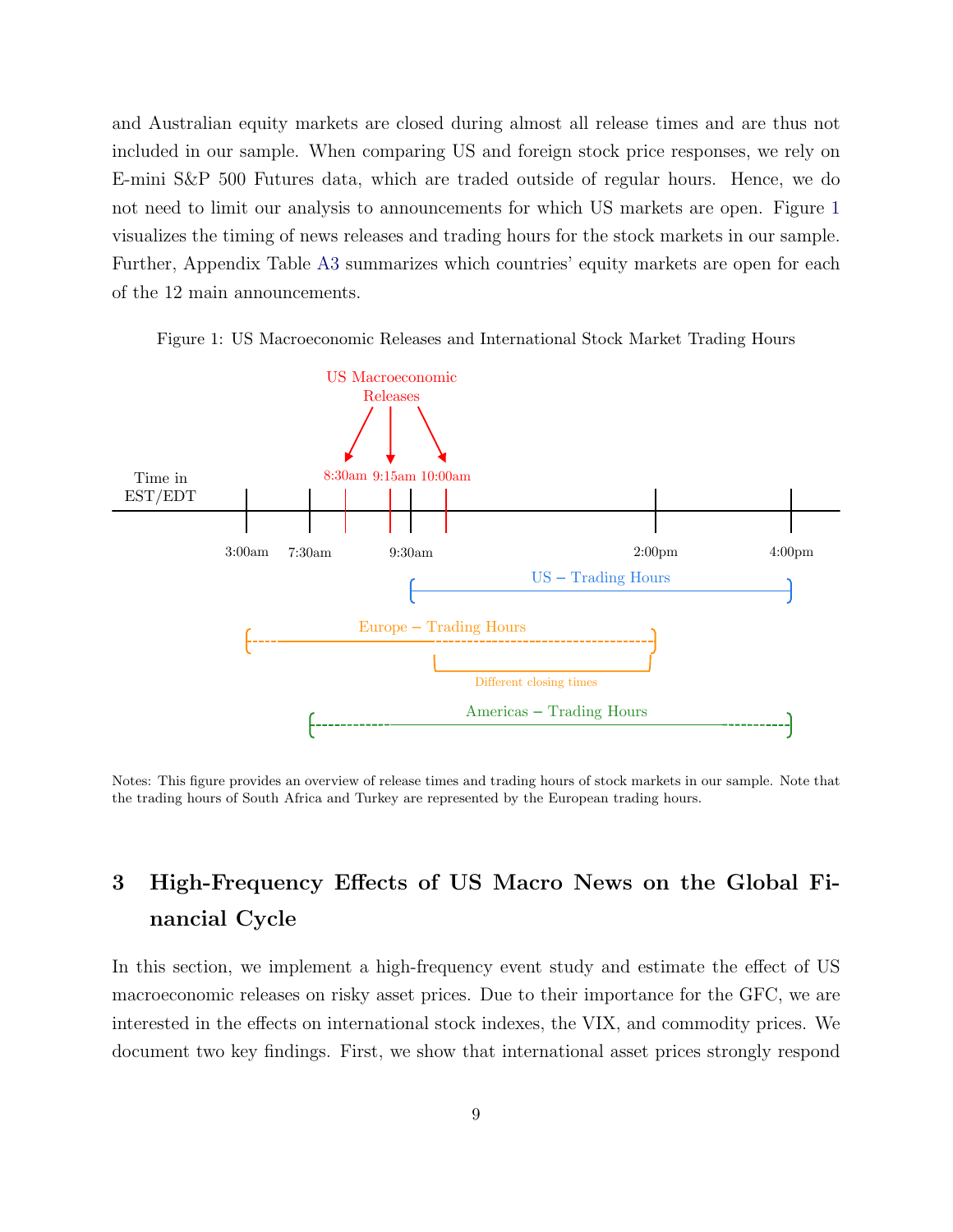to US news. Second, US news releases induce co-movement of international equity markets.

#### <span id="page-11-4"></span>3.1 International Stock Markets

#### 3.1.1 Pooled Effects

We begin our empirical analysis with demonstrating that international stock indexes respond to the release of news about the US economy. We estimate pooled regressions of the form

<span id="page-11-3"></span><span id="page-11-1"></span>
$$
\Delta q_{i,t} = \alpha_i + \gamma^y s_{US,t}^y + \sum_{k \neq y} \gamma^k s_{US,t}^k + \varepsilon_{i,t},\tag{2}
$$

where  $\Delta q_{i,t} = q_{i,t+20} - q_{i,t-10}$  is the 30-minute log-change of country *i*'s stock market index.<sup>[8](#page-11-0)</sup> In equation [\(2\)](#page-11-1),  $s_{US,t}^y$  is the surprise of interest and  $\varepsilon_{i,t}$  captures the effects of unmeasured news and/or noise. We include other surprises about US macroeconomic variables,  $s_{US,t}^k$ , which are published within the time window we study, as controls.<sup>[9](#page-11-2)</sup> For instance, the Bureau of Labor Statistics publishes Nonfarm Payrolls together with the Unemployment Rate (and other macroeconomic variables) as part of a news release about the Employment Situation. Attributing asset price changes solely to the surprise about Nonfarm Payrolls could therefore be misleading.

The identification assumption for the consistent estimation of  $\gamma^y$  holds that, conditional on controls, error  $\varepsilon_{i,t}$  is uncorrelated with the surprise  $s_{US,t}^y$ . To account for the fact that surprises on the right-hand side are US-specific and thus perfectly correlated across foreign countries, we cluster standard errors by announcement (and country).

Table [3](#page-12-0) shows the estimates of  $\gamma^y$  for the 12 major macroeconomic releases. Two results emerge from the table. First, all announcements have a significant effect at the one percent level with the exception of the Capacity Utilization announcement, which is significant at the five percent level. Second, positive news about US real activity lead to an increase in stock prices. As we will discuss in Section [5](#page-26-0) below, this effect is consistent with increased risk-taking of international investors and/or higher expected future dividends after such

<span id="page-11-0"></span><sup>&</sup>lt;sup>8</sup>Technically, we calculate them as 10-minute averages, i.e.  $q_{i,t+20} = (q_{i,t+15} + ... + q_{i,t+25})/11$  and  $q_{i,t-10} =$  $(q_{i,t-15} + ... + q_{i,t-5})/11.$ 

<span id="page-11-2"></span><sup>&</sup>lt;sup>9</sup>Note that we consider all 66 announcements as listed in Appendix Table [A1](#page-47-0) as controls, except those which are always part of the same release and by construction highly correlated with the release series of interest. Including such announcements as controls would make our coefficients difficult to interpret due to collinearity problems. For Capacity Utilization, we exclude Industrial Production. For Core CPI and Core PPI, we exclude CPI and PPI, respectively. For Durable Goods Orders, we exclude Durable Goods Orders Excluding Transportation (Durable Ex Transportation). For Nonfarm Payrolls, we exclude Private and Manufacturing Nonfarm Payrolls (Private and Mfg Payrolls). For Retail Sales, we exclude Retail Sales Excluding Autos (Retail Sales Ex Auto).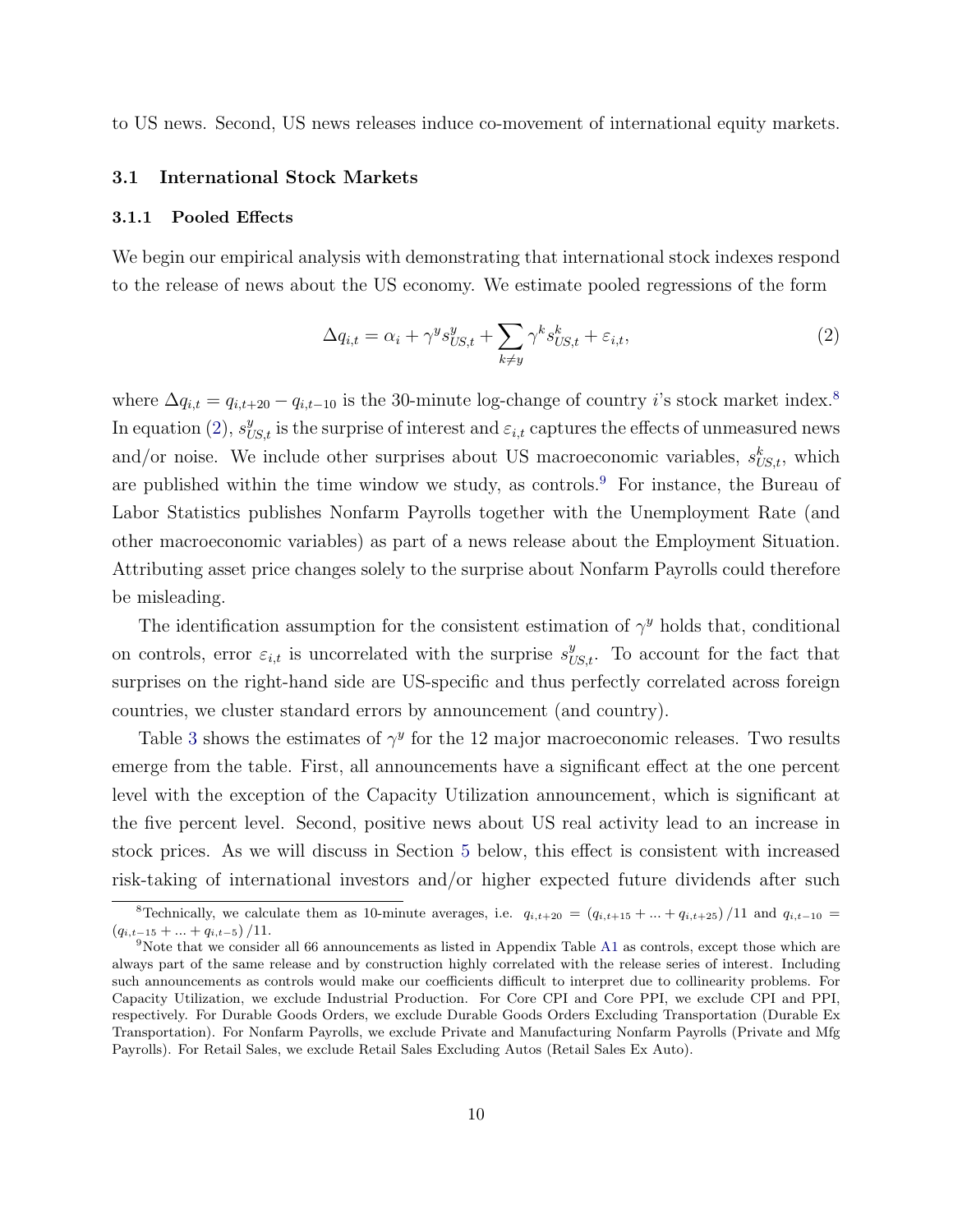surprises. In contrast, inflation surprises—as captured by positive surprises in the Core CPI and Core PPI—lead to a decrease in stock prices. We show in Section [5](#page-26-0) that this result is at least in part driven by higher interest rates.

|                  | Capacity<br>Utilization | CB Consumer<br>Confidence | Core CPI     | Core PPI   |              | GDP A       |
|------------------|-------------------------|---------------------------|--------------|------------|--------------|-------------|
| Stock Index (bp) |                         |                           |              |            |              |             |
| <b>News</b>      | $4.98**$                | $12.61***$                | $-9.06***$   | $-4.58***$ | $5.63***$    | $17.81***$  |
|                  | (2.30)                  | (2.07)                    | (1.86)       | (1.37)     | (1.61)       | (3.43)      |
| $R^2$            | 0.06                    | 0.13                      | 0.11         | 0.15       | 0.10         | 0.26        |
| Observations     | 5907                    | 5903                      | 5576         | 5686       | 5468         | 1864        |
|                  | Initial Jobless         | ISM Mfg                   | New Home     | Nonfarm    | Retail       | UM Consumer |
|                  | Claims $(-1)$           | Index                     | <b>Sales</b> | Payrolls   | <b>Sales</b> | Sentiment P |
| Stock Index(bp)  |                         |                           |              |            |              |             |
| <b>News</b>      | $4.86***$               | $11.36***$                | $4.23***$    | $17.24***$ | $10.14***$   | $5.71***$   |
|                  | (0.74)                  | (2.28)                    | (1.47)       | (3.02)     | (2.28)       | (1.57)      |
| $R^2$            | 0.09                    | 0.12                      | 0.03         | 0.13       | 0.15         | 0.04        |
| Observations     | 23741                   | 5393                      | 5743         | 5556       | 5672         | 5562        |

<span id="page-12-1"></span><span id="page-12-0"></span>Table 3: Effect of US News on International Stock Markets

Notes: This table presents estimates of  $\gamma^y$  of equation [\(2\)](#page-11-1) for each of the 12 macroeconomic announcements. The units are expressed in basis points. Standard errors are clustered by announcement and country, and reported in parentheses. \*\*\*, \*\*, and \* indicate significance at the 1, 5, and 10 percent level.

A number of previous papers have documented that some asset prices drift prior to certain announcements [\(Lucca and Moench,](#page-44-7) [2015;](#page-44-7) [Kurov et al.,](#page-44-8) [2019\)](#page-44-8). Such drifts may reflect information leakage or superior forecasting ability relative to the median forecast and cast doubt on market efficiency—which our analysis relies on. As Appendix Figure [B1](#page-52-0) shows, international equity prices do not drift prior to the news releases we study, in line with earlier work studying pre-announcement drifts of US macroeconomic news.

#### 3.1.2 Cross-country Heterogeneity

The estimates in Table [3](#page-12-0) are informative about the *average* effect on international stock markets. They mask, however, potential heterogeneity in the responses of the 27 stock indexes in our sample. We next study country-specific effects and show that US macroeconomic news induce co-movement across markets. In particular, we estimate

<span id="page-12-2"></span>
$$
\Delta q_{i,t} = \alpha_i + \gamma_i^y s_{US,t}^y + \sum_{k \neq y} \gamma_i^k s_{US,t}^k + \varepsilon_{i,t},\tag{3}
$$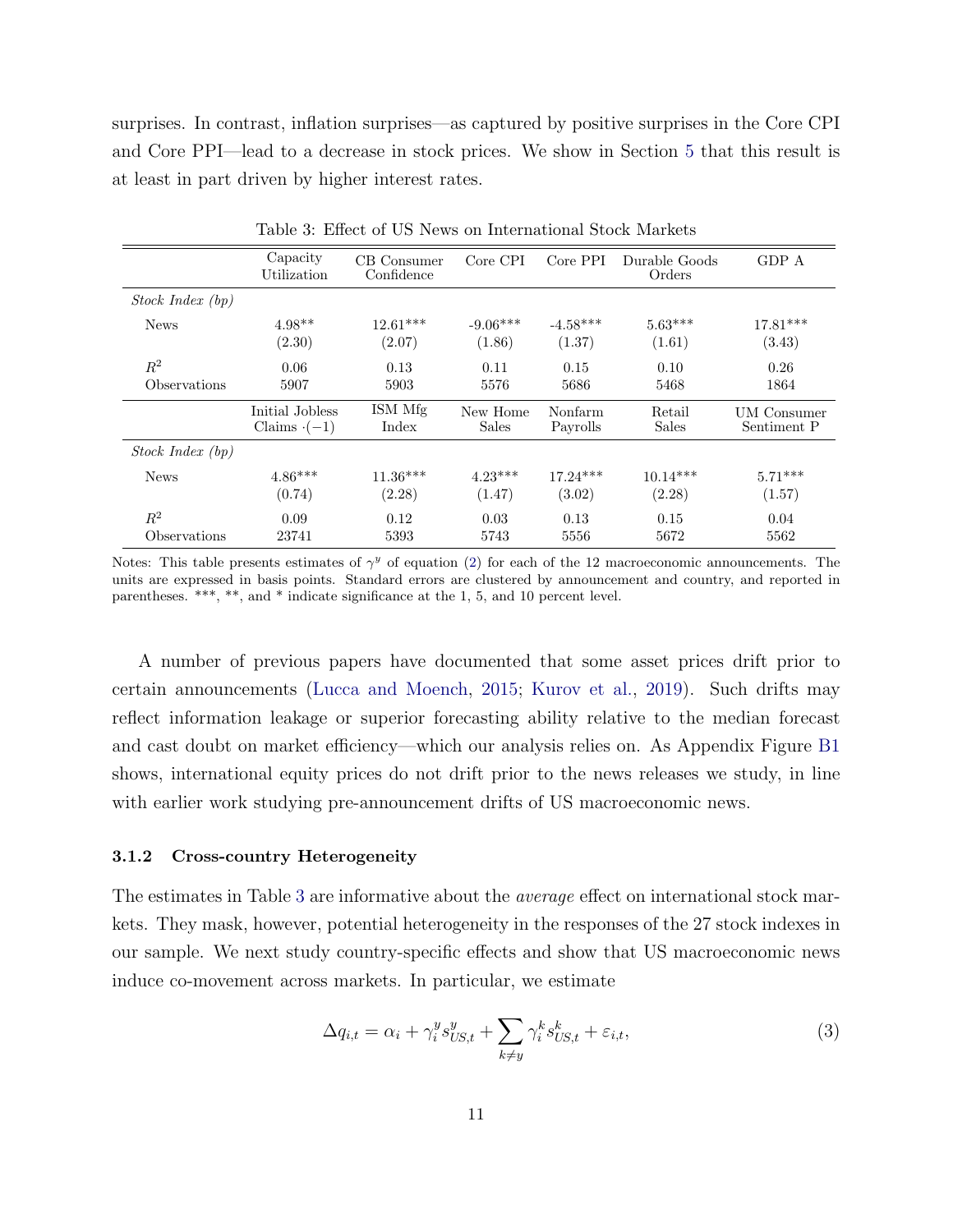where  $\Delta q_{i,t} = q_{i,t+20} - q_{i,t-10}$ . Different from equation [\(2\)](#page-11-1), the coefficients  $\gamma_i^y$  $i^y$  and  $\gamma_i^k$  are now specific to each country.

Figure [2](#page-14-0) illustrates countries' stock index responses for four of the 12 announcements. Strikingly, for a given announcement the sign of the response is identical for all countries whenever statistically significant. That is, US macroeconomic news not only affect international stock markets but they also lead to correlated asset price responses. This co-movement of risky asset prices is a defining feature of the GFC [\(Miranda-Agrippino and Rey,](#page-45-1) [2020\)](#page-45-1).

Figure [3](#page-15-0) summarizes this finding for all 12 announcements by plotting the country-specific effect relative to the pooled effect. Circles above zero indicate cases in which the countryspecific effect has the same sign as the pooled effect  $(\hat{\gamma}^y)$ , estimated from equation [\(2\)](#page-11-1)). The fact that almost all circles are positive confirms the results of Figure [2.](#page-14-0) Figure [3](#page-15-0) also illustrates systematic heterogeneity in responsiveness across countries. While the Netherlands, for example, responds more strongly than the average for all 12 announcements, countries such as Austria, Denmark, and Portugal always responds less than the average. We return to this point in Section [5](#page-26-0) where we show that countries' responsiveness co-varies with a measure of financial openness.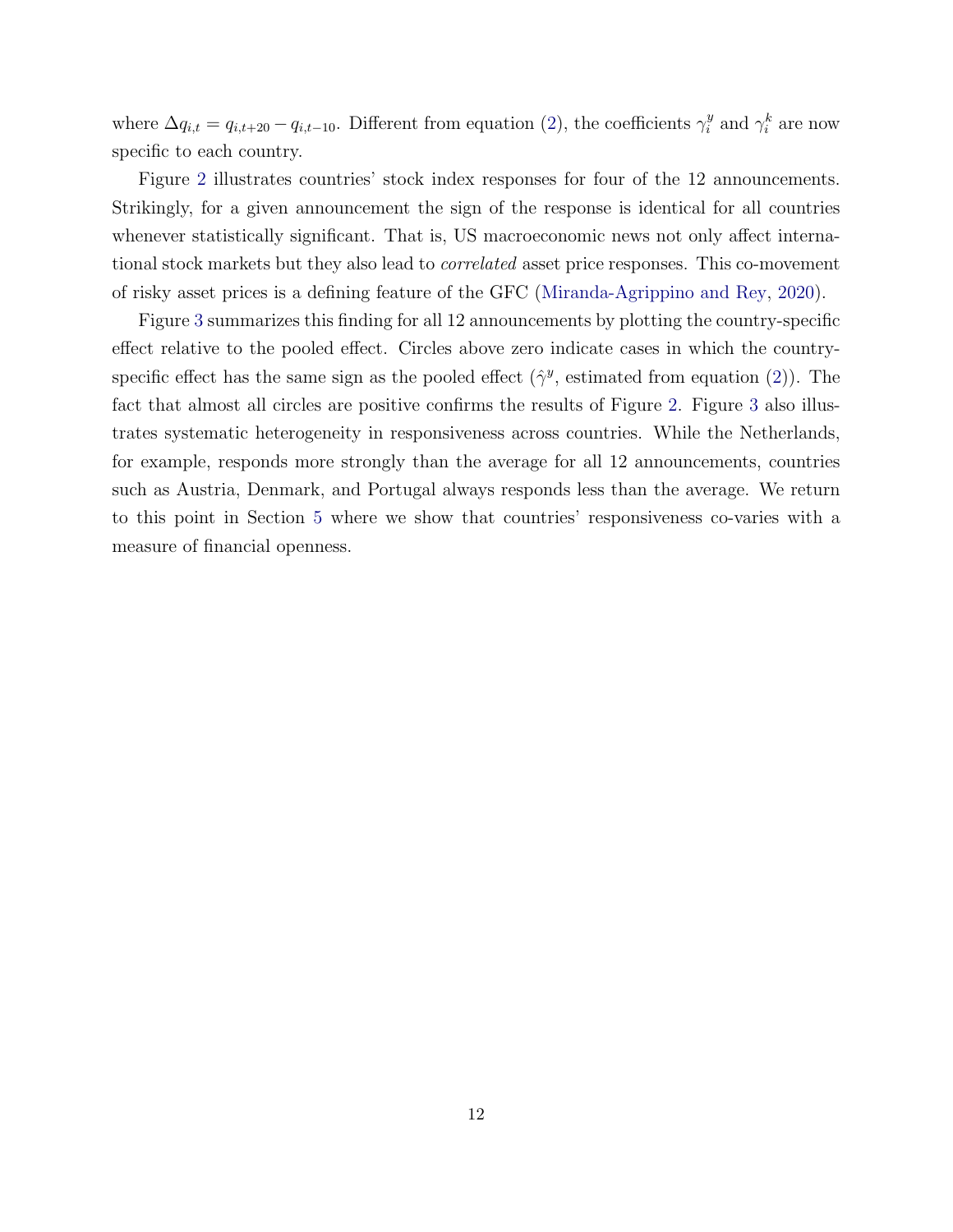

<span id="page-14-0"></span>Figure 2: Effect of US News on International Stock Markets by Country

Notes: This figure shows the stock index responses for four selected announcements. The light blue bar shows the pooled effect, i.e. common coefficient  $\gamma^y$  of equation [\(2\)](#page-11-3), while the dark blue bars show the country-specific effect, i.e.  $\gamma_i^y$  obtained from estimating equation [\(3\)](#page-12-1). Missing country bars depict cases in which the country is dropped because it had less than 24 observations for <sup>a</sup> given announcement. The red error bands depict 95 percent confidence intervals, where standarderrors are clustered at the announcement- and country-level. Analogous bar charts for all news releases are shown in Appendix Figure [B2.](#page-53-0)

13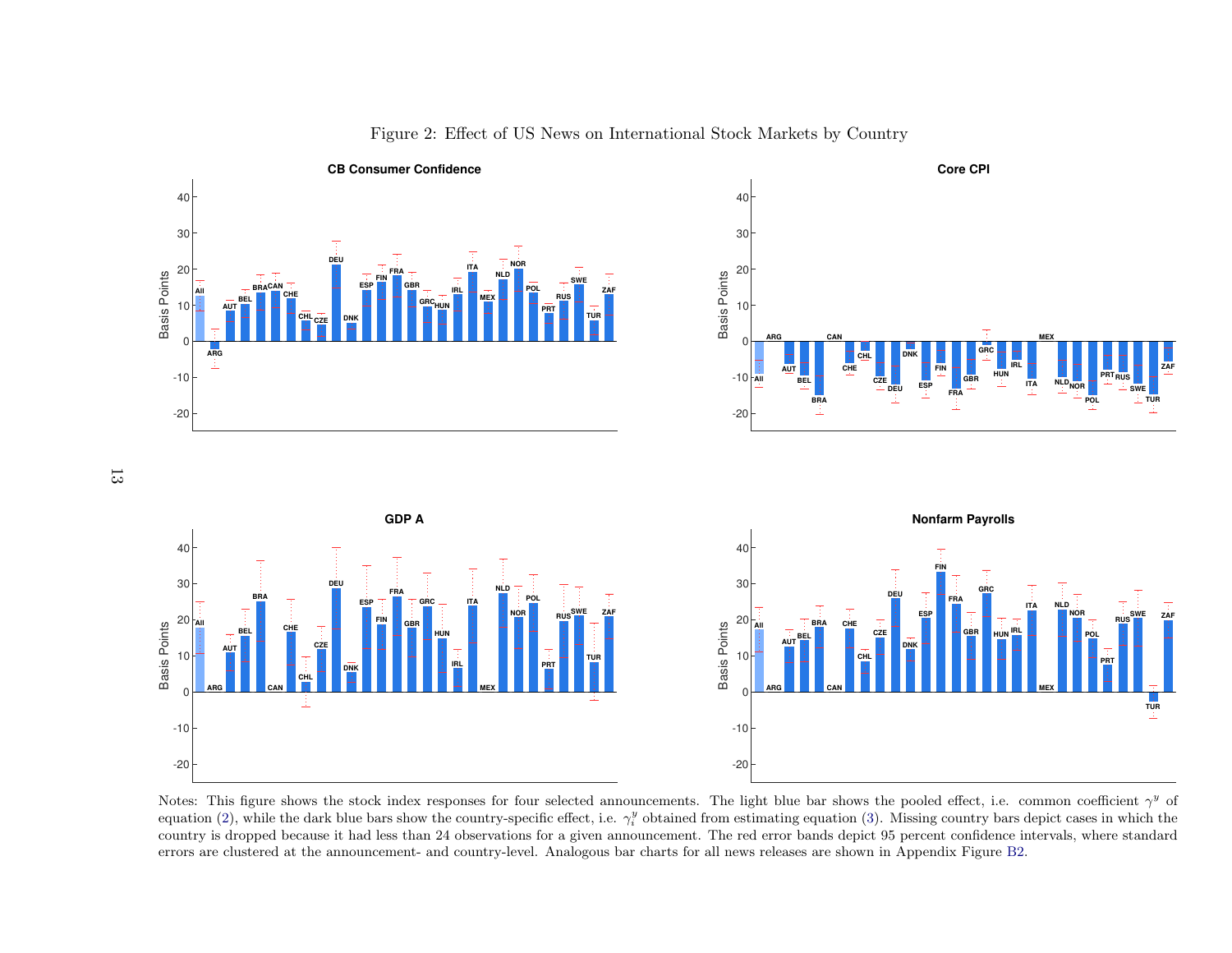

<span id="page-15-0"></span>Figure 3: Country's Stock Market Response Relative to Pooled Response

Notes: The figure plots the country-specific stock index responses relative to the pooled response for all 12 announcements, or formally,  $\hat{\gamma}_i^y/\hat{\gamma}^y$ , where the estimates are obtained from estimating equations [\(2\)](#page-11-1) and [\(3\)](#page-12-2). Blue (red) circles indicate that the country's response has the same (opposite) sign as the pooled effect. Filled circles indicate significance at the 5 percent level while an empty circle indicates an insignificant effect. For a given announcement, country-specific estimates obtained from fewer than 24 observations are dropped.

#### 3.1.3 Assessing the Magnitude

While our high-frequency event study above allows us to establish a causal relationship between US news and foreign stock markets, it comes at the cost that the economic significance of this finding is not immediately obvious. To shed light on this question, we next assess the effect size by comparing it to a benchmark. In particular, we compare the foreign stock price response to the response of the S&P 500.

We estimate the following specification

<span id="page-15-1"></span>
$$
\Delta q_{US,t} - \Delta q_{i,t} = \widetilde{\alpha}_i + \widetilde{\gamma}^y s_{US,t}^y + \sum_{k \neq y} \widetilde{\gamma}^k s_{US,t}^k + \widetilde{\varepsilon}_{i,t},\tag{4}
$$

where  $\Delta q_{US,t}$  is the 30-minute log-change in E-mini S&P 500 futures, and  $\Delta q_{i,t}$  is the 30minute log-change of country i's stock market index as above. We follow earlier studies and use E-mini S&P 500 futures for this analysis (e.g. [Hasbrouck,](#page-44-9) [2003\)](#page-44-9). These futures are highly liquid, traded outside of regular hours, and thus available for all announcements. A positive coefficient  $\tilde{\gamma}^y$  in equation [\(4\)](#page-15-1) indicates that the response of the S&P 500 is greater than the response of the foreign stock price index.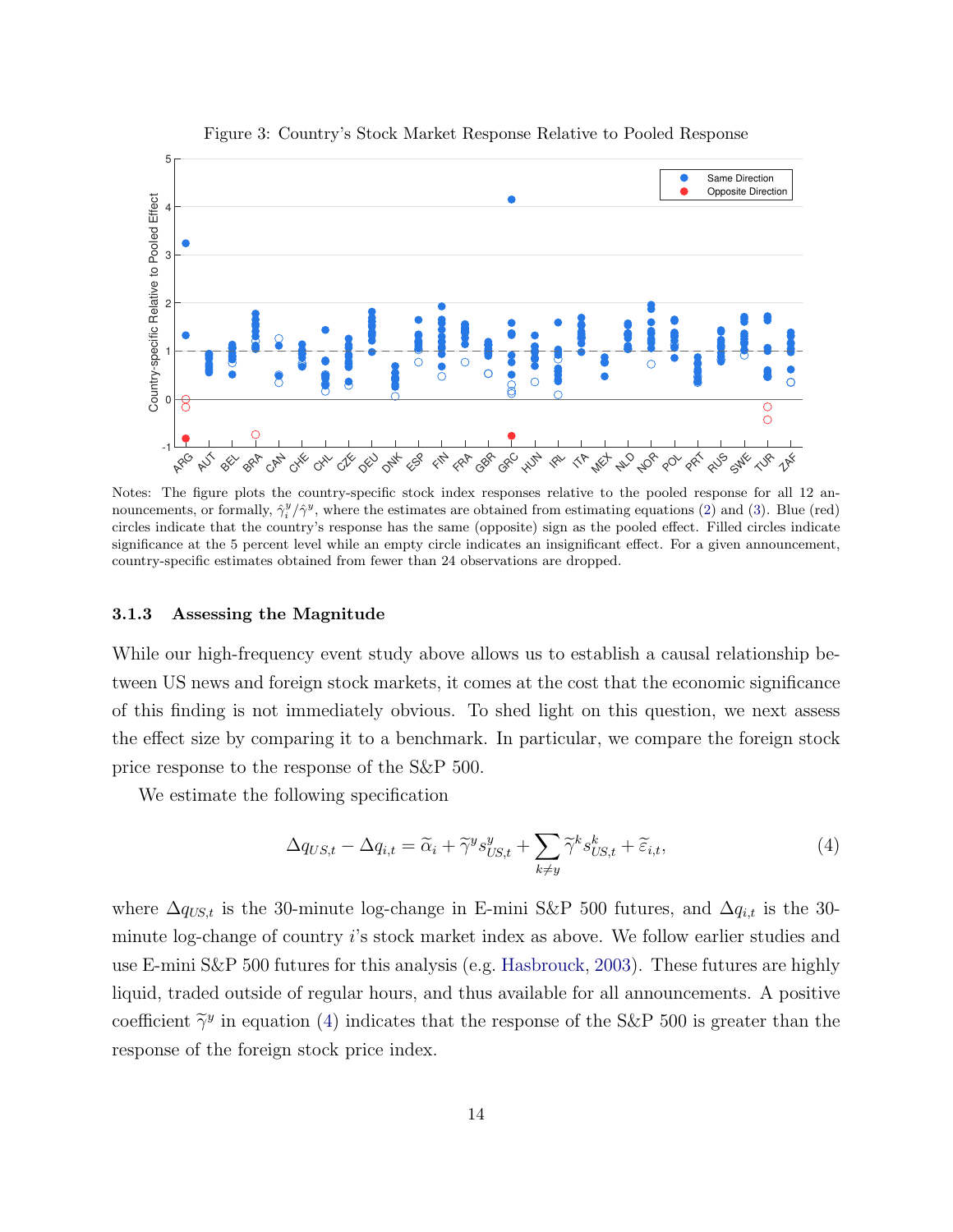Table [4](#page-16-0) shows the estimates of equation [\(4\)](#page-15-1). Strikingly, we find evidence that the US stock market responds differently from foreign stock markets for only 3 out of 12 announcements. In absolute terms, the US response is greater for the CB Consumer Confidence, the Core CPI, and the ISM Manufacturing Index. (Recall that stock markets respond negatively to Core CPI announcements.) In the remaining cases, we can neither reject the null hypothesis of equally-sized responses, nor do the insignificant point estimates suggest a greater response of the S&P 500. For news about real activity, the insignificant point estimates are often negative, if at all hinting at greater responses of foreign equity markets. In sum, foreign stock price responses to US news are often comparable in magnitude to the response of US stock prices.

|                            | Capacity<br>Utilization | CB Consumer<br>Confidence | Core CPI     | Core PPI | Durable Goods<br>Orders | GDP A              |
|----------------------------|-------------------------|---------------------------|--------------|----------|-------------------------|--------------------|
| Stock Index Diff. (bp)     |                         |                           |              |          |                         |                    |
| <b>News</b>                | $-0.47$                 | $3.44**$                  | $-4.78***$   | $-0.89$  | $-0.97$                 | $-1.05$            |
|                            | (1.13)                  | (1.37)                    | (1.23)       | (0.84)   | (0.87)                  | (2.02)             |
| $R^2$                      | 0.01                    | 0.04                      | 0.05         | 0.02     | 0.03                    | 0.05               |
| <i><b>Observations</b></i> | 5389                    | 5815                      | 5434         | 5526     | 5468                    | 1824               |
|                            | Initial Jobless         | ISM Mfg                   | New Home     | Nonfarm  | Retail                  | <b>UM</b> Consumer |
|                            | Claims $\cdot(-1)$      | Index                     | <b>Sales</b> | Payrolls | <b>Sales</b>            | Sentiment P        |
| Stock Index Diff. (bp)     |                         |                           |              |          |                         |                    |
| <b>News</b>                | 0.64                    | $3.93**$                  | $-0.82$      | 3.00     | $-1.60$                 | $-1.73$            |
|                            | (0.45)                  | (1.89)                    | (0.95)       | (2.28)   | (1.05)                  | (1.17)             |
| $R^2$                      | 0.01                    | 0.06                      | 0.01         | 0.03     | 0.03                    | 0.01               |
| Observations               | 23529                   | 5277                      | 5728         | 5446     | 5479                    | 4924               |

<span id="page-16-0"></span>Table 4: Effect on US Stock Market Relative to International Markets

Notes: This table presents estimates of  $\tilde{\gamma}^y$  as defined in equation [\(4\)](#page-15-1) for each of the 12 macroeconomic announcements.<br>The units are expressed in basis points. Standard errors are elustered by ennouncement and equa The units are expressed in basis points. Standard errors are clustered by announcement and country, and reported in parentheses. \*\*\*, \*\*, and \* indicate significance at the 1, 5, and 10 percent level.

#### <span id="page-16-1"></span>3.2 Other Risky Asset Prices

**The VIX** In this section we estimate the effects of US macro news on the VIX, a measure of risk aversion and uncertainty. Declines in the VIX are typically interpreted as signalling increasing willingness of investors to take risk. Various papers highlight the VIX's important role for international financial markets. [Rey](#page-45-0) [\(2013\)](#page-45-0) shows that the VIX is a close proxy of the GFC, [Forbes and Warnock](#page-43-11) [\(2012\)](#page-43-11) emphasize the correlation of the VIX with international capital flows, and [Bruno and Shin](#page-42-6) [\(2015a\)](#page-42-6) link it to global banks' leverage.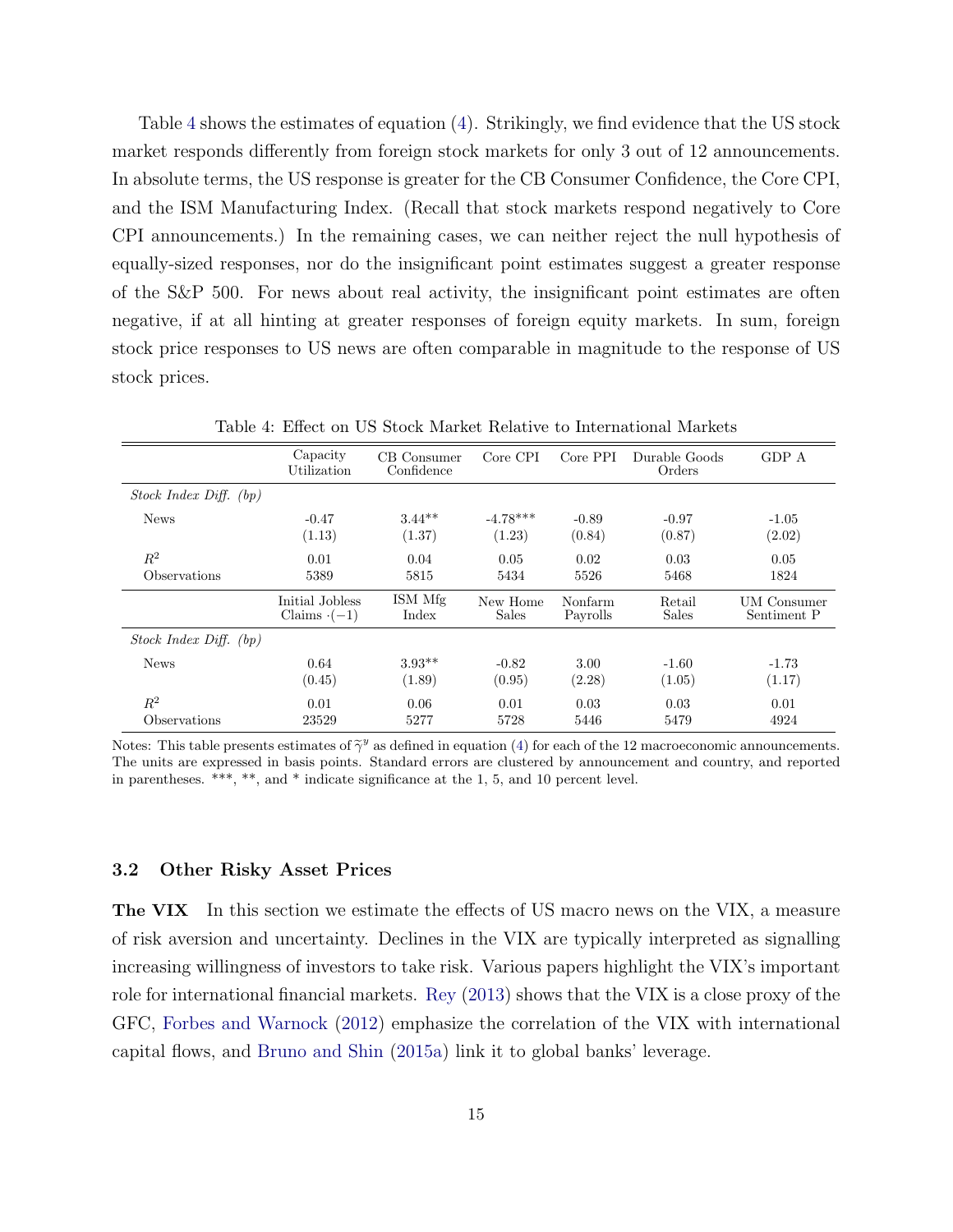Analogous to specification [\(2\)](#page-11-1), we estimate the effect of US news on the 30-minute logchange in the VIX. If the stock market is not open at the announcement time, we instead use changes in the current month VIX futures contract.<sup>[10](#page-17-0)</sup> Since these data are available for the relevant trading hours only since 2011, the sample sizes are often smaller than before (see Table [A2\)](#page-49-0).

Table [5](#page-18-0) reports the estimates of these regressions. 9 out of 12 announcements show a strong and significant effect on the VIX. Positive news about real economic activity lead to a reduction in the VIX, consistent with the view that they increase investors' risk-taking capacity, and confirming that US macroeconomic news drive the GFC. A comparison to the estimates to those in Table [3](#page-12-0) makes clear that after most announcements stock prices co-move negatively with the VIX. As we will discuss in Section [5](#page-26-0) below, this negative comovement suggests that changes in the equity risk premium drive part of the stock price response.

Commodity Prices To ensure that our results hold for a large set of risky asset prices, we next turn to the effect of US news on commodity prices. [Gorton and Rouwenhorst](#page-43-12) [\(2006\)](#page-43-12) show that commodities and equities have similar return profiles. [Bastourre et al.](#page-41-6) [\(2012\)](#page-41-6) and [Etula](#page-43-3) [\(2013\)](#page-43-3) emphasize the relationship of commodity prices and risk appetite. In our analysis, we focus on three commodity classes: energy, agriculture, and industrial metals and measure them using the corresponding  $S\&P$  GS commodity sector indexes.<sup>[11](#page-17-1)</sup> Appendix Table [B1](#page-56-0) provides additional information on the three indexes.

As documented by prior research, commodity prices co-move over time, and can be summarized by common factors [\(Pindyck and Rotemberg,](#page-45-10) [1990;](#page-45-10) [Byrne, Fazio, and Fiess,](#page-42-8) [2013;](#page-42-8) [Alquist, Bhattarai, and Coibion,](#page-41-7) [2019\)](#page-41-7). [Bastourre et al.](#page-41-6) [\(2012\)](#page-41-6) find that such a commodity factor is also informative about global risk taking capacity. We follow this literature and use principal component analysis on the 30-minute log-changes in the commodity indexes around the 12 macroeconomic announcements of interest. Table [B2](#page-56-1) summarizes the results. The first common factor explains around 55 percent of the variation, and loads with the same sign on all three commodity indexes. Hence, this factor captures the co-movement of commodity prices. The second factor, which explains 29 percent of the variation, loads positively on agricultural commodities, and negatively on energy commodities and industrial

<span id="page-17-0"></span> $10$ Over our sample period, the correlation of the daily returns of the VIX and current-month VIX futures contract is 80 percent.

<span id="page-17-1"></span> $11$  Following the previous literature, we exclude precious metals as they behave differently than to other commodities, e.g. due to their use in hedging risk [\(Chinn and Coibion,](#page-42-9) [2014\)](#page-42-9). We also exclude livestock commodities since intraday data is not available to us for early-morning (8:30 ET) announcements from 2014 onwards.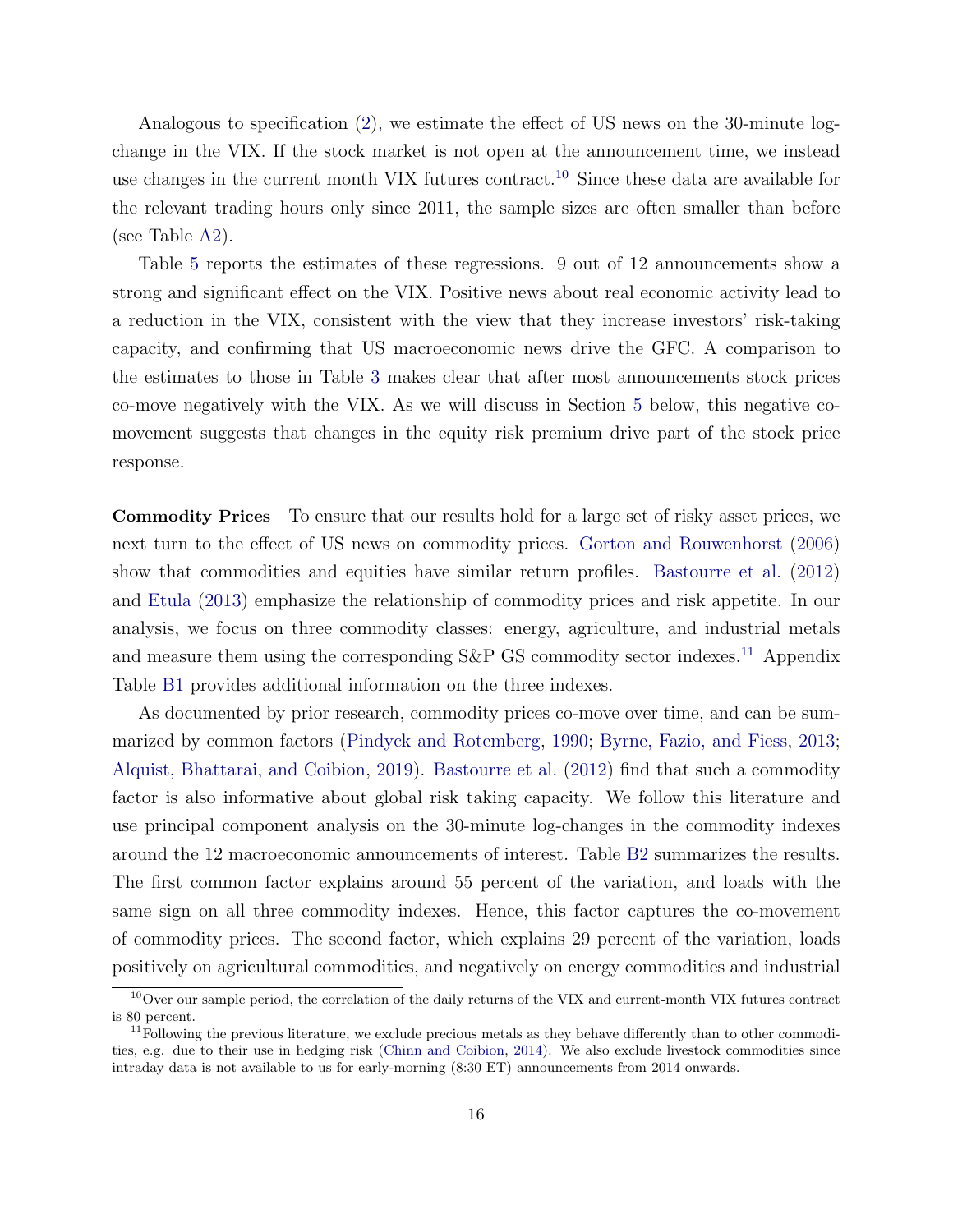|                       | Capacity<br>Utilization | CB Consumer<br>Confidence | Core CPI   | Core PPI     | Durable Goods<br>Orders | GDP A              |
|-----------------------|-------------------------|---------------------------|------------|--------------|-------------------------|--------------------|
| VIX(bp)               |                         |                           |            |              |                         |                    |
| <b>News</b>           | $-13.75$                | $-64.43***$               | $43.27***$ | $-7.97$      | $-4.42$                 | $-51.40***$        |
|                       | (12.75)                 | (12.79)                   | (15.92)    | (8.63)       | (5.61)                  | (18.27)            |
| $R^2$                 | 0.05                    | 0.14                      | 0.24       | 0.43         | 0.27                    | 0.37               |
| Observations          | 102                     | 265                       | 99         | 102          | 102                     | 34                 |
| Commodity Factor (bp) |                         |                           |            |              |                         |                    |
| <b>News</b>           | 0.65                    | $18.24***$                | $-3.16$    | $-1.34$      | $6.78^*$                | $24.12**$          |
|                       | (4.00)                  | (5.12)                    | (3.97)     | (3.29)       | (3.63)                  | (11.19)            |
| $\mathbb{R}^2$        | 0.11                    | 0.15                      | 0.15       | 0.13         | 0.18                    | 0.31               |
| Observations          | 146                     | 146                       | 145        | 146          | 145                     | 48                 |
|                       | Initial Jobless         | ISM Mfg                   | New Home   | Nonfarm      | Retail                  | <b>UM</b> Consumer |
|                       | Claims $(-1)$           | Index                     | Sales      | Payrolls     | <b>Sales</b>            | Sentiment P        |
| VIX(bp)               |                         |                           |            |              |                         |                    |
| <b>News</b>           | $-15.40**$              | $-60.07***$               | $-25.08*$  | $-114.08***$ | $-92.44***$             | $-41.66***$        |
|                       | (6.57)                  | (18.01)                   | (14.29)    | (28.69)      | (25.11)                 | (15.20)            |
| $\mathbb{R}^2$        | 0.14                    | 0.12                      | 0.05       | 0.31         | 0.33                    | 0.05               |
| Observations          | 438                     | 264                       | 258        | 101          | 100                     | 224                |
| Commodity Factor (bp) |                         |                           |            |              |                         |                    |
| <b>News</b>           | $7.44***$               | $15.96***$                | $12.36**$  | $40.00***$   | $17.52***$              | $-0.25$            |
|                       | (1.76)                  | (4.48)                    | (5.09)     | (8.81)       | (3.93)                  | (4.23)             |
| $\mathbb{R}^2$        | 0.11                    | 0.23                      | 0.12       | 0.26         | 0.25                    | 0.01               |
| Observations          | 632                     | 145                       | 145        | 142          | 145                     | 146                |

<span id="page-18-0"></span>Table 5: Effect of US News on VIX and Commodity Prices

Notes: For all 12 announcements, this table shows estimates of  $\gamma^y$  obtained from the following specificaton:

$$
\Delta q_t = \alpha + \gamma^y s_{US,t}^y + \sum_{k \neq y} \gamma^k s_{US,t}^k + \varepsilon_t,
$$

where  $s_{US,t}^y$  is the announcement surprise of interest,  $s_{US,t}^k$  are other surprises released in the same time window, and  $\Delta q_t = q_{t+20} - q_{t-10}$  is the 30-minute log-change in the current-month VIX futures contract, or the commodity factor estimated from 30-minute changes in the energy, industrial metals, and agriculture commodities. See text and Appendix Table [B2](#page-56-1) for details on the construction of the factor. For CB Consumer Confidence, UM Consumer Sentiment P, ISM Mfg Index, and New Home Sales, we are able to use the VIX due to the late announcement time. Standard errors are clustered by announcement, and reported in parentheses. \*\*\*, \*\*, and \* indicate significance at the 1, 5, and 10 percent level.

metals. This factor primarily explains variation of the agricultural index and is relatively unimportant for energy and industrial metals.

We proceed with studying the effects of US news on the first common factor within a 30minute window of the release. Table [5](#page-18-0) shows the results. For the majority of news releases, we find a significant effect on the factor. Further, the signs are as expected. Positive (negative) news about real activity lead to an increase (decrease) in commodity prices.[12](#page-18-1)

<span id="page-18-1"></span><sup>12</sup>Our results are in line with [Kurov and Stan](#page-44-10) [\(2018\)](#page-44-10), but differ somewhat from [Kilian and Vega](#page-44-11) [\(2011\)](#page-44-11). The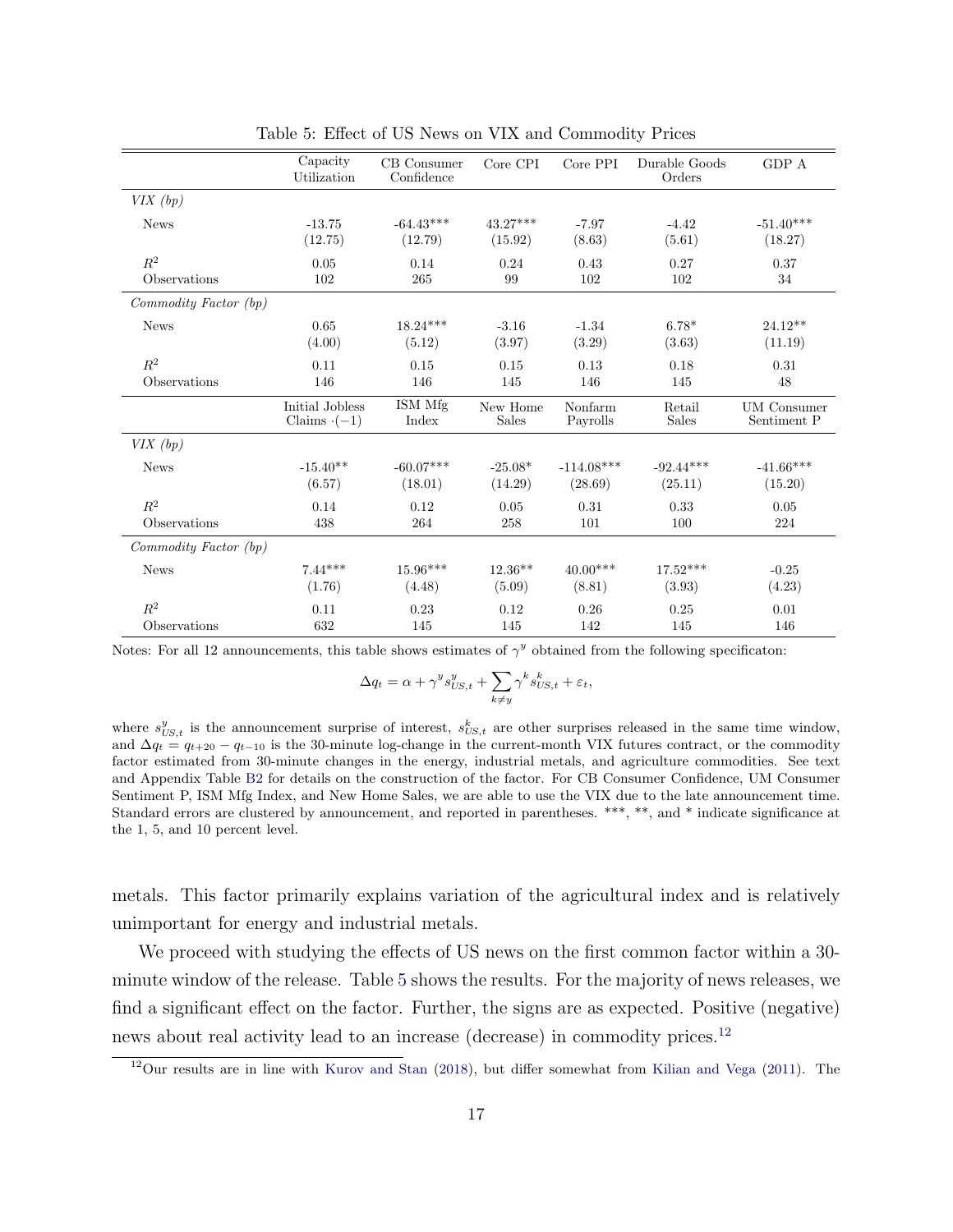#### <span id="page-19-1"></span>3.3 A Note on the Structural Interpretation of News Releases

While surprises about macroeconomic variables are useful to study causal effects on asset prices, they are not structural shocks. Our research design therefore differs from common macroeconometric approaches, which attempt to directly identify structural disturbances. We next present a simple framework with the primary objective of clarifying the relationship between the measured surprises, the observed asset price responses, and the true underlying structural shocks. The framework also helps understand the broader implications of our estimates for the dependence of foreign asset prices on the US business cycle.

The framework makes clear that the underlying structural shocks, which drive the measured surprises, need not originate in—or be specific to—the US. It is possible that these shocks are at least in part global in nature and affect all countries simultaneously. Together with the evidence above, the framework further implies that foreign asset prices depend with nonzero coefficients on (expectations of) US and/or global state variables. Unmeasured news about the US economy should therefore affect foreign asset prices in a similar fashion as our measured surprises. This implies, for instance, that we will systematically underestimate the explanatory power of US macroeconomic conditions for foreign asset prices in Section [4.](#page-23-0)

Framework Above we estimated the relationship

<span id="page-19-0"></span>
$$
\Delta q_{i,t} = \gamma_i^y s_{US,t}^y + \varepsilon_{i,t},\tag{5}
$$

where we omit the constant and controls for simplicity. Recall that  $q_{i,t}$  denotes the asset price of interest in country i, y is a particular US macroeconomic variable for which market participants observe the surprise, t is the announcement time, and  $\Delta$  refers to a change in a 30-minute window around the announcement. We next discuss the structural interpretation of the effect of news releases on asset prices as captured by the coefficient  $\gamma_i^y$  $i<sup>y</sup>$ . We relegate all technical details to Appendix [C,](#page-64-0) where we derive the above relationship. Our main assumptions are that the multi-country economy is log-linear and has a unique equilibrium. For this derivation, we make minimal assumptions about economic behavior.

We demonstrate in the appendix that the coefficient  $\gamma_i^y$  $i$ <sup>y</sup> in the estimation equation [\(5\)](#page-19-0)

former paper finds significant effects of macroeconomic news on energy prices using intraday data similar to us, whereas the latter, employing daily data, does not find significant effects.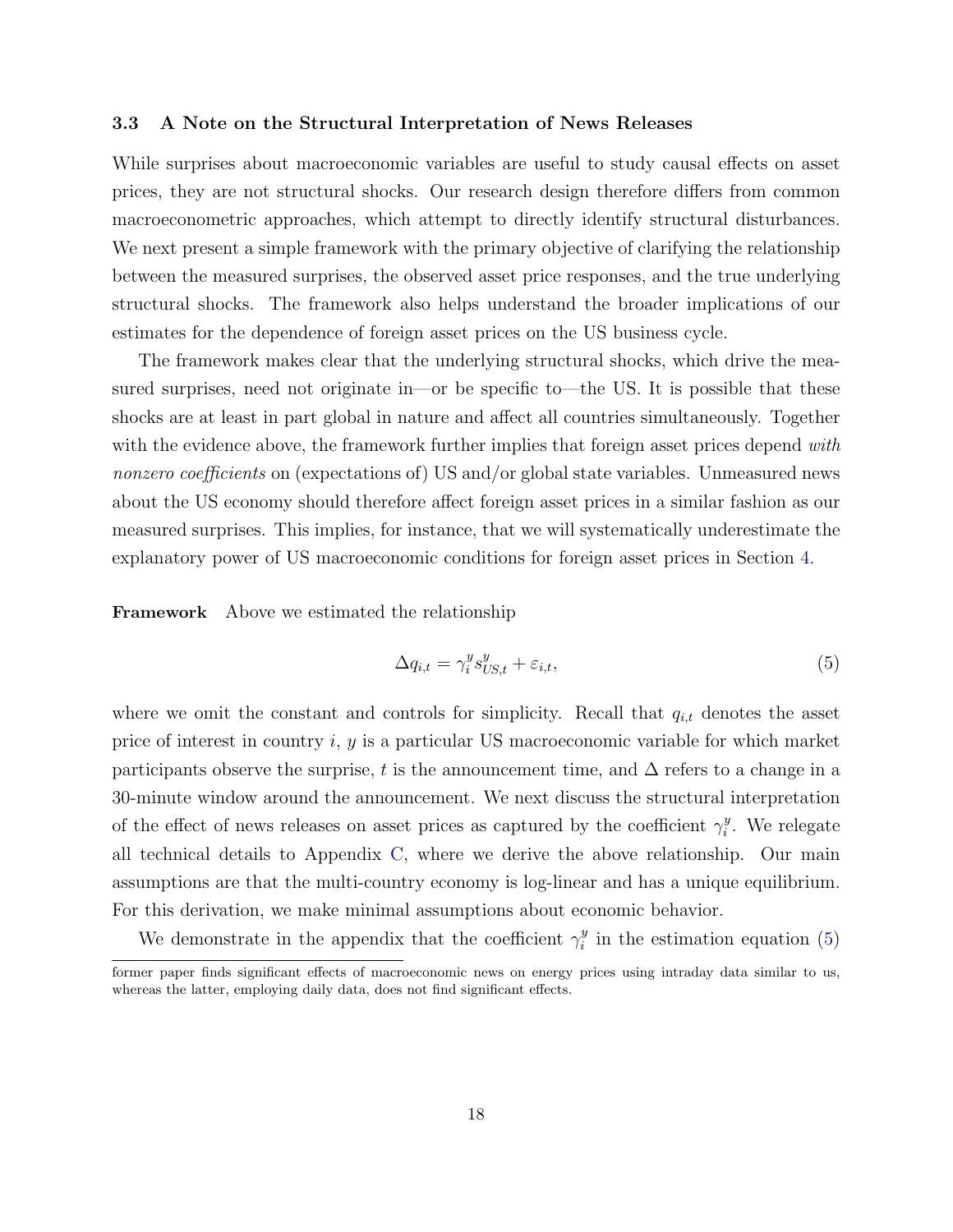can be decomposed as follows,

<span id="page-20-0"></span>
$$
\gamma_i^y = \underbrace{a_{i,US}^q b_{US}^y}_{(a)} + \underbrace{a_{i,i}^q b_i^y}_{(b)} + \sum_{k \neq US,i} a_{i,k}^q b_k^y + \underbrace{a_{i,glob}^q b_{glob}^y}{(d)} \cdot (6)
$$

In this expression, the coefficients  $a_{i,j}^q$  capture the dependence of country i's asset price  $q_{i,\tau}$ on a vector  $x_{j,\tau}$  of state variables ( $\tau$  is a generic time subscript). We distinguish countryspecific state variables and common global state variables. For instance,  $a_{i,US}^q$  captures the dependence of county *i*'s asset price on US-specific state variables  $(x_{US,\tau})$ , and  $a_{i,glob}^q$  captures its dependence on global state variables  $(x_{glob, \tau})$ .

Shocks to these state variables drive the business cycle, asset prices, and also the variation in US macroeconomic news. Upon observing these news, market participants attempt to infer which state variables have changed. They could, for instance, use the Kalman filter to estimate the state, but we do not impose this assumption. We only assume that, for a given j, vector  $b_i^y$  $_j^y$  captures how market participants update their expectations about state vector  $x_{j,\tau}$  after observing news about the macroeconomic variable y. As equation [\(6\)](#page-20-0) illustrates, both updates of the estimated state vectors  $(b_i^y)$  $_{j}^{y}$ ) and the state vectors' effects on the asset price  $(a_{i,j}^q)$  determine the value of  $\gamma_i^y$  $\frac{y}{i}$ .

Equation [\(6\)](#page-20-0) also highlights, that the disturbances, which drive US macroeconomic news and asset prices, need not originate in the US. Without imposing further structure, the underlying shocks could also originate in other countries or they could be common to all countries (the global state  $x_{glob,\tau}$ ). Figure [4](#page-21-0) visualizes the relationship between state variables, macroeconomic news, and asset prices. We continue with a more detailed discussion of the possible origins of fluctuations and their interpretation.

Term (a) in equation [\(6\)](#page-20-0) and Figure [4](#page-21-0) captures economic disturbances originating in the US. If, for instance, a change in US TFP affects US macroeconomic variable  $y_{US,\tau}$ , market participants who observe the surprise  $s_{US,t}^y$  may update their estimate of US TFP. This would be captured by a nonzero element in vector  $b_{US}^y$ . At the same time the change in US TFP may affect foreign asset price  $q_{i,t}$ —as captured by a nonzero entry in vector  $a_{i,US}^q$ . The asset price in country i only responds to an observed surprise if both market participants update their expectation of US TFP and US TFP indeed affects the asset price in country i. More generally, term (a) captures this logic for all US state variables and thus reflects country  $i$ 's asset price responses to disturbances originating in the US.

Term  $(b)$  reflects changes in state variables, which originate in country i. In order for an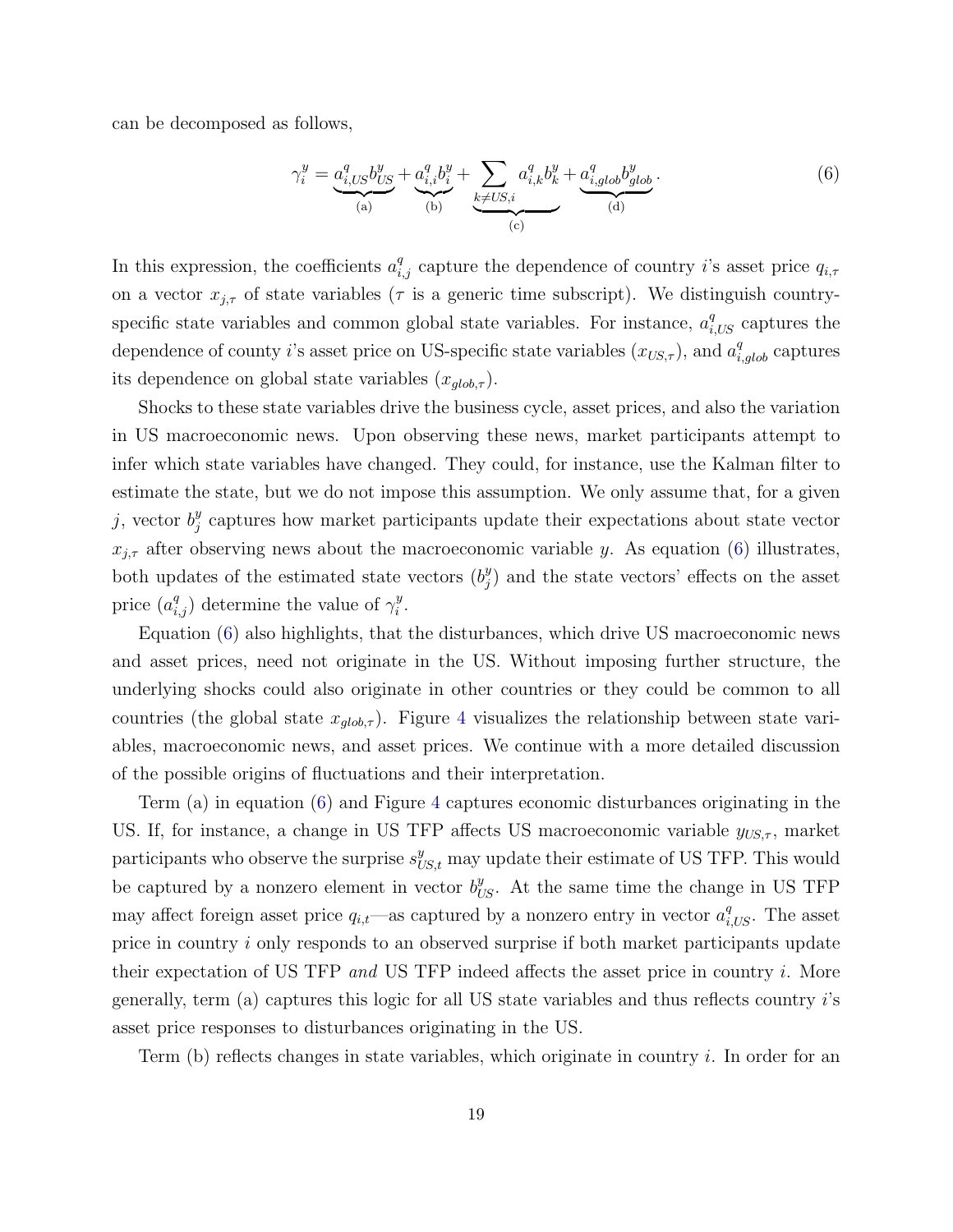

<span id="page-21-0"></span>

Notes: This Figure illustrates the discussion in the text. Solid arrows display relevant relationships at the time of the news release, as captured by equation [\(6\)](#page-20-0). The dashed error indicates that the relationship is predetermined at the time of the release.

innovation to the state in country  $i$  to affect  $i$ 's own asset price through the US macroeconomic surprise, it would have to be the case that market participants learn about i's state by studying US macroeconomic news. Similarly, term (c) captures disturbances, which originate in a third country j, and affect both US macro news as well as the asset price in country  $i$ . Lastly, term (d) reflects changes in the global state vector. Such disturbances could affect US macroeconomic surprises, and market participants may use these surprises to estimate these global state variables.

Implications A reasonable assumption in the context of our analysis is that surprises in US macroeconomic variables are not used to update state variables that are specific to countries other than the US. That is,  $b_j^y = 0$  for  $j \notin \{US, glob\}$ . This assumption implies for instance, that market participants do not use US payroll employment to forecast the country-specific component of Belgian TFP. For commonly used state estimation frameworks (Kalman filter), a sufficient condition for this assumption to hold is that countries other than the US are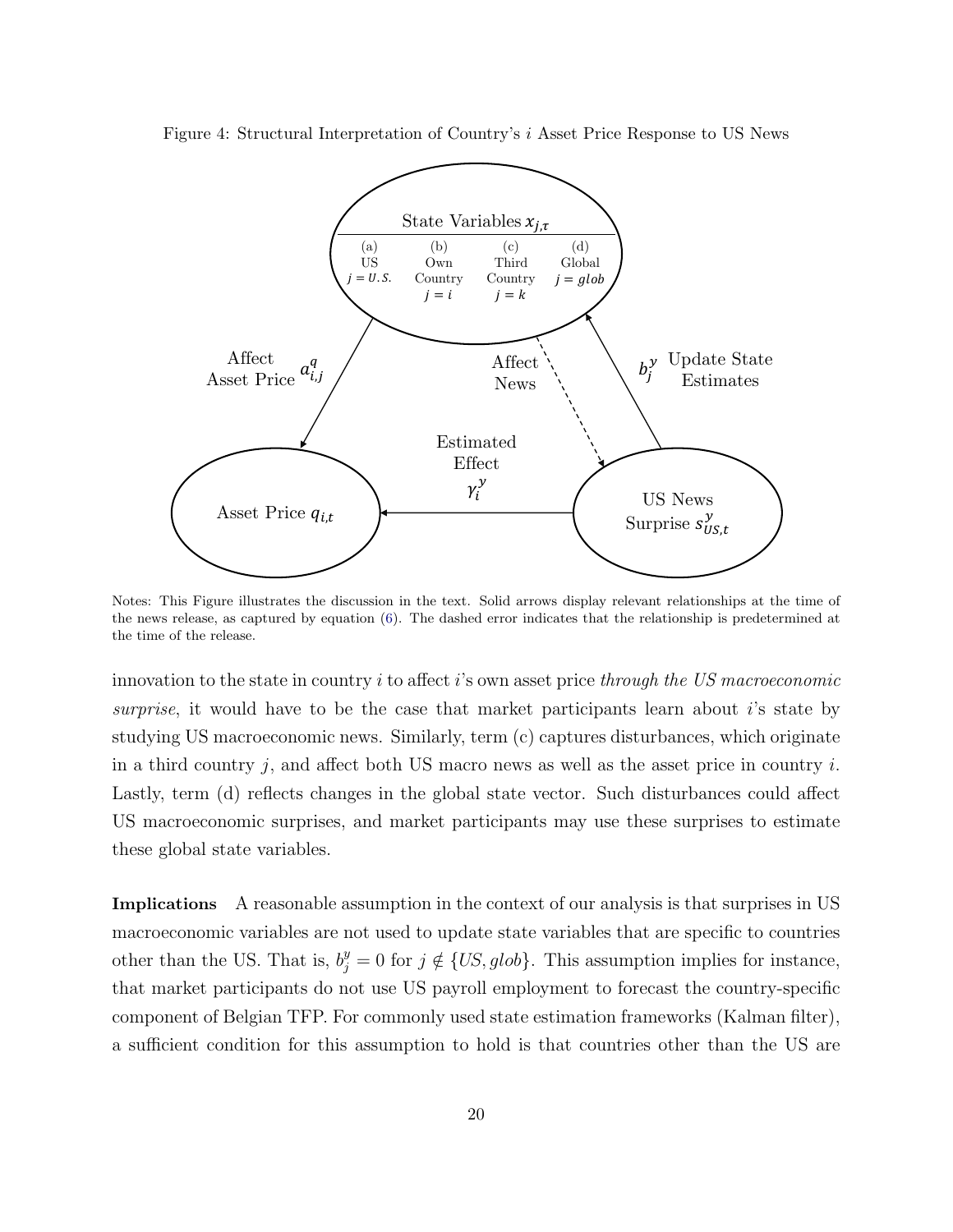small. Continuing with the earlier example, a change in Belgian TFP has no impact on US macroeconomic variables, and hence, the forecaster would find no useful correlation to predict Belgian TFP when new information about the US macroeconomy becomes available.

Under this assumption, equation [\(5\)](#page-19-0) becomes

<span id="page-22-0"></span>
$$
\Delta q_{i,t} = \left(\underbrace{a_{i,US}^q b_{US}^y}_{\text{transmission from US}} + \underbrace{a_{i,glob}^q b_{glob}^y}_{\text{common shock}}\right) s_{US,t}^y + \varepsilon_{i,t},\tag{7}
$$

The first term in parentheses reflects the *transmission* of macroeconomic shocks from the US to country  $i$ . The second term captures the possibility of *common shocks*.

Equation [\(7\)](#page-22-0) helps interpret our estimates above. First, while foreign stock prices strongly respond to the release of US macroeconomic news, this does not necessarily imply the transmission of US shocks to foreign countries. It is also possible that the US and other countries are subject to common shocks. These common shocks affect US macroeconomic outcomes and are therefore reflected in the measured surprises. Foreign stock markets respond to these surprises, because they reveal information about the common state vector.

Prior work has acknowledged that global common shocks could drive business cycle comovement (e.g., [Canova and Marrinan,](#page-42-10) [1998;](#page-42-10) [Canova,](#page-42-11) [2005\)](#page-42-11). Further, [Bernanke](#page-41-1) [\(2017,](#page-41-1) p.23) notes that common shocks could drive the GFC. Based on this framework, we propose a test for the presence of common shocks in Section [5.](#page-26-0) This test suggests that global common shocks are unimportant in our context, and that the estimated effects capture the transmission of shocks from the US.

Second, our estimates of  $\gamma_i^y$  $i \neq 0$  imply that  $a_{i,US}^q \neq 0$  and/or  $a_{i,glob}^q \neq 0$ . In words, foreign asset prices depend on (expectations of) US-specific and/or global state variables with nonzero coefficients. This fact implies that other news, which are not included in our measured surprises, but are informative about US and global state variables, also affect foreign asset prices. In this sense our estimates are informative about the structural linkages between the US and foreign economies. One implication of this finding is that we will underestimate the explanatory power of US macroeconomic conditions for foreign asset prices in the next section. Since we estimate the explanatory power based on measured headline news only, our approach will not capture the explanatory power of unmeasured news about the macroeconomic series we consider. $13$ 

<span id="page-22-1"></span> $13$ Gürkaynak, Kısacıkoğlu, and Wright [\(2018\)](#page-44-5) highlight the importance of non-headline news, which are released jointly with the measured surprise. Our framework implies that news about the macroeconomic series we consider, which are unobservable to the econometrician, and can be released at any time, should affect foreign asset prices in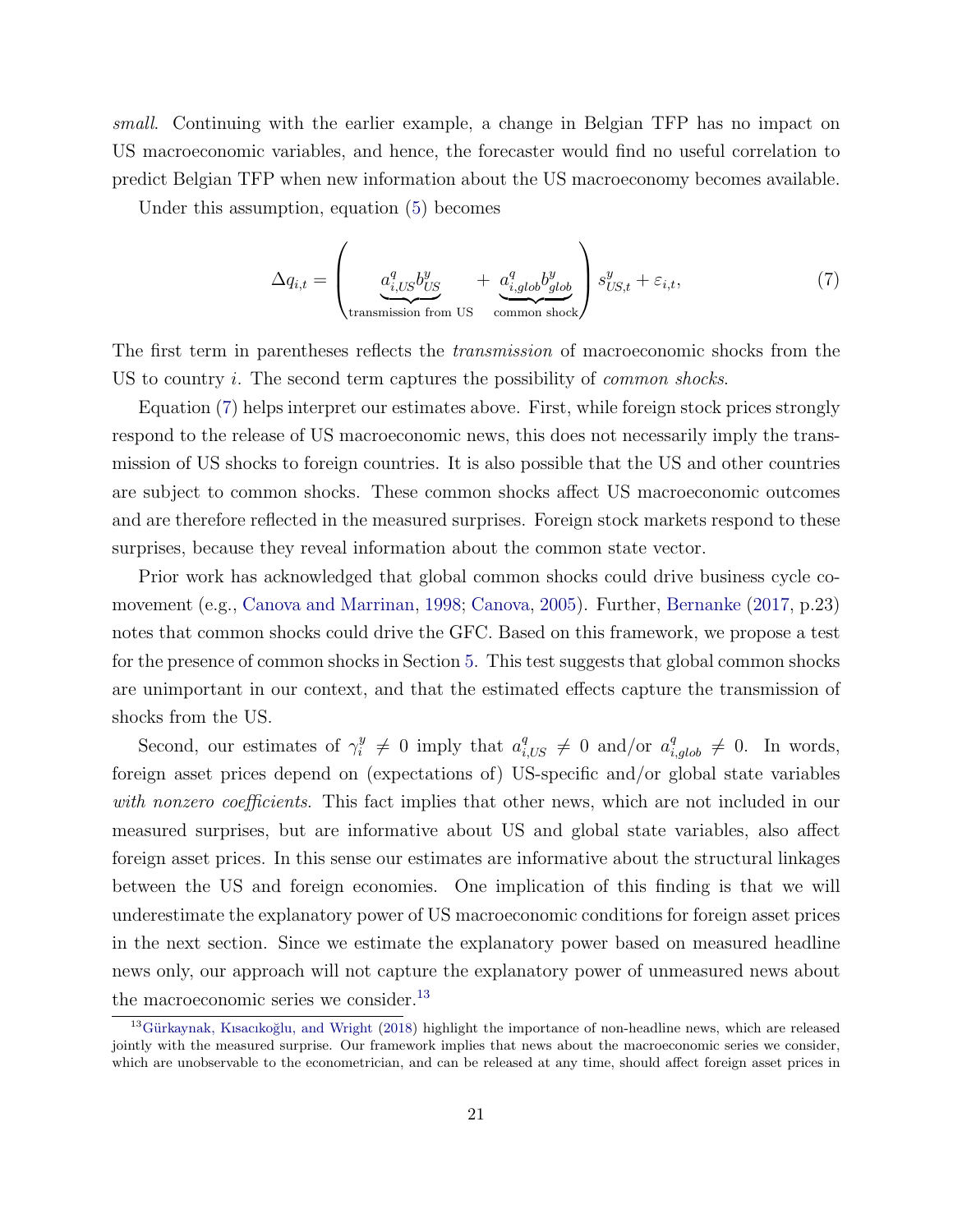## <span id="page-23-0"></span>4 Explanatory Power of US Macro News at Lower Frequencies

In this section we demonstrate that the effects of US news on international stock markets are persistent and explain a sizable share of their variation. We also show that their explanatory power is greater than that of US monetary policy shocks—the only other known driver of the GFC.[14](#page-23-1)

Following [Altavilla, Giannone, and Modugno'](#page-41-0)s [\(2017\)](#page-41-0) method, we switch from our earlier intraday event study approach in the previous section to a daily time series analysis. In a first step, we estimate the specification

<span id="page-23-6"></span><span id="page-23-5"></span><span id="page-23-2"></span>
$$
\Delta q_{i,d} = \alpha_i + \sum_k \beta_i^k s_{US,d}^k + \varepsilon_{i,d}.\tag{8}
$$

Here, d indexes time in days and  $\Delta q_{i,d}$  is the daily return of the stock index price q of country i as measured by the log-difference from market closing to market closing. The sum on the right hand side now includes all available announcements as listed in Appendix Table [A1.](#page-47-0) By focusing on daily log-returns, we circumvent the problem that some foreign markets are closed for some announcements. Hence, the set of US news that drive foreign asset prices in specification  $(8)$  are identical for all countries.<sup>[15](#page-23-3)</sup> Note that all coefficients are countryspecific. A surprise  $s_{US,d}^k$  takes the value 0 if no news are released on a given day. Since the coverage of news releases is incomplete in the late 1990s, the sample period now ranges from January 1, 2000 to June 28, 2019.

Next, we define the daily news index as the fitted value  $nix_{i,d}^q := \widehat{\Delta q_{i,d}}$  from equation [\(8\)](#page-23-2), and aggregate this predicted value to the desired time horizon h (in days),  $nix_{i,d,h}^q =$  $\sum_{j=0}^{h-1} nix_{i,d-j}^q$ . Letting  $\Delta_h q_{i,d} = q_{i,d} - q_{i,d-h} = \sum_{j=0}^{h-1} \Delta q_{i,d-j}$  be the h-day log-return in stock index  $q_i$ , we estimate in a second step the specification

<span id="page-23-4"></span>
$$
\Delta_h q_{i,d} = \alpha_{i,h} + \beta_i^{q,h} n i x_{i,d,h}^q + \varepsilon_{i,d,h}.
$$
\n(9)

The statistic of primary interest is the R-squared of regression [\(9\)](#page-23-4). It measures the explanatory power of the US macroeconomic news releases at horizon  $h$  and is therefore informative about how persistent the effects of macroeconomic news are relative to residual factors. Additionally, if the coefficient  $\beta_i^{q,h}$  $i^{q,n}$  is greater (smaller) than one, macroeconomic news exert a

the same way as our measured surprises. See Appendix [C](#page-64-0) for details.

<span id="page-23-1"></span><sup>&</sup>lt;sup>14</sup>Without identifying the source of the origin of the shock, [Acalin and Rebucci](#page-41-8) [\(2020\)](#page-41-8) document that global financial shocks have sizable explanatory power for equity returns.

<span id="page-23-3"></span><sup>&</sup>lt;sup>15</sup>Relative to [Altavilla, Giannone, and Modugno](#page-41-0) [\(2017\)](#page-41-0), our set of announcements includes more macroeconomic news releases. However, we exclude news about monetary policy.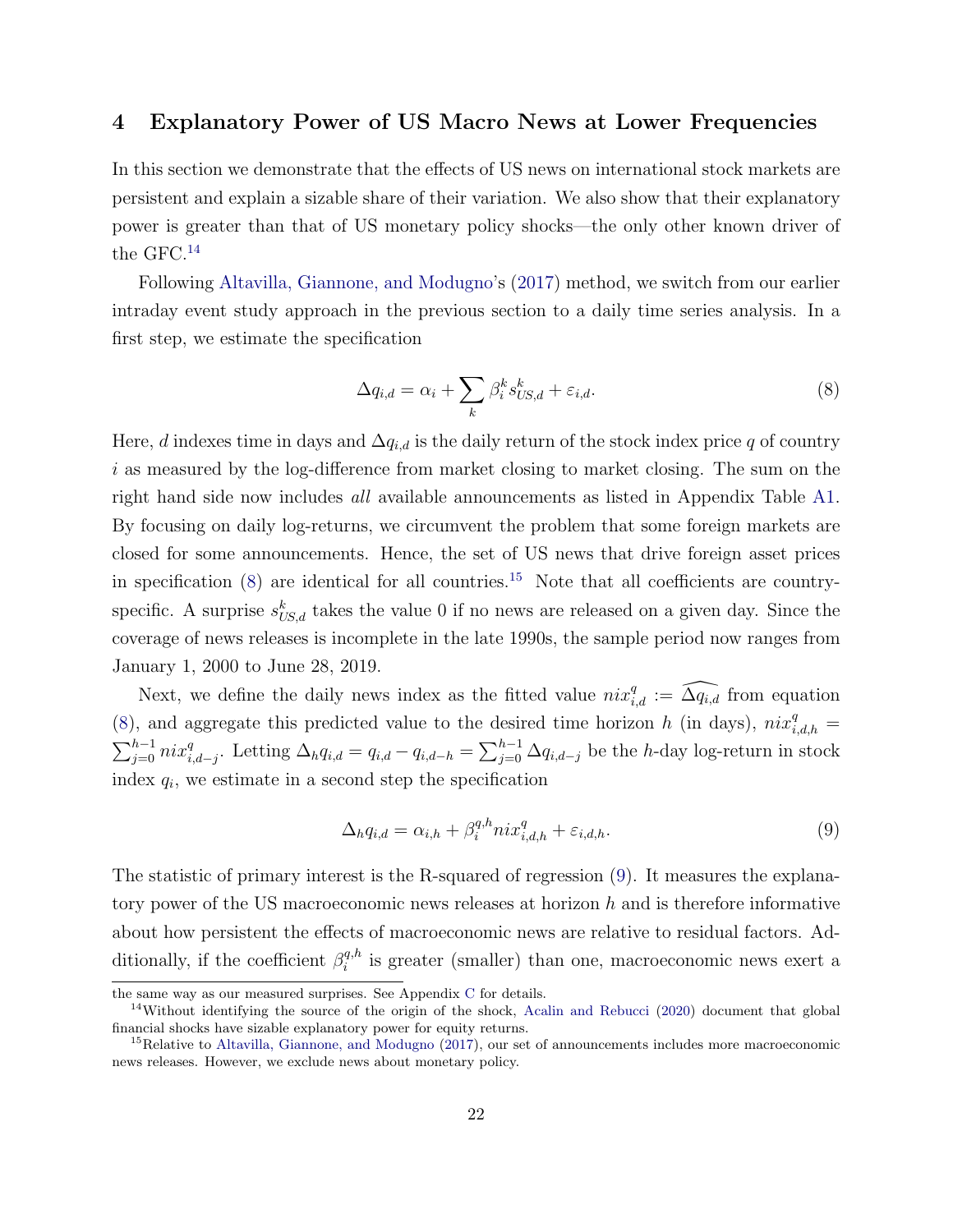delayed (mean-reverting) effect. As in [Altavilla, Giannone, and Modugno](#page-41-0) [\(2017\)](#page-41-0), we consider aggregation to the monthly and quarterly frequency.

Figure [5](#page-24-0) shows the daily, monthly, and quarterly R-squared for the stock indexes by country. For comparison, we also separately estimate specifications [\(8\)](#page-23-2) and [\(9\)](#page-23-4) over the same sample using US monetary policy news instead of macroeconomic news. Our construction of monetary shocks follows [Nakamura and Steinsson](#page-45-11)  $(2018)^{16}$  $(2018)^{16}$  $(2018)^{16}$  $(2018)^{16}$  Figure [5](#page-24-0) displays the R-squared of US macroeconomic news (in blue) and of US monetary shocks (in red).



<span id="page-24-2"></span><span id="page-24-0"></span>Figure 5: Daily, Monthly, and Quarterly R-Squared for Stock Indexes

Notes: For each country's stock index, this figure plots the R-squared of equation [\(8\)](#page-23-2) for the daily frequency, and the R-squared of equation [\(9\)](#page-23-4) for the monthly and quarterly frequency. The left, middle, and right bar indicate the R-squared of the daily, monthly, and quarterly regression, respectively. For a given country and frequency, the blue bar represents the R-squared of US macroeconomic news and the red bar the R-squared of US monetary policy shocks. The sample runs from January 1, 2000 to June 28, 2019.

<span id="page-24-1"></span>As Figure [5](#page-24-0) shows, the explanatory power of US news for foreign stock indexes increases

 $16$ For details on the construction, see [Nakamura and Steinsson](#page-45-11) [\(2018\)](#page-45-11). For the overlapping period, the correlation of our shock measure with the original one is over 99 percent.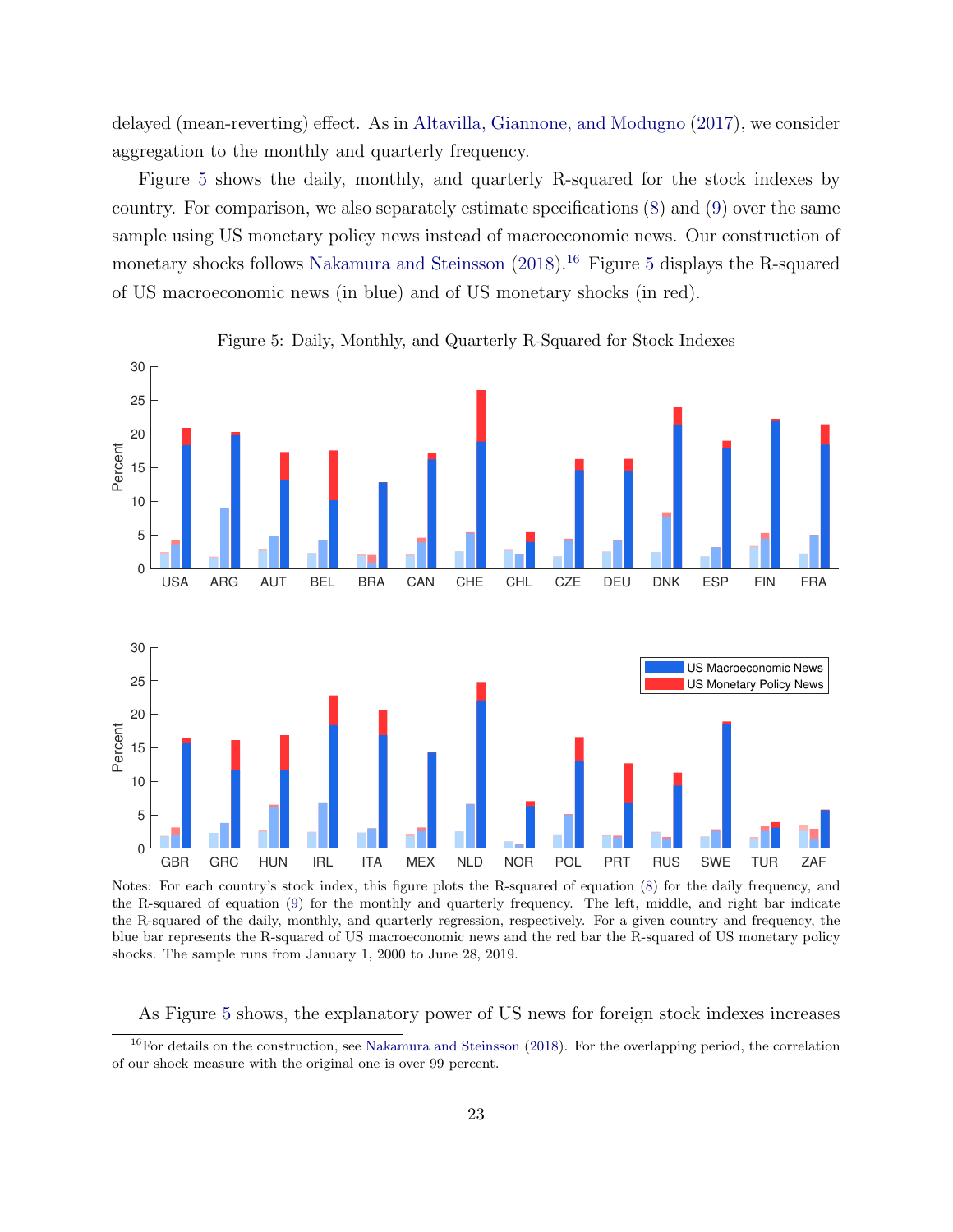at lower frequencies. In an overwhelming number of cases, the R-squared at the quarterly frequency exceeds the R-squared at the monthly frequency, which in turn, exceeds the Rsquared at the daily frequency. Hence, relative to other driving forces of foreign stock markets, the effects of US news are persistent. At the quarterly frequency, the explanatory power of US news is sizable, often explaining between 15 and 22 percent of the variation. For comparison, we repeat the analysis for the S&P 500, and report the R-squared first in the figure. For a number of countries, US macroeconomic news explain an even larger fraction of stock price movements than they do in the US.

Although the explanatory power of US monetary policy shocks also increases at lower frequencies, the R-squared is lower than that for macroeconomic news. For some countries, the contribution of US monetary policy shocks is almost negligible. These results echo findings of the domestic literature on US monetary policy. The historical contribution of monetary policy shocks since the 1990s is typically estimated to be relatively small (e.g., [Coibion,](#page-42-0) [2012\)](#page-42-0). [Ramey](#page-45-2) [\(2016\)](#page-45-2) shows that monetary policy shocks explain less than 3 percent of the forecast error variance in industrial production at the 2-year horizon for samples ending in 2007.

The increased R-squared at lower frequencies imply that the effects of US macroeconomic news are more persistent than the effects of residual factors. Appendix Table [B3](#page-57-0) reports the daily, monthly and quarterly estimates of  $\beta_i^{q,h}$  $\mathbf{z}_i^{q,n}$ , and shows that at least part of this is due to delayed effects of the macroeconomic news. For several countries we can reject the null hypothesis that  $\beta_i^{q,h} = 1$ .

Overall, the explanatory power of US macro news for international stock markets at lower frequencies is striking. Reassuringly, our estimates for the US market are in line with those by [Altavilla, Giannone, and Modugno](#page-41-0)  $(2017).<sup>17</sup>$  $(2017).<sup>17</sup>$  $(2017).<sup>17</sup>$  $(2017).<sup>17</sup>$  We also repeat this exercise for US dollardenominated foreign exchange rates. The results, shown in Appendix Figure [B3,](#page-58-0) make clear that the methodology does not mechanically lead to an increase in the R-squared at lower frequencies. The explanatory power for exchange rates is typically very small.<sup>[18](#page-25-1)</sup>

Lastly, we repeat the analysis for the VIX and the commodity factor (constructed as in Section [3\)](#page-10-0). To do so, we simply replace  $q_{i,d}$  in equations [\(8\)](#page-23-2) and [\(9\)](#page-23-4) with the VIX and the commodity factor. Figure [6](#page-26-1) shows the resulting daily, monthly, and quarterly Rsquared. Similar to the stock indexes, the explanatory power increases at lower frequencies.

<span id="page-25-0"></span> $17$ Our R-squared is slightly higher since we use a greater set of macroeconomic news announcements than [Altavilla,](#page-41-0) [Giannone, and Modugno](#page-41-0) [\(2017\)](#page-41-0).

<span id="page-25-1"></span><sup>&</sup>lt;sup>18</sup>Also note that we have sufficiently many observations for all news releases that overfitting concerns should not apply when estimating equation [\(8\)](#page-23-2). Observation counts for all announcements are shown in Appendix Table [A1.](#page-47-0)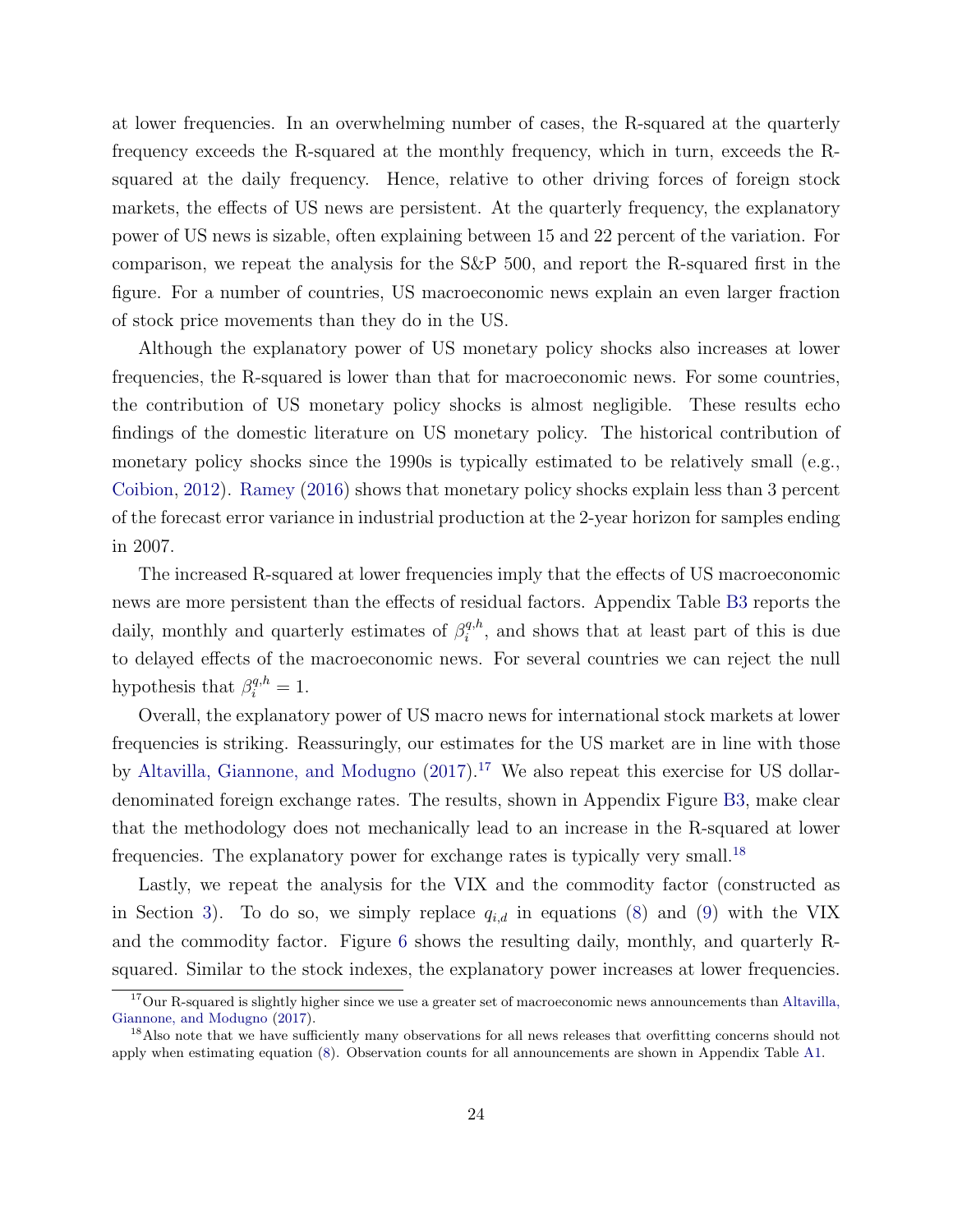At the quarterly frequency, US macroeconomic news explain approximately 12 percent of the variation in the VIX and 19 percent of commodity prices—substantially more than US monetary policy shocks.

<span id="page-26-1"></span>

Figure 6: Daily, Monthly, and Quarterly R-Squared for VIX and Commodity Prices

Notes: This figure plots the R-squared of equation [\(8\)](#page-23-2) for the daily frequency, and the R-squared of equation [\(9\)](#page-23-4) for the monthly and quarterly frequency, where we now use log-returns of the VIX or the commodity factor instead of country's i stock index. The left, middle, and right bar indicate the R-squared of the daily, monthly, and quarterly regression, respectively. For a given country and frequency, the blue bar represents the R-squared of US macroeconomic news and the red bar for US monetary policy shocks. The sample runs from January 1, 2000 to June 28, 2019 for the VIX, and from May 7, 2007 to June 28, 2019 for the commodity factor.

### <span id="page-26-0"></span>5 Inspecting the Mechanism

This section provides additional evidence and discussion to interpret the observed foreign stock price responses to US macro news.

First, as we discuss in Section [3.3,](#page-19-1) shocks to global common state variables could principally drive the observed responses of foreign equity markets. If this was the case, US macro news releases would not impact foreign markets by transmitting US-specific shocks, but by revealing information about the global common state. We begin this section with providing evidence for a limited role for common shocks.

Second, we decompose the pooled stock price response into an interest rate and a combined cash flow and risk premium component. Using data on foreign 10-year government bond yields, we show that changes in cash flows and/or risk premia drive international stock price responses while changes in interest rates are relatively unimportant. These findings are consistent with a direct effect of US news on the risk-taking behavior of international investors and suggest that systematic US monetary policy responses to news releases do not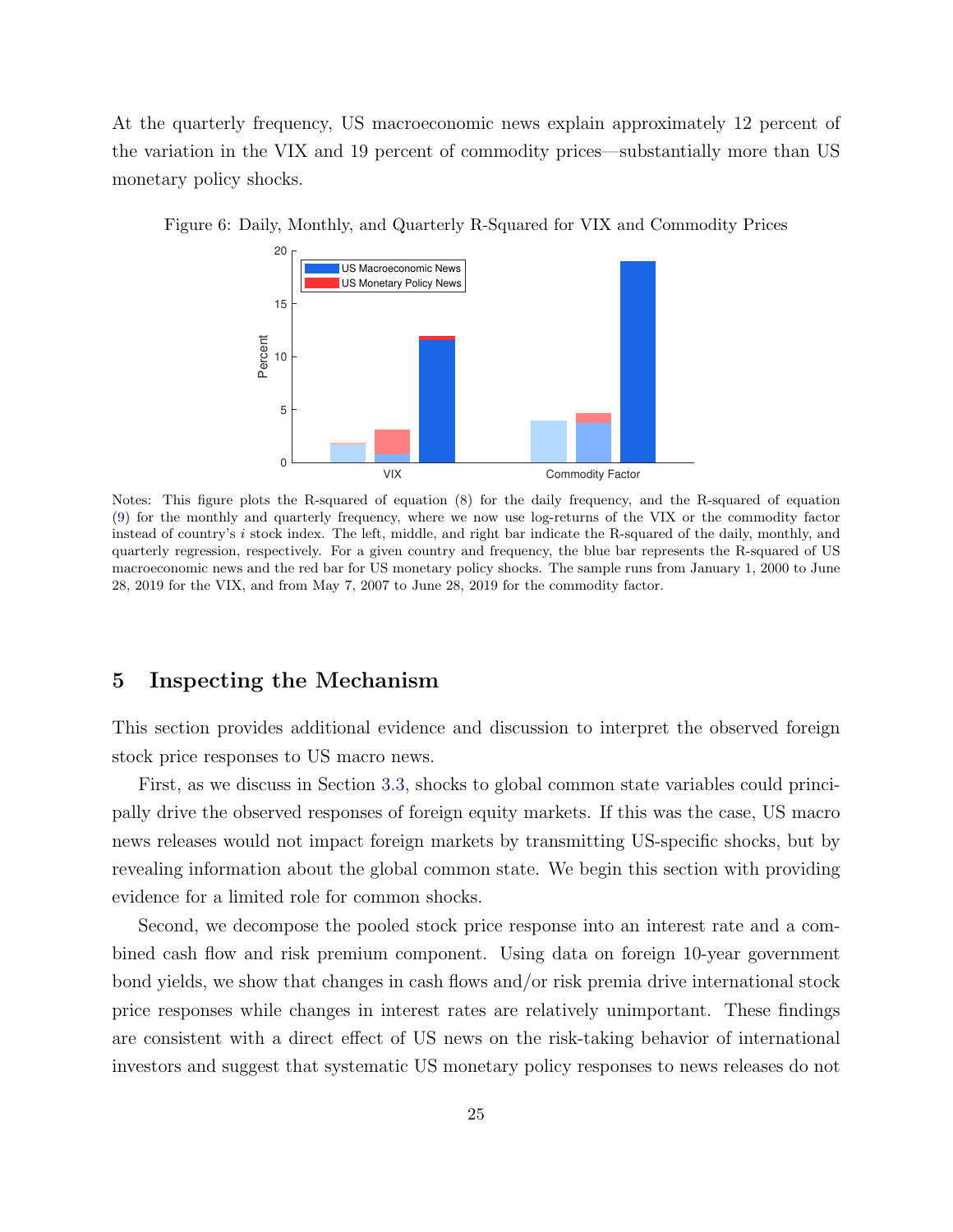play an important role.

Third, using the cross-sectional dimension of our data, we explore the heterogeneity of responses documented in Section [3.1.](#page-11-4) As Figure [3](#page-15-0) illustrated, some countries, including Germany, France, Italy, and the Netherlands respond systematically stronger to US macroeconomic news than countries such as Austria, Denmark or Portugal. It is therefore natural to ask whether countries' responsiveness to news is correlated with observables. We demonstrate that countries with greater financial openness tend to respond more strongly—which we interpret as consistent with theoretical explanations of the GFC as discussed in (as discussed in [Rey,](#page-45-3) [2016\)](#page-45-3). We lastly explore the role of exchange rates.

#### 5.1 Common Shocks versus Transmission

As noted in Section [3.3,](#page-19-1) the estimated effects of US news on foreign asset prices reflect two components. First, they reflect an updating component. Upon observing US news, market participants update their expectations of the unobserved state vector. Second, they reflect the structural dependence of asset prices on these state variables. Asset prices respond to news because market participants change their estimate of states variables, which drive these asset prices (see Appendix [C](#page-64-0) for details).

This structural interpretation helps devise a test for whether common shocks drive our estimated foreign stock prices responses to US news. If these responses were to an important degree driven by common shocks, market participants should study other countries' news releases to learn about the global state vector. Since these shocks affect all countries, macroeconomic news releases outside the US should generally be informative about the common global state. Further, this information should be valuable since changes in global state variables cause changes in asset prices of all countries.

To test for the presence of common shocks, we study the effect of foreign news releases on the US stock market. In particular, we regress the log-change in the S&P 500 on foreign macroeconomic surprises. Analogous to Section [3.3,](#page-19-1) it is possible to obtain a structural interpretation of the estimated coefficient. Denoting the coefficient on country i's macroeconomic surprise by  $\zeta_i^y$  $i<sup>y</sup>$ , we can write

<span id="page-27-0"></span>
$$
\zeta_i^y = a_{US,US}^q b_{US,i}^y + a_{US,i}^q b_{i,i}^y + \sum_{k \neq US,i} a_{US,k}^q b_{k,i}^y + a_{US,glob}^q b_{glob,i}^y,\tag{10}
$$

where the vectors  $b_{j,i}^y$  ( $b_{glob,i}^y$ ) are now specific to country i, and capture how market participants update their estimate of country j's state  $x_{j,t}$  (the global state  $x_{glob,t}$ ) upon observing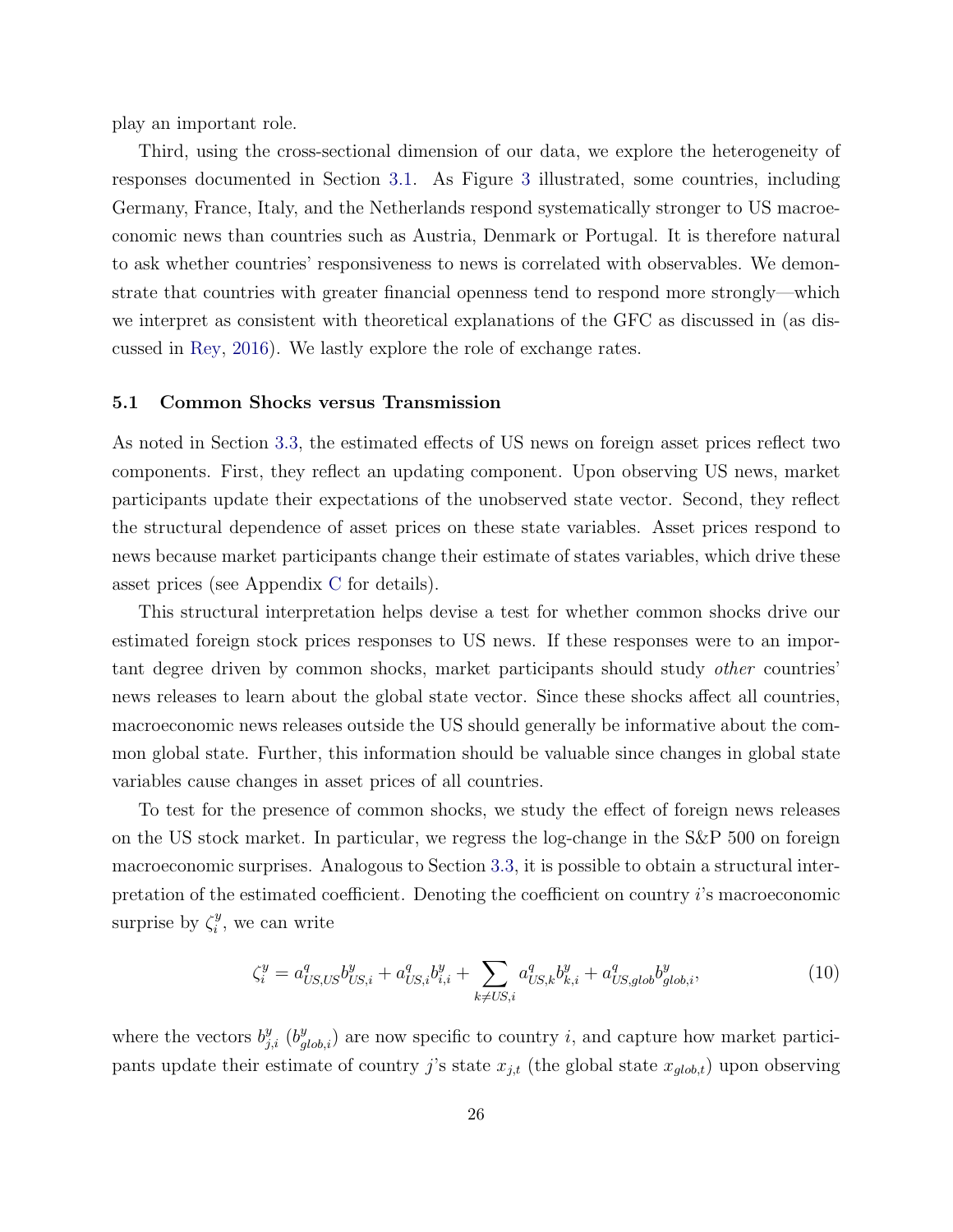these news. Further, vectors  $a_{US,k}^q$   $(a_{US, glob}^q)$  capture how country k's (the global) state affects the US stock market.

Studying the effects of foreign news on the US stock market—rather than on a third country—has a key advantage. Since most countries are small relative to the US, the interpretation of coefficient [\(10\)](#page-27-0) simplifies considerably. In particular, under the assumptions that (i) country *i* is small relative to the US so that  $a_{US,i}^q = 0$ , and (ii) country *i*'s news do not affect the US stock market through third countries  $(a_{US,k}^q b_{k,i}^y = 0$  for all k),<sup>[19](#page-28-0)</sup> the estimated coefficient simplifies to

<span id="page-28-1"></span>
$$
\zeta_i^y = \underbrace{a_{US,US}^q b_{US,i}^y}_{\text{(a)}} + \underbrace{a_{US,glob}^q b_{glob,i}^y}_{\text{(b)}}.
$$
\n(11)

These remaining two terms reflect the following intuition. First, term (a) reflects the possibility that market participants learn about the US state vector by observing foreign macroeconomic news. Since the US is large relative to country  $i$ , shocks in the US are likely to have an effect on country i's macroeconomic outcomes. As a result, country i's surprises could be informative about US-specific shocks. While this possibility cannot be ruled out a priori, we don't view it as particularly plausible either. Since US shocks presumably affect foreign macroeconomic outcomes with a lag and many indicators of US macroeconomic performance become available in a timely fashion, it is rather unlikely that this indirect channel of learning about the US state is active in practice.

Second, term (b) reflects the presence of common shocks. As noted earlier, if countries' macroeconomic and financial variables were driven by common global state variables, other countries' macroeconomic releases should generally be informative about it. Further, this state should drive international asset prices, including the S&P 500.

The above reasoning makes the implicit assumption that the measurement quality of macroeconomic series in other countries is high. If this was not the case, measured foreign aggregates would be of questionable use to learn about any state variable. We therefore consider major macroeconomic news releases in the non-US G7 countries (i.e. Canada, France, Germany, Italy, Japan, and the United Kingdom). Since we also required the assumption that country  $i$  is small relative to the US to arrive at equation  $(11)$ , we study these countries with the understanding that the smaller three (Canada, Italy, and France) offer a sharper test. We estimate specifications analogous to equation [\(2\)](#page-11-1), now with the 30-minute log-

<span id="page-28-0"></span><sup>&</sup>lt;sup>19</sup>The second assumption is satisfied if third countries are small relative to the US so that  $a_{US,k}^q = 0$  or if market participants do not update their estimate of country k's state vector upon observing country i's macroeconomic news  $(b_{k,i}^y = 0).$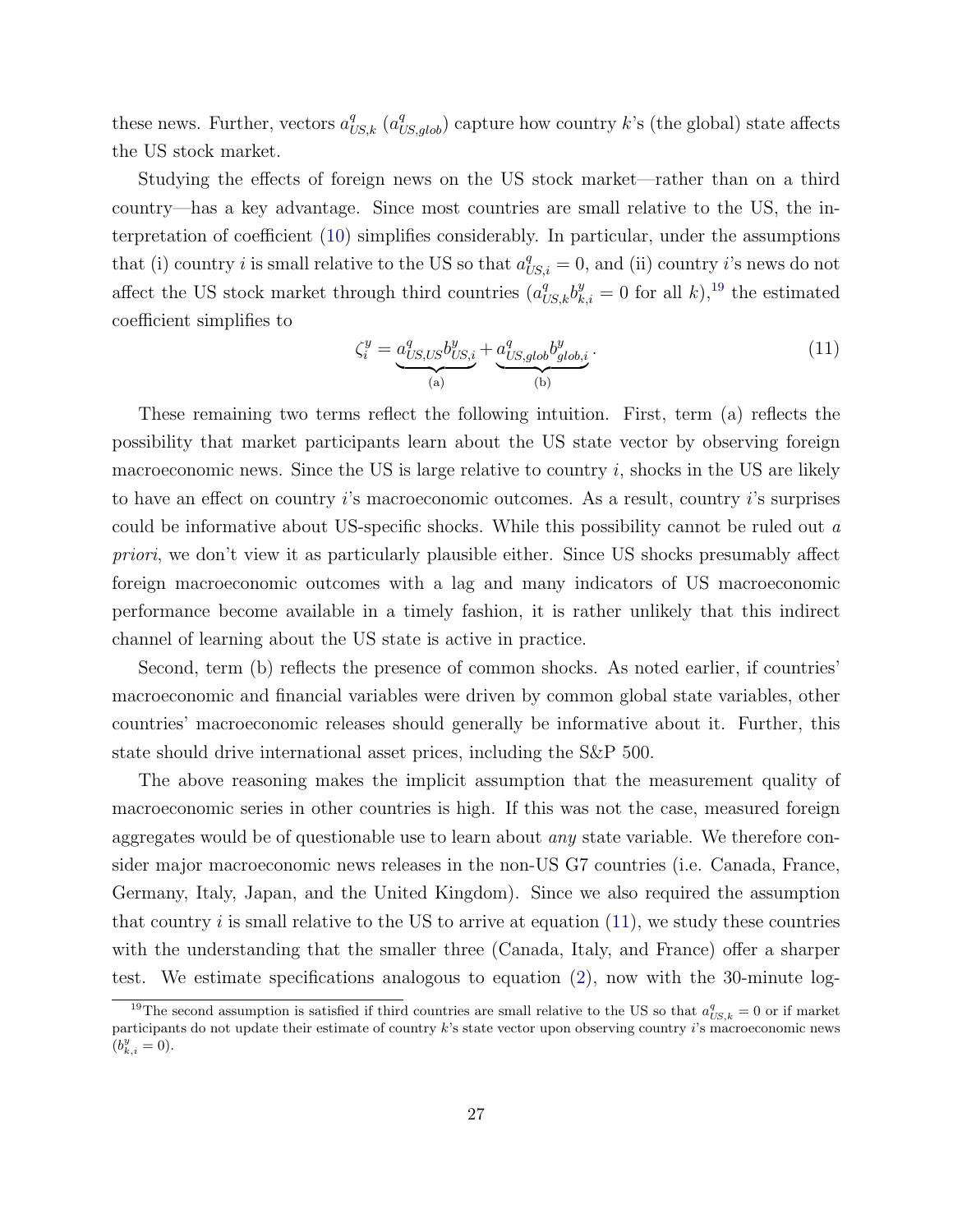change in the S&P 500 on the left-hand side (as measured by the E-mini S&P 500 futures) and the foreign macroeconomic surprise on the right-hand side. We control for other surprises released within the same time window, including releases of US news. As before, the surprises are standardized, so that the coefficients measure the effect size of a one standard deviation surprise. Appendix Table [A4](#page-51-0) provides details on the foreign news releases we consider.

The results in Table [6](#page-30-0) reveal a striking asymmetry. Foreign news releases have essentially no effect on the US stock market. For France and Italy, no news release has a statistically significant effect on the S&P 500. For Canada, only the Core CPI release has a significant effect, and the sign is flipped relative to the effect of the US Core CPI release on foreign markets (see Table [3](#page-12-0) and Figure [2\)](#page-14-0). For the larger non-US G7 countries, it is possible to detect significant effects on the US stock market. For both Germany and Japan, one news release has a significant effect on the S&P 500, and for the United Kingdom, two releases have significant effects. However, the magnitudes are approximately an order of magnitude smaller than the effect size of US news on these two markets (see Figure [2\)](#page-14-0). Further, it is likely that these effects reflect the transmission of shocks since we observe significant coefficients with expected signs only for the largest three non-US G7 countries. Taken together, these results suggest a very limited role of global common shocks.<sup>[20](#page-29-0)</sup> They further highlight the unique position of the US economy in the global financial system.

Lastly, note that our findings above do not generally rule out the presence of common shocks as drivers of international financial and/or macroeconomic variables. Our findings only suggest that the effects of US news on foreign markets predominantly reflect US-specific shocks, rather than shocks common to all countries.

<span id="page-29-0"></span> $^{20}$ More precisely, we interpret these estimates as indicating that it is neither the case that common shocks drive our estimates in Section [3,](#page-10-0) nor that market participants use foreign macroeconomic news to update their estimates of the US state. Put differently, terms (a) and (b) are both zero in equation [\(11\)](#page-28-1). In principle, it is also possible that these effects somehow offset one another, but we do not view such an interpretation as particularly plausible.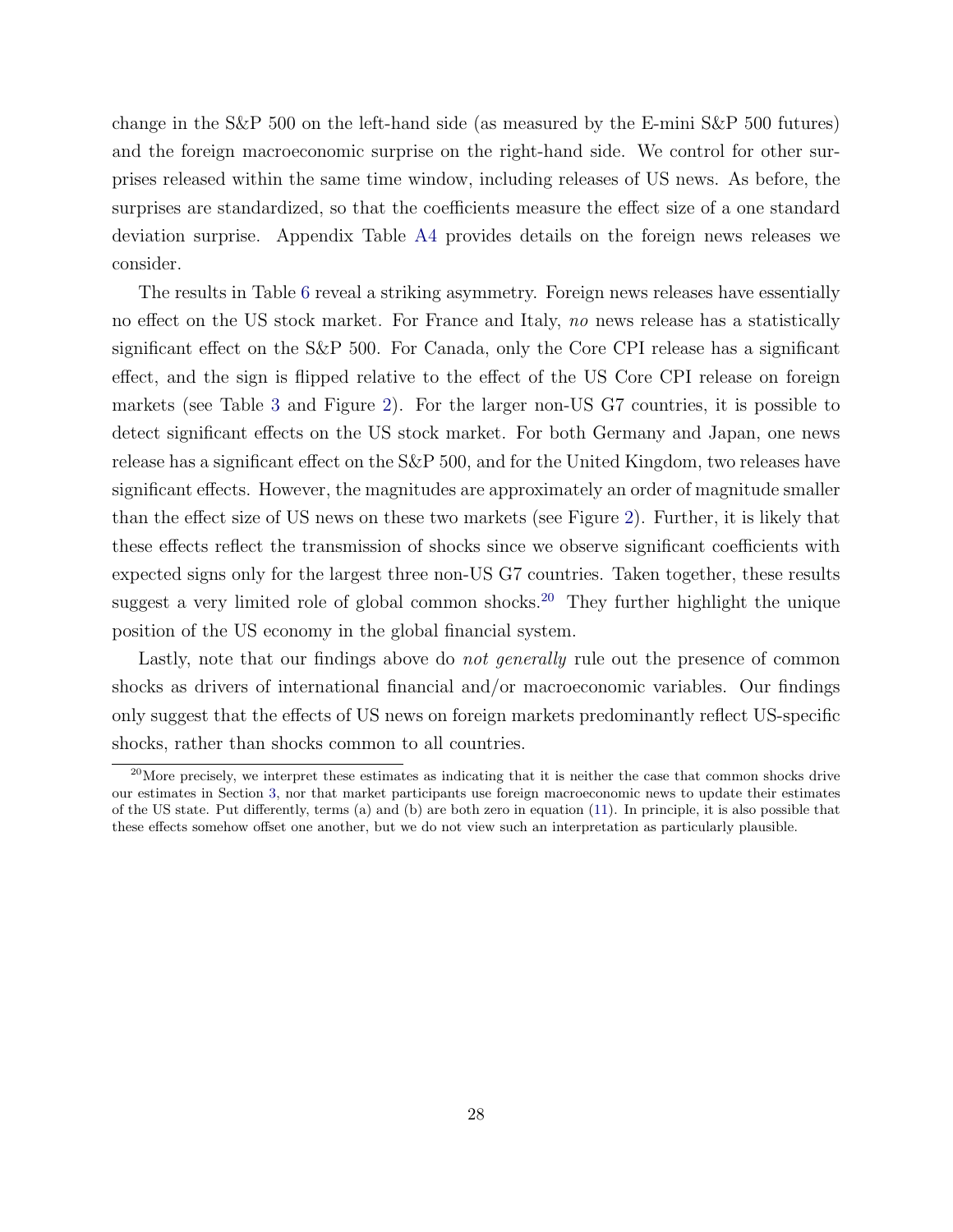| $S\&P 500 (bp)$ | Consumer<br>Confidence | <b>CPI</b>         | <b>GDP</b>          | Industrial<br>Production | PPI               | Retail<br><b>Sales</b> | Unemployment<br>Rate |
|-----------------|------------------------|--------------------|---------------------|--------------------------|-------------------|------------------------|----------------------|
| Canada          |                        |                    |                     |                          |                   |                        |                      |
| <b>News</b>     |                        | $1.84**$<br>(0.89) | $-1.17$<br>(1.12)   |                          | 1.24<br>(1.14)    | 0.34<br>(0.97)         | $-0.99$<br>(1.01)    |
| Observations    |                        | 192                | 79                  |                          | 246               | 255                    | 257                  |
| France          |                        |                    |                     |                          |                   |                        |                      |
| <b>News</b>     | $-0.03$<br>(0.73)      | 1.62<br>(1.09)     | 0.20<br>(1.03)      | $-0.87$<br>(1.16)        | 2.99<br>(3.70)    |                        | 0.52<br>(0.82)       |
| Observations    | 222                    | 225                | 83                  | 239                      | 155               |                        | 147                  |
| Germany         |                        |                    |                     |                          |                   |                        |                      |
| <b>News</b>     | 0.93<br>(0.73)         | $-0.28$<br>(0.38)  | $3.54**$<br>(1.52)  | 2.10<br>(1.33)           | 1.27<br>(0.92)    | 0.58<br>(0.78)         | $-0.12$<br>(0.68)    |
| Observations    | 152                    | 196                | 75                  | 249                      | 229               | 222                    | 254                  |
| Italy           |                        |                    |                     |                          |                   |                        |                      |
| <b>News</b>     | $-0.42$<br>(1.07)      | $-0.25$<br>(0.65)  | 0.99<br>(1.20)      | 0.73<br>(0.90)           | $-0.28$<br>(1.52) | 0.79<br>(0.83)         | $-0.51$<br>(0.94)    |
| Observations    | 210                    | 234                | 66                  | 229                      | 175               | 169                    | 134                  |
| Japan           |                        |                    |                     |                          |                   |                        |                      |
| <b>News</b>     | $-0.27$<br>(0.51)      | $-0.23$<br>(0.39)  | $2.45*$<br>(1.37)   | 0.20<br>(0.45)           | $-1.18$<br>(0.84) | 0.02<br>(0.68)         | 0.17<br>(0.46)       |
| Observations    | 143                    | 196                | 69                  | 222                      | 184               | 187                    | 216                  |
| United Kingdom  |                        |                    |                     |                          |                   |                        |                      |
| <b>News</b>     | $-0.01$<br>(0.55)      | 1.10<br>(0.97)     | $5.10***$<br>(1.80) | $-0.33$<br>(0.97)        | $-0.46$<br>(0.96) | $1.94**$<br>(0.78)     | $-1.19$<br>(0.93)    |
| Observations    | 197                    | 164                | 79                  | 249                      | 153               | 110                    | 203                  |

<span id="page-30-0"></span>Table 6: Effect of Foreign News on US Stock Market

Notes: The table presents the response of the S&P 500 to foreign macroeconomic news releases. For each non-US G7 country, this table shows estimates of  $\zeta^y$  obtained from specification

$$
\Delta q_{US,t} = \alpha_i + \zeta_i^y s_{i,t}^y + \sum_{k \neq y} \zeta_i^k s_{i,t}^k + \sum_w \zeta_{US}^w s_{US,t}^w + \varepsilon_{i,t},
$$

where  $s_{i,t}^y$  is the surprise of interest,  $s_{i,t}^k$  and  $s_{US,t}^w$  are other surprises of country i and the US released in the same time window, and  $\Delta q_{US,t}$  is the 30-minute log-change of the E-mini S&P 500 futures contract. Appendix Table [A4](#page-51-0) provides details on the foreign news releases. Note that the observations reported in Appendix Table [A4](#page-51-0) can differ from those reported above, because the E-mini S&P 500 futures data is not always available. The units are expressed in basis points. Standard errors are clustered by announcement, and reported in parentheses. \*\*\*, \*\*, and \* indicate significance at the 1, 5, and 10 percent level.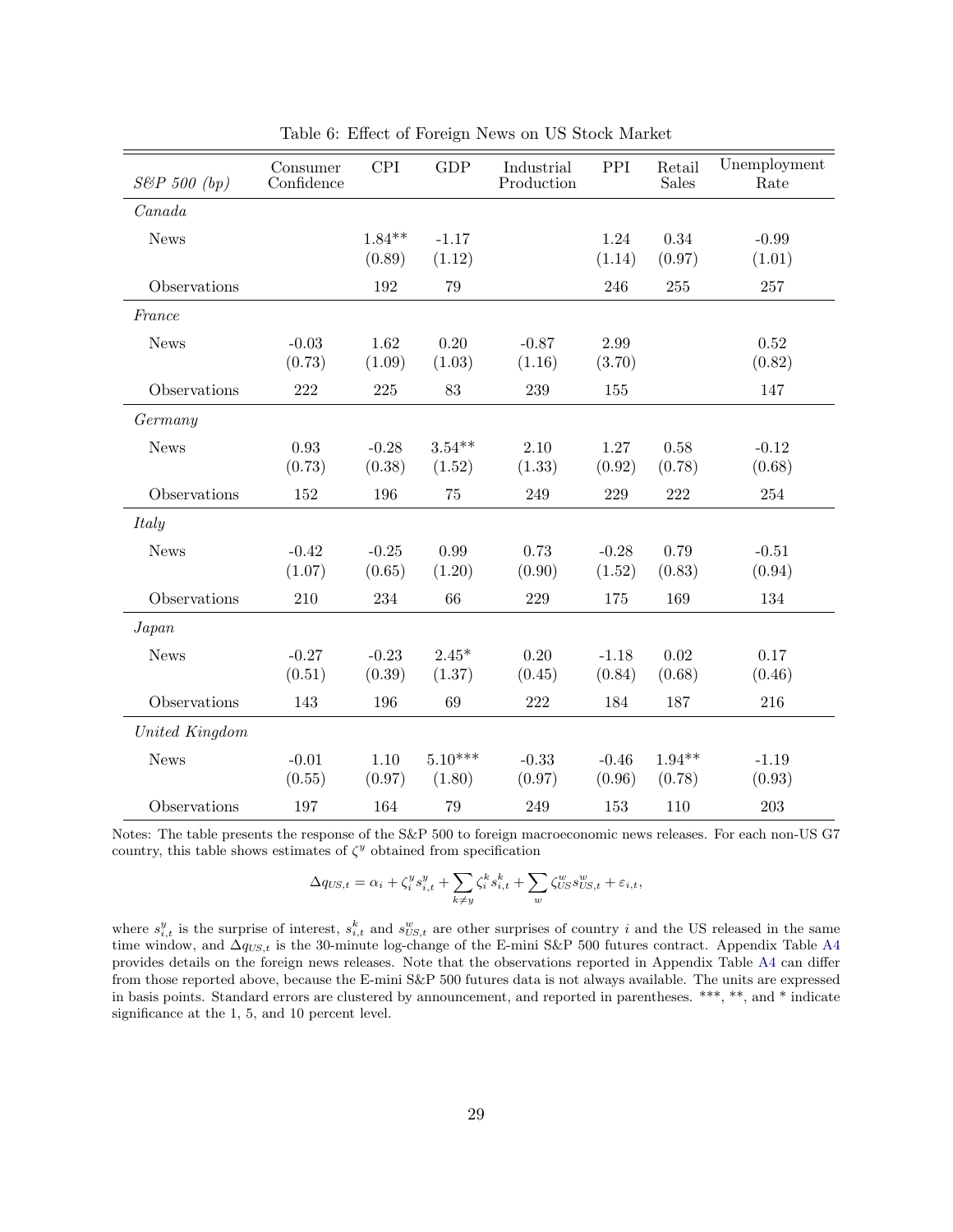#### 5.2 The Interest Rate, Risk Premium, and Cash Flow Channels

Decomposition Prior work has shown that stock price changes can be decomposed into three components: an interest rate, a risk premium, and a cash flow component.<sup>[21](#page-31-0)</sup> Following [Boyd, Hu, and Jagannathan](#page-42-1) [\(2005\)](#page-42-1), we write

<span id="page-31-1"></span>
$$
\Delta q_{i,t} \approx c_i \left[ \left( \underbrace{\Delta g_{i,t}}_{\text{cash flow}} - \underbrace{\Delta ep_{i,t}}_{\text{risk premium}} \right) - \underbrace{\Delta r_{i,t}}_{\text{interest rate}} \right],
$$
\n(12)

where  $\Delta q_{i,t}$  is the observed change in the stock index,  $\Delta g_{i,t}$  is the change in the weighted average of expected future growth rates of cash flows,  $\Delta ep_{i,t}$  is the change of the equity risk premium,  $\Delta r_{i,t}$  is the change in the interest rate on long-term risk-free claims, and  $c_i$ is a positive constant (the price-dividend ratio). As will become clear momentarily, it is convenient to group  $\Delta g_{i,t}$  and  $\Delta ep_{i,t}$  together; we will call  $\Delta g_{i,t} - \Delta ep_{i,t}$  the *combined cash* flow and risk premium channel.

We next express all variables in equation [\(12\)](#page-31-1) as functions of the surprise, so that

<span id="page-31-2"></span>
$$
\Delta q_{i,t} = \alpha_i^q + \gamma^{y,q} s_{US,t}^y + \varepsilon_{i,t}^q,\tag{13}
$$

$$
(\Delta g_{i,t} - \Delta e_{i,t}) = \alpha_i^c + \gamma^{y,c} s_{US,t}^y + \varepsilon_{i,t}^c,
$$
\n(14)

$$
\Delta r_{i,t} = \alpha_i^r + \gamma^{y,r} s_{US,t}^y + \varepsilon_{i,t}^r,\tag{15}
$$

where we omit controls for clarity. Equation  $(13)$  is a restatement of estimating equation  $(2)$ from Section [3.](#page-10-0) Equations [\(14\)](#page-31-2) and [\(15\)](#page-31-2) provide a breakdown into the combined cash flow and risk premium channel and the interest rate channel, respectively. The coefficients  $\gamma^{y,q}$ ,  $\gamma^{y,r}$ , and  $\gamma^{y,c}$  capture the effects of surprises about macroeconomic variable y. It is clear from equation [\(12\)](#page-31-1) that  $\gamma^{y,q} = c_i (\gamma^{y,c} - \gamma^{y,r}).$ 

We next estimate the effect of US macro news on foreign interest rates  $(\gamma^{y,r})$ . While this coefficient is of interest on its own, we will also combine it with the overall effect  $(\gamma^{y,q})$ and the fact that  $c_i > 0$  to infer the effect of US news on the combined cash flow and risk premium channel  $(\gamma^{y,c})$ . This indirect approach is needed because the combined cash flow and risk premium channel is not observed. A negative correlation of stock return and bond yield (e.g.  $\gamma^{y,q} > 0$  and  $\gamma^{y,r} < 0$ ) would imply that the interest rate channel dominates the combined cash flow and risk premium channel (if  $\gamma^{y,c} < 0$ ) or that the two channels

<span id="page-31-0"></span> $21$ The "cash flow" component is sometimes referred to as the "dividend" component. To avoid confusion, we use the former term throughout the paper.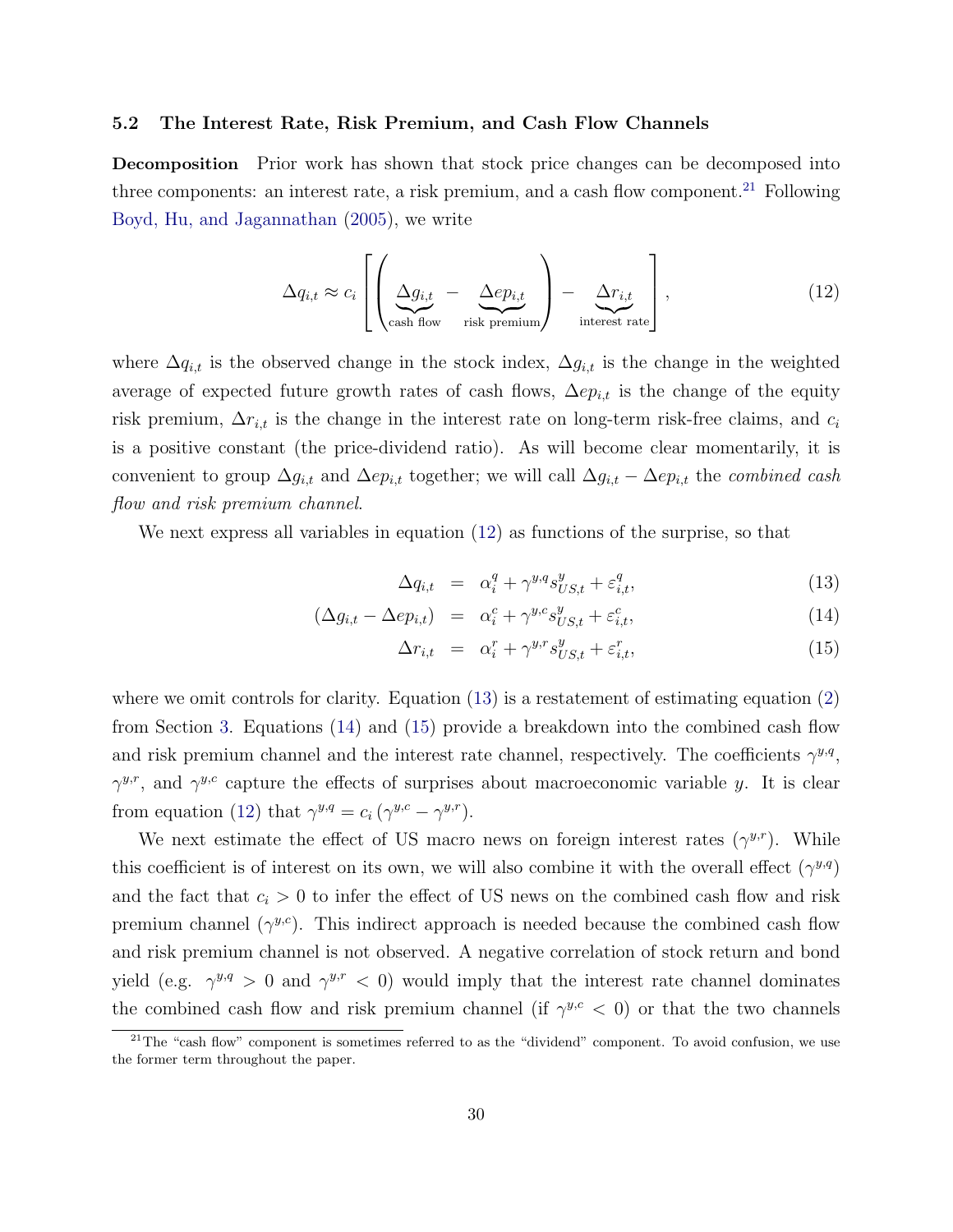affect stock prices in the same direction (if  $\gamma^{y,c} > 0$ ). In contrast, a positive correlation (e.g.  $\gamma^{y,q} > 0$  and  $\gamma^{y,r} > 0$ ) implies that the combined cash flow and risk premium channel is positive  $(\gamma^{y,c} > 0)$  and dominates the interest rate channel.

Analogous to specification [\(2\)](#page-11-1) in Section [3,](#page-10-0) we estimate equation [\(15\)](#page-31-2) in a pooled sample, and include other surprises as controls. The left-hand-side variable is now the 30-minute change of country i's 10-year government bond yield. We focus on 10-year government bonds compared to other maturities because it is a standard measure of long-term interest rates and it is available for all countries in our sample.<sup>[22](#page-32-0)</sup> We exclude bond market data during sovereign debt crises in Argentina and Greece. Table [7](#page-33-0) reports the results. For convenience, the table also reports the previously obtained estimates for stock indexes from Table [3.](#page-12-0)

As Table [7](#page-33-0) shows, foreign bond yields increase significantly after all 12 releases. For instance, a positive one standard deviation surprise in Nonfarm Payrolls raises foreign longterm interest rates, on average, by 1.67 basis points. Importantly, for all 10 releases about US real activity, a positive surprise raises international stock prices *despite* the increase in international long-term bond yields. This positive co-movement of stock return and bond yield implies that the interest rate channel is dominated by the combined cash flow and risk premium channel, that is  $\gamma^{y,c} > \gamma^{y,r} > 0$ .

In contrast, positive inflation surprises (Core CPI and Core PPI) raise long-term bond yields while lowering international stock prices. This negative co-movement implies that the interest rate channel can explain the observed stock price response. Without further knowledge about constant  $c_i$  in equation [\(12\)](#page-31-1), we cannot determine the sign of  $\gamma^{y,c}$ .

Lastly, since neither the cash-flow effect nor the equity risk premium are directly observed, it is not possible to separately identify these two channels. However, to the extent that the VIX serves as a rough proxy for risk premia (as argued by [Law, Song, and Yaron,](#page-44-4) [2018\)](#page-44-4), our findings from Section [3.2](#page-16-1) suggest that the risk-premium channel is active. The VIX falls after positive surprises about US real activity, suggesting that the risk premium falls after such surprises. While a sufficiently large drop in the risk premium could explain the rise in stock prices, we cannot rule out that the cash flow channel is also active. The increase in the VIX observed after positive Core CPI inflation surprises, suggests an increase in the risk premium, complementing the rise in long-term interest rates and unambiguously exerting downward pressure on stock prices.

<span id="page-32-0"></span> $^{22}$ We rely on yields calculated by *Thomson Reuters*, which are based on bond prices from "external" sources. This ensures consistency in the yield calculations across countries. The corresponding identifiers are ending with  $=RR$ , e.g.  $AR10YT = RR$  for the Argentinian 10-year government bond yield. Appendix Table [A2](#page-49-0) provides an overview of the employed instruments.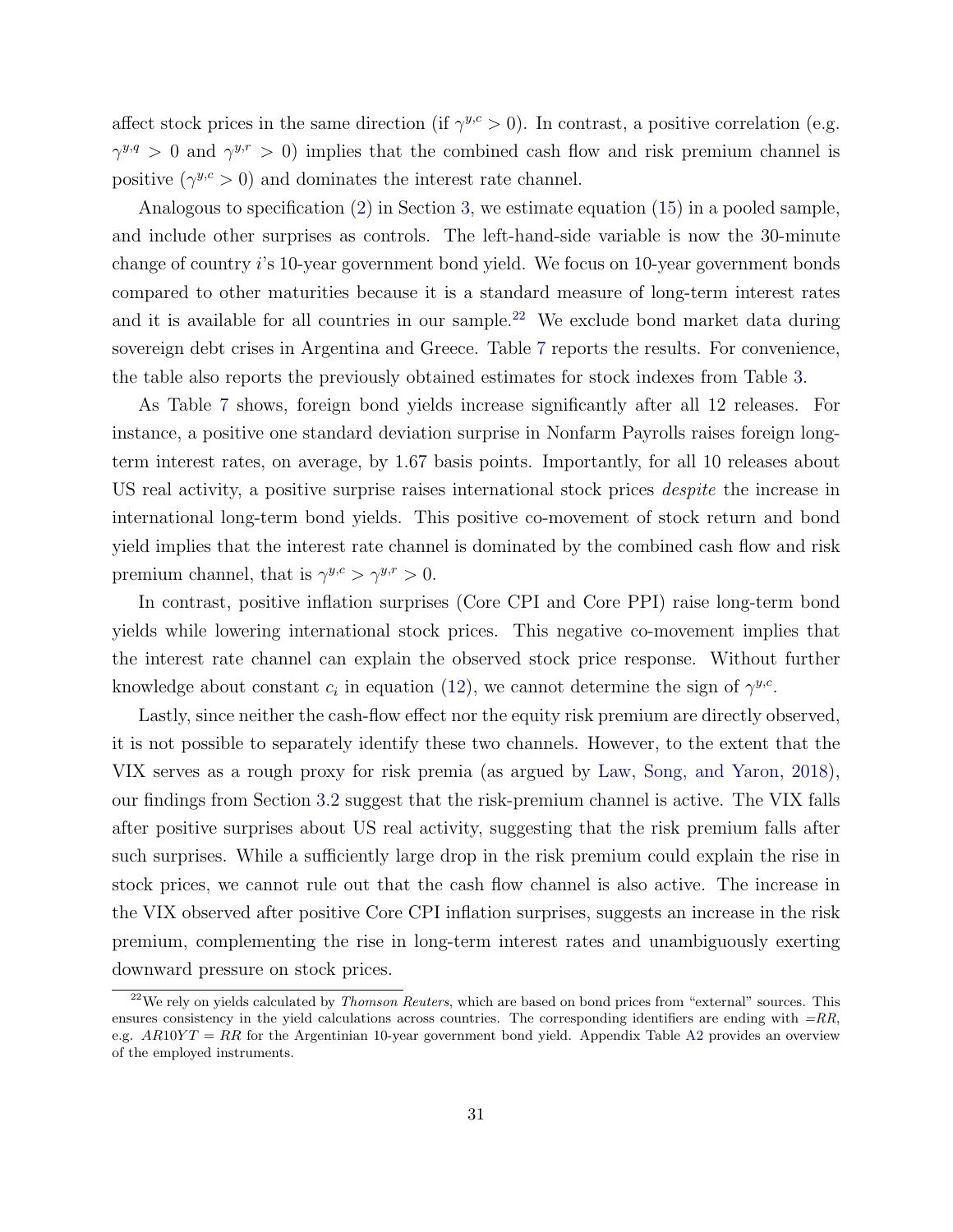|                              | Capacity<br>Utilization | $\operatorname{CB}$ Consumer<br>Confidence | Core CPI     | Core PPI   | Durable Goods<br>Orders | GDP A              |
|------------------------------|-------------------------|--------------------------------------------|--------------|------------|-------------------------|--------------------|
| Stock Index (bp)             |                         |                                            |              |            |                         |                    |
| <b>News</b>                  | $4.98**$                | $12.61***$                                 | $-9.06***$   | $-4.58***$ | $5.63***$               | $17.81***$         |
|                              | (2.30)                  | (2.07)                                     | (1.86)       | (1.37)     | (1.61)                  | (3.43)             |
| $R^2$                        | 0.06                    | 0.13                                       | 0.11         | 0.15       | 0.10                    | 0.26               |
| Observations                 | 5907                    | 5903                                       | 5576         | 5686       | 5468                    | 1864               |
| 10-Year Bond Yield (bp)      |                         |                                            |              |            |                         |                    |
| <b>News</b>                  | $0.21***$               | $0.54***$                                  | $0.66***$    | $0.44***$  | $0.29***$               | $0.88***$          |
|                              | (0.06)                  | (0.08)                                     | (0.11)       | (0.08)     | (0.10)                  | (0.16)             |
| $R^2$                        | 0.02                    | 0.10                                       | 0.05         | 0.10       | 0.04                    | 0.19               |
| Observations                 | 4424                    | 4214                                       | 4345         | 4452       | 4260                    | 1386               |
|                              | Initial Jobless         | ISM Mfg                                    | New Home     | Nonfarm    | Retail                  | <b>UM</b> Consumer |
|                              | Claims $(-1)$           | Index                                      | <b>Sales</b> | Payrolls   | <b>Sales</b>            | Sentiment P        |
| Stock Index (bp)             |                         |                                            |              |            |                         |                    |
| <b>News</b>                  | $4.86***$               | $11.36***$                                 | $4.23***$    | $17.24***$ | $10.14***$              | $5.71***$          |
|                              | (0.74)                  | (2.28)                                     | (1.47)       | (3.02)     | (2.28)                  | (1.57)             |
| $R^2$                        | 0.09                    | 0.12                                       | 0.03         | 0.13       | 0.15                    | 0.04               |
| Observations                 | 23741                   | 5393                                       | 5743         | 5556       | 5672                    | 5562               |
| $10$ -Year Bond Yield $(bp)$ |                         |                                            |              |            |                         |                    |
| <b>News</b>                  | $0.28***$               | $0.88***$                                  | $0.27***$    | $1.67***$  | $0.46***$               | $0.28***$          |
|                              | (0.04)                  | (0.09)                                     | (0.06)       | (0.20)     | (0.09)                  | (0.07)             |
| $R^2$                        | 0.03                    | 0.17                                       | 0.04         | 0.23       | 0.15                    | 0.03               |
| Observations                 | 18753                   | 3956                                       | 4128         | 4378       | 4431                    | 3985               |

<span id="page-33-0"></span>Table 7: Effect on International Stock and Bond Markets

Notes: This table presents results of the pooled regression for the stock indexes, as shown in Table [3,](#page-12-0) and the 10-year government bond yields, i.e. estimates of  $\gamma^y$  of equation [\(2\)](#page-11-1), where the left-hand variable is now the 30-minute change of country i's 10-year government bond yield. The units are expressed in basis points. Standard errors are clustered by announcement and country, and reported in parentheses. \*\*\*, \*\*, and \* indicate significance at the 1, 5, and 10 percent level.

In summary, for news about US real activity the combined cash flow and risk premium channel drives the international stock price response. After a positive surprise expected future cash flows increase, the risk premium falls, or both. While international long rates increase, this effect is not dominant. For positive inflation surprises international long-term interest rates rise and foreign stock prices fall. In this case, the interest rate channel is potentially dominant.

Implications for the role of US monetary policy While our identification scheme rules out that US monetary policy shocks drive the observed foreign stock price responses, systematic policy responses to news could affect foreign stock prices. For instance, after a positive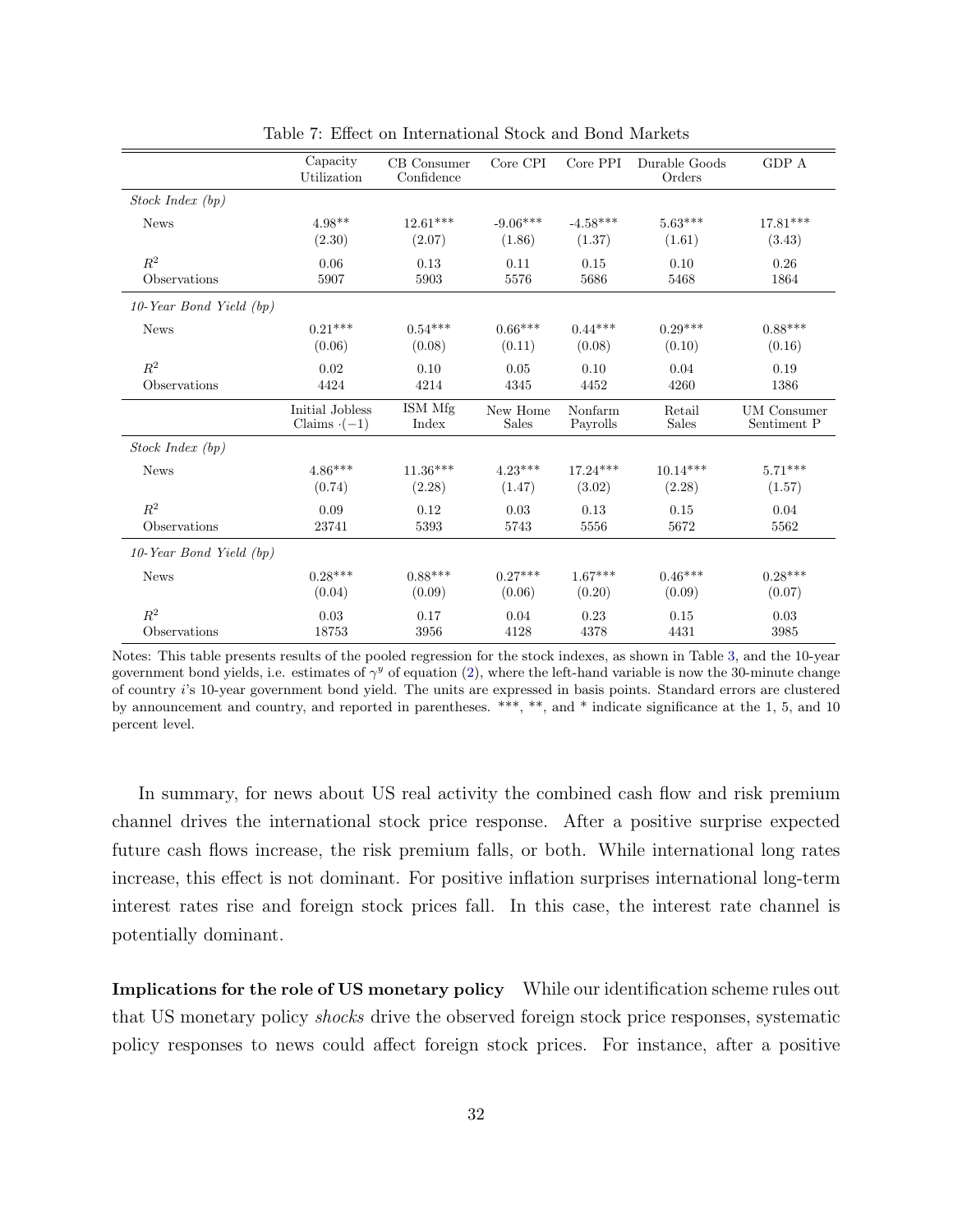surprise about US real activity or inflation, market participants could expect the Federal Reserve to raise interest rates. This, in turn, could raise long-term interest rates, it could raise the risk premium through a credit or risk-taking channel, and it could reduce expected future cash flows. Indeed, prior work has documented that US long-term bond yields rise after positive surprises about US real activity and inflation (e.g., Gürkaynak, Kısacıkoğlu, [and Wright,](#page-44-5) [2018\)](#page-44-5).<sup>[23](#page-34-0)</sup> Our evidence above further shows that foreign bond yields also increase after such news releases.

Yet, for news about US real activity, the response of US monetary policy cannot explain the observed changes in foreign stock prices. After a positive real activity surprise, an expected tightening of monetary policy should reduce foreign stock prices, whether it be through a reduction in future cash flows, an increase in the risk premium, or a rise in the interest rate. In the data, however, stock prices increase, because a sufficiently positive effect through the combined cash flow and risk premium channel offsets the rise in the interest rate.

For news about prices, it is possible that the US monetary policy response to news drives the negative effect on foreign stock prices. As we show in the Appendix Figure [B4,](#page-60-0) however, price news explain only a small fraction of the quarterly variation in foreign stock prices. To obtain these results, we re-run the explanatory power exercise from Section [4](#page-23-0) separately for price and real activity news.[24](#page-34-1) It turns out that most of the variation in foreign stock prices is explained by news about US real activity. We conclude that the systematic reaction of US monetary policy to news can—in large part—not explain foreign stock price responses to US news.

Time-varying Effects Prior work has established that the effects of news on equity prices vary over the business cycle.<sup>[25](#page-34-2)</sup> We extend our analysis above and allow for time-varying effects in Appendix Table [B5.](#page-61-0) Consistent with earlier findings, we document a time-varying effect of news on stock markets, while the effect on bond yields is roughly stable over the business cycle.<sup>[26](#page-34-3)</sup> This suggests that the strength of the combined cash flow and equity premium channel is time varying. In the case of news about real activity, the combined cash

<span id="page-34-0"></span> $^{23}$ We confirm this finding for our sample period in Appendix Table [B4.](#page-59-0)

<span id="page-34-2"></span><span id="page-34-1"></span> $^{24}$ For a classification of all news releases into the real activity and price category, see Appendix Table [A1.](#page-47-0)

<sup>&</sup>lt;sup>25</sup>See, for instance, [McQueen and Roley](#page-45-7) [\(1993\)](#page-45-7); [Boyd, Hu, and Jagannathan](#page-42-1) [\(2005\)](#page-42-1); [Andersen et al.](#page-41-3) [\(2007\)](#page-41-3); Gürkaynak, Kısacıkoğlu, and Wright [\(2018\)](#page-44-5).

<span id="page-34-3"></span><sup>&</sup>lt;sup>26</sup>Our estimates are consistent with prior work, which studies the response of the US, British or German stock market [\(McQueen and Roley,](#page-45-7) [1993;](#page-45-7) [Andersen et al.,](#page-41-3) [2007;](#page-41-3) Gürkaynak, Kısacıkoğlu, and Wright, [2018\)](#page-44-5). [Boyd, Hu,](#page-42-1) [and Jagannathan](#page-42-1) [\(2005\)](#page-42-1) document time-varying effects on government bond yields over the business cycle. They also find no evidence for a time-varying risk premium. Since they focus on unemployment releases, their findings are principally consistent with ours.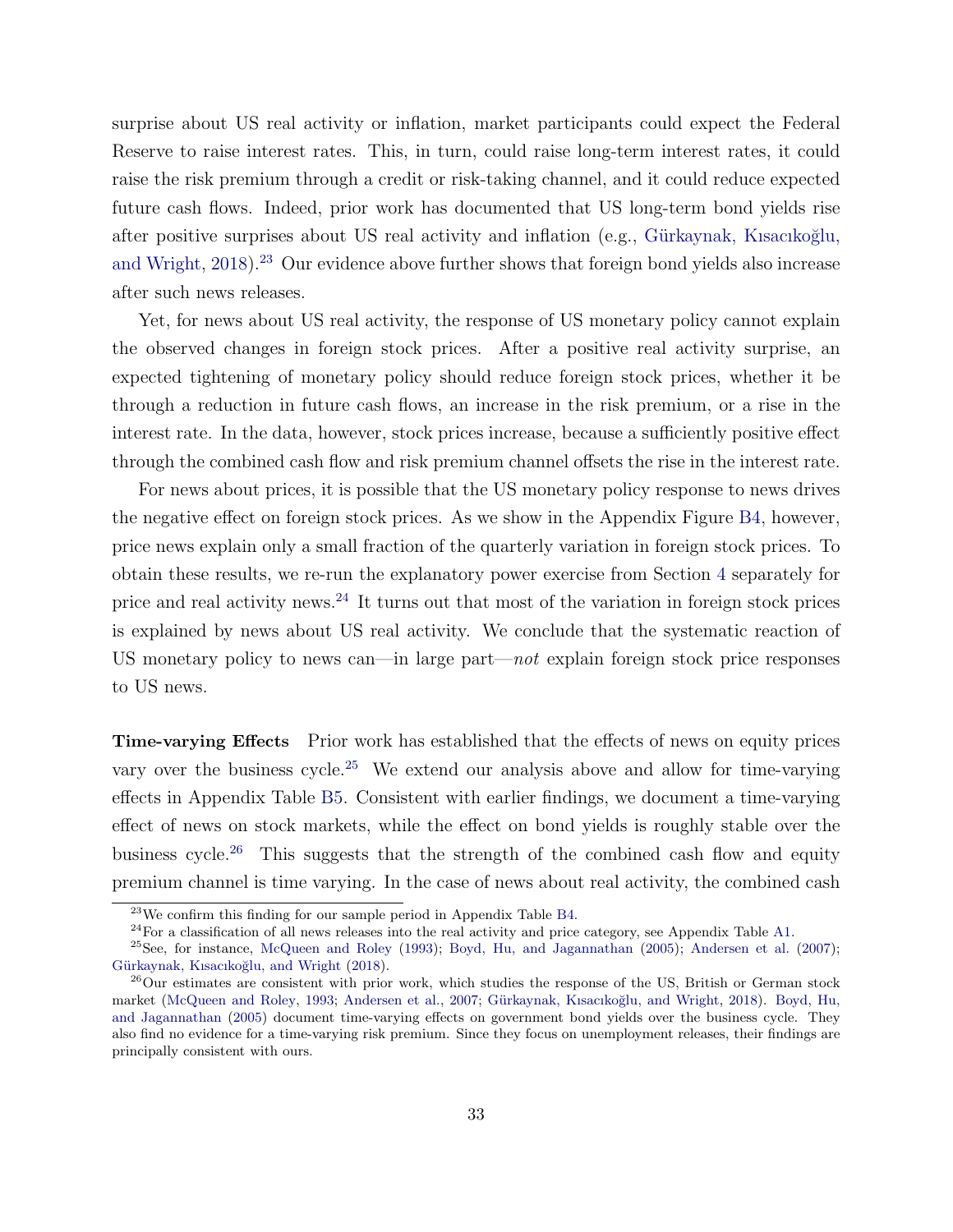flow and equity premium channel is weaker during expansions. Yet, it continues to dominate the interest rate channel through all phases of the business cycle. Our conclusions about the limited role of monetary policy for explaining the foreign stock price response to news are therefore robust.

#### 5.3 The Role of Financial Integration

Our estimates in Figure [3](#page-15-0) of Section [3.1](#page-11-4) show that stock market responses to US news systematically differ across countries. In this section, we explore whether observables can explain this heterogeneity. We are interested, in particular, in a measure of global financial integration, an intuitive exposure measure to international financial conditions.

We estimate the specification

<span id="page-35-0"></span>
$$
\Delta q_{i,t} = \alpha_i + \gamma^y s_{US,t}^y + \delta^y \left( s_{US,t}^y \times \text{finInt}_{i,t-} \right) + \sum_{k \neq y} \gamma^k s_{US,t}^k
$$
  
+ 
$$
\sum_{k \neq y} \delta^k \left( s_{US,t}^k \times \text{finInt}_{i,t-} \right) + \zeta \text{finInt}_{i,t-} + \varepsilon_{i,t},
$$
 (16)

where finInt<sub>i,t−</sub> is a measure of financial integration and the subscript t– indicates that the measure is predetermined. We use the calendar year prior to the announcement. For ease of interpretation, we standardize the measures of integration by first subtracting the sample mean and then by dividing by the sample standard deviation. Hence, the main effect  $\gamma^y$  in equation [\(16\)](#page-35-0) captures the average response and  $\delta^y$  captures the differential response of a country with a one standard deviation greater-than-average degree of financial integration.

As is common in the literature, we measure financial integration of country i in year  $\tau$  as

<span id="page-35-2"></span>
$$
fnInt_{i,\tau} = \frac{FA_{i,\tau} + FL_{i,\tau}}{GDP_{i,\tau}},
$$
\n(17)

where  $FA_{i,\tau}$  and  $FL_{i,\tau}$  denote the stock of foreign assets and liabilities, respectively. Note that  $FA_{i,\tau}$  and  $FL_{i,\tau}$  include asset holdings and liabilities vis-à-vis all countries and not only vis- $\alpha$ -vis the US, in line with recent work emphasizing the importance of multilateral effects [\(Huo, Levchenko, and Pandalai-Nayar,](#page-44-12) [2020\)](#page-44-12). All series are measured in current US dollars, and the data are taken from [Lane and Milesi-Ferretti](#page-44-13) [\(2007,](#page-44-13) [2017\)](#page-44-14).<sup>[27](#page-35-1)</sup>

<span id="page-35-1"></span>As we document in Appendix Figure [B5,](#page-58-1) a handful of countries experience an enormous

 $27$ The asset and liability measures include portfolio equity and debt, foreign direct investment, other investment (including loans, deposits, and trade credit), financial derivatives, and reserve assets. Excluding foreign direct investment does not substantially affect our results.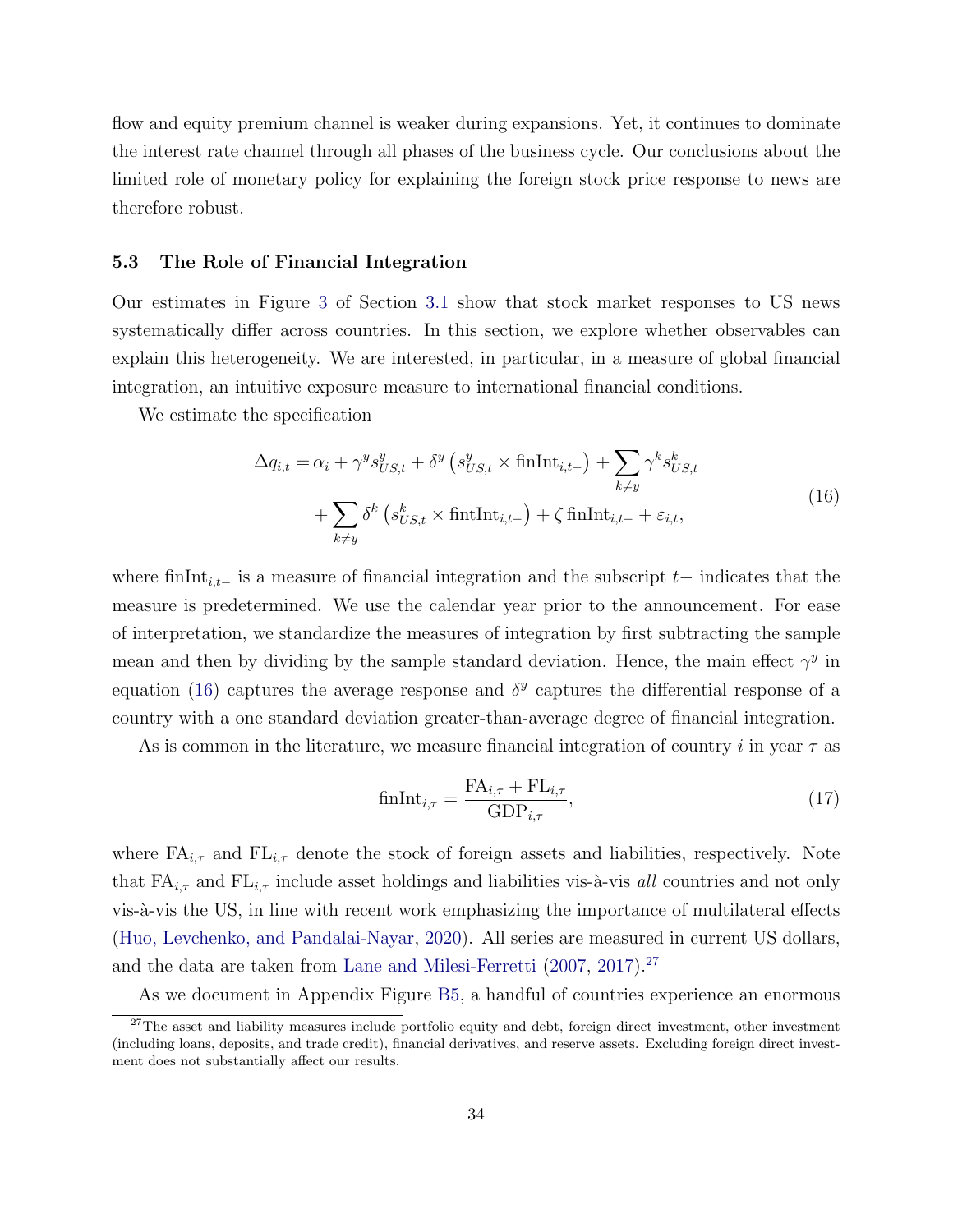growth in financial integration, most notably Ireland (IRL). While we report results for all countries in Appendix [B,](#page-52-1) we prefer a set of baseline results, which excludes these countries (Ireland (IRL), Switzerland (CHE), the Netherlands (NLD), the United Kingdom (GBR), and Belgium (BEL)), since they may unduely drive the results.

|                  | Capacity<br>Utilization               | CB Consumer<br>Confidence | Core CPI                 | Core PPI             | Durable Goods<br>Orders | GDP A                      |
|------------------|---------------------------------------|---------------------------|--------------------------|----------------------|-------------------------|----------------------------|
| Stock Index (bp) |                                       |                           |                          |                      |                         |                            |
| <b>News</b>      | $5.82**$<br>(2.38)                    | $13.64***$<br>(2.31)      | $-9.28***$<br>(2.07)     | $-5.13***$<br>(1.52) | $6.22***$<br>(1.68)     | $18.45***$<br>(3.62)       |
| Fin. Integration |                                       |                           |                          |                      |                         |                            |
| $\times$ News    | 1.43<br>(1.11)                        | 1.35<br>(1.06)            | $2.85***$<br>(0.92)      | $2.19***$<br>(0.76)  | 0.08<br>(0.86)          | $-0.42$<br>(1.99)          |
| $R^2$            | 0.07                                  | 0.15                      | 0.11                     | 0.18                 | 0.11                    | 0.27                       |
| Observations     | 4037                                  | 3998                      | 3767                     | 3824                 | 3676                    | 1253                       |
|                  | Initial Jobless<br>Claims $\cdot(-1)$ | ISM Mfg<br>Index          | New Home<br><b>Sales</b> | Nonfarm<br>Payrolls  | Retail<br><b>Sales</b>  | UM Consumer<br>Sentiment P |
| Stock Index(bp)  |                                       |                           |                          |                      |                         |                            |
| <b>News</b>      | $5.39***$<br>(0.85)                   | $12.35***$<br>(2.47)      | $4.51***$<br>(1.51)      | $21.77***$<br>(3.45) | $11.44***$<br>(2.42)    | $5.92***$<br>(1.73)        |
| Fin. Integration |                                       |                           |                          |                      |                         |                            |
| $\times$ News    | $1.15***$<br>(0.51)                   | $4.41**$<br>(1.66)        | 0.97<br>(0.90)           | $14.63***$<br>(2.48) | $3.72***$<br>(1.09)     | 0.49<br>(0.75)             |
| $R^2$            | 0.10                                  | 0.14                      | 0.04                     | 0.20                 | 0.18                    | 0.05                       |
| Observations     | 15941                                 | 3673                      | 3888                     | 3725                 | 3846                    | 3788                       |

<span id="page-36-0"></span>Table 8: Effect on International Stock Markets and The Role of Financial Linkages

Notes: This table presents estimates of  $\gamma^y$  and  $\delta^y$  of equation [\(16\)](#page-35-0) for each of the 12 macroeconomic announcements. The units are expressed in basis points. Standard errors are clustered by announcement and country, and reported in parentheses. \*\*\*, \*\*, and \* indicate significance at the 1, 5, and 10 percent level. Appendix Table [B6](#page-62-0) shows the regression results including all countries, and Appendix Table [B7](#page-63-0) shows results controlling for trade integration and sectoral dissimilarity.

Table [8](#page-36-0) shows the estimates of equation [\(16\)](#page-35-0) using the financial integration measure in [\(17\)](#page-35-2). For 6 out of 12 news releases, the interaction term has a highly significant and positive coefficient. For news about the real economy, the interaction term has the same sign as the main effect indicating that countries with greater financial integration are more affected by news about the US economy. For news on prices, the interaction term has the opposite sign as the main effect implying that countries with greater financial integration are less affected.

The size of the interaction term is often large. For instance, in response to surprises about Nonfarm Payrolls, a country with 1.5 standard deviations of greater-than-average financial openness responds twice as much as the average country. Further, the interaction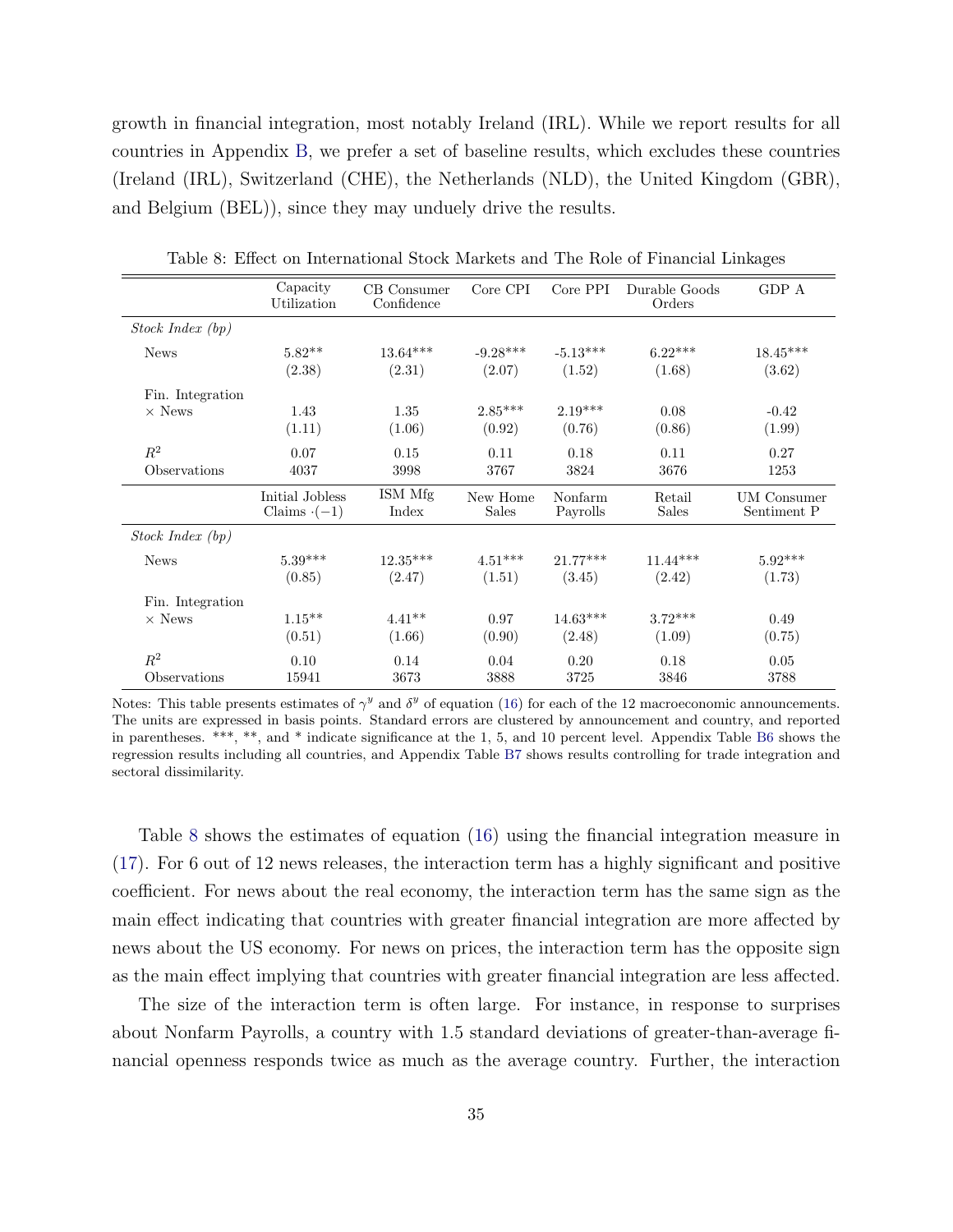term on financial integration is positive for both price and real activity news. This suggests that financial integration mitigates the effect of the interest rate channel and/or amplifies the combined cash flow and risk premium channel. Overall, the results indicate a potentially important role of financial integration for understanding international equity market responses to US news.

When interpreting these results, it is important to note the following. While we argue that asset prices causally respond to US news releases, a significant interaction term does not necessarily imply that greater financial integration *causes* these responses to be greater. It is likely, for instance, that other measures of integration correlate with financial openness and ultimately drive the estimate on the interaction term. To mitigate this concern somewhat, we also re-estimate equation [\(16\)](#page-35-0) including a measure of trade integration, a measure of industry dissimilarity, and their interactions with the surprises as controls. The results are shown in Appendix Table [B7.](#page-63-0) Reassuringly, the results as shown in Table [8](#page-36-0) are largely unaffected.

[Rey](#page-45-3) [\(2016\)](#page-45-3) argues that models with financial frictions can explain why US monetary policy shocks drive the GFC. She emphasizes two mechanisms: the "international credit channel" (in the spirit of [Bernanke and Gertler,](#page-41-9) [1989;](#page-41-9) [Bernanke, Gertler, and Gilchrist,](#page-41-10) [1999\)](#page-41-10) and the "risk-taking channel" (e.g. [Borio and Zhu,](#page-42-12) [2012;](#page-42-12) [Adrian and Shin,](#page-41-11) [2014;](#page-41-11) [Bruno and Shin,](#page-42-2) [2015b\)](#page-42-2). We interpret the evidence in this section as consistent with both of these channels. Since both channels affect firms' external costs of funds, and since credit relationships are sticky [\(Chodorow-Reich,](#page-42-13) [2014\)](#page-42-13), both mechanisms share the prediction that—all else equal stock markets of countries which are more financially integrated into the world economy should be more sensitive to changes in international credit conditions. This is indeed what our results suggest.

#### 5.4 The Role of the US Dollar Exchange Rate

We lastly study countries' exchange rate responses to US macro news and examine a possible link to their stock price responses.<sup>[28](#page-37-0)</sup> [Bruno and Shin](#page-42-2)  $(2015b)$  lay out a model in which foreign firms borrow funds in US dollar but finance assets in local currency and therefore have currency mismatch. A dollar depreciation improves their balance sheets and reduces credit risk for their lenders (local banks). This reduction in credit risk, in turn, raises banks' lending capacity and therefore improves global liquidity. If the [Bruno and Shin](#page-42-2) [\(2015b\)](#page-42-2) mechanism is dominant, we expect to observe a US dollar appreciation (depreciation) simultaneously

<span id="page-37-0"></span><sup>&</sup>lt;sup>28</sup>See [Andersen et al.](#page-41-12) [\(2003\)](#page-41-12) for prior work on the effects of macroeconomic news on US dollar exchange rates.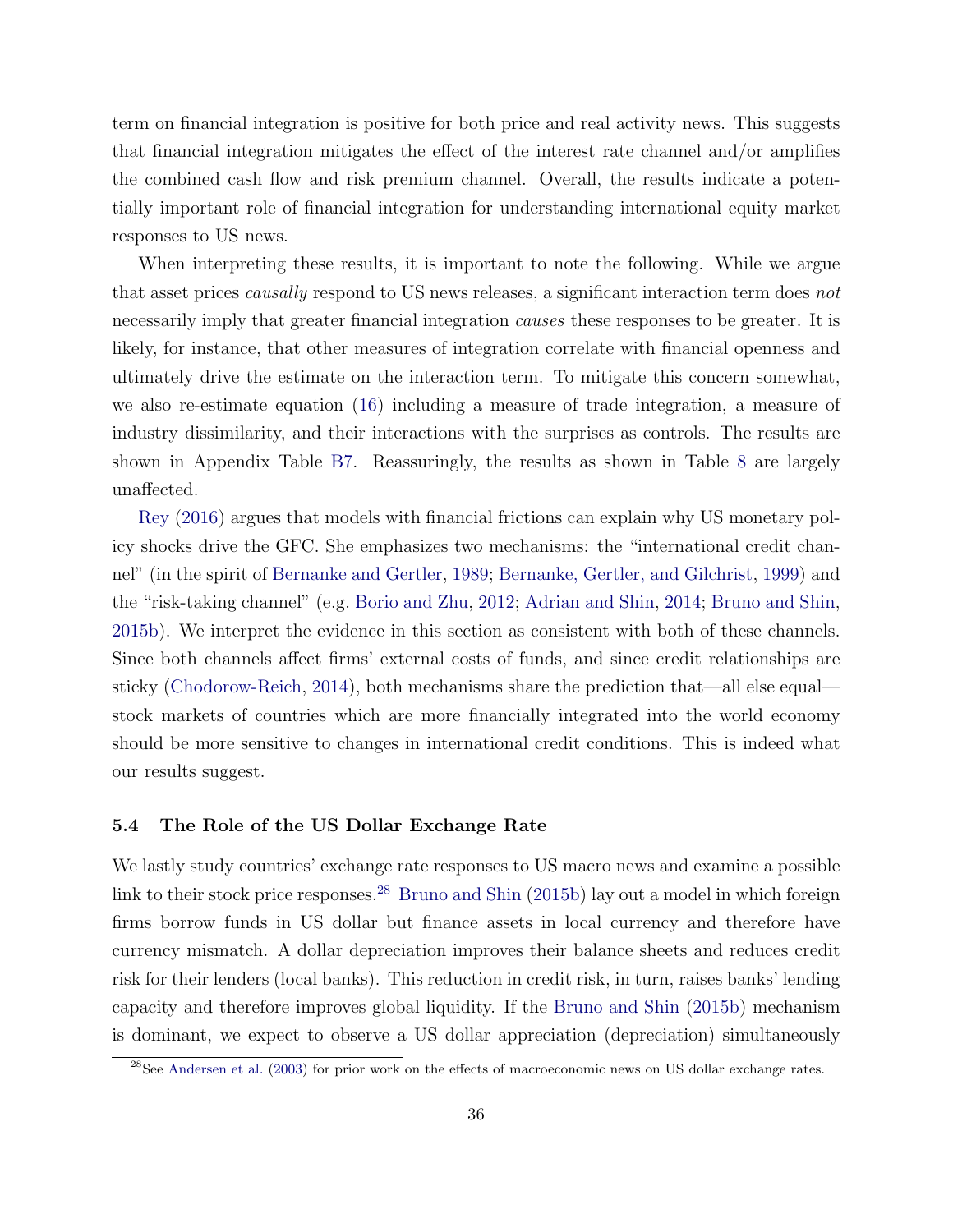with a decrease (increase) in international stock markets.

To see whether this prediction is consistent with our findings, we re-estimate the pooled regression [\(2\)](#page-11-1), where  $\Delta q_{i,t} = q_{i,t+20} - q_{i,t-10}$  is now the 30-minute change of country i's US dollar exchange rate.<sup>[29](#page-38-0)</sup> Exchange rates are measured in US dollars per one unit of foreign currency so that a positive coefficient indicates a depreciation of the US dollar. Table [9](#page-38-1) reports the results of this exercise, jointly with the previously obtained estimates for stock indexes from Table [3.](#page-12-0)

|                      | Capacity<br>Utilization | CB Consumer<br>Confidence | Core CPI     | Core PPI    | Durable Goods<br>Orders | GDP A              |
|----------------------|-------------------------|---------------------------|--------------|-------------|-------------------------|--------------------|
| Stock Index (bp)     |                         |                           |              |             |                         |                    |
| <b>News</b>          | $4.98**$                | $12.61***$                | $-9.06***$   | $-4.58***$  | $5.63***$               | $17.81***$         |
|                      | (2.30)                  | (2.07)                    | (1.86)       | (1.37)      | (1.61)                  | (3.43)             |
| $R^2$                | 0.06                    | 0.13                      | 0.11         | 0.15        | 0.10                    | 0.26               |
| Observations         | 5907                    | 5903                      | 5576         | 5686        | 5468                    | 1864               |
| Exchange Rate $(bp)$ |                         |                           |              |             |                         |                    |
| <b>News</b>          | 0.00                    | $-0.28$                   | $-6.02***$   | $-3.28***$  | $-1.43$                 | $-7.91***$         |
|                      | (1.06)                  | (1.23)                    | (1.38)       | (0.86)      | (0.82)                  | (2.55)             |
| $\mathbb{R}^2$       | 0.02                    | 0.02                      | 0.10         | 0.08        | 0.07                    | 0.11               |
| Observations         | 3849                    | 3894                      | 3721         | 3804        | 3695                    | 1256               |
|                      | Initial Jobless         | ISM Mfg                   | New Home     | Nonfarm     | Retail                  | <b>UM</b> Consumer |
|                      | Claims $\cdot(-1)$      | Index                     | <b>Sales</b> | Payrolls    | <b>Sales</b>            | Sentiment P        |
| Stock Index (bp)     |                         |                           |              |             |                         |                    |
| <b>News</b>          | $4.86***$               | $11.36***$                | $4.23***$    | $17.24***$  | $10.14***$              | $5.71***$          |
|                      | (0.74)                  | (2.28)                    | (1.47)       | (3.02)      | (2.28)                  | (1.57)             |
| $R^2$                | 0.09                    | 0.12                      | 0.03         | 0.13        | 0.15                    | 0.04               |
| Observations         | 23741                   | 5393                      | 5743         | 5556        | 5672                    | 5562               |
| Exchange Rate (bp)   |                         |                           |              |             |                         |                    |
| <b>News</b>          | $-0.56$                 | $-3.95**$                 | $-1.37*$     | $-11.82***$ | $-2.43*$                | $-0.88$            |
|                      | (0.51)                  | (1.41)                    | (0.74)       | (2.78)      | (1.33)                  | (0.84)             |
| $\mathbb{R}^2$       | 0.05                    | 0.06                      | 0.04         | 0.17        | 0.14                    | 0.01               |
| Observations         | 16101                   | 3875                      | 3820         | 3777        | 3787                    | 3588               |

<span id="page-38-1"></span>Table 9: Effect on International Stock Markets and US Dollar Exchange Rates

Notes: The table presents results of the pooled regression for the stock indexes, as shown in Table [3,](#page-12-0) and the US dollar exchange rate, i.e. estimates of  $\gamma^y$  of equation [\(2\)](#page-11-1), where the left-hand variable is now the 30-minute change of country i's exchange rate to the US dollar. Exchange rates are expressed in US dollars so that an increase reflects a depreciation of the US dollar relative to the foreign currency. The units are expressed in basis points. Standard errors are clustered by announcement and country, and reported in parentheses. \*\*\*, \*\*, and \* indicate significance at the 1, 5, and 10 percent level. See Appendix Table [A2](#page-49-0) for details on the sample.

<span id="page-38-0"></span><sup>&</sup>lt;sup>29</sup>For members of the Euro Area, we do not use country-specific exchange rates prior to the inception of the currency union due to the short samples. We further drop Denmark from the sample because the Danish Krone is tightly and credibly pegged to the Euro. See Appendix Table [A2](#page-49-0) for details.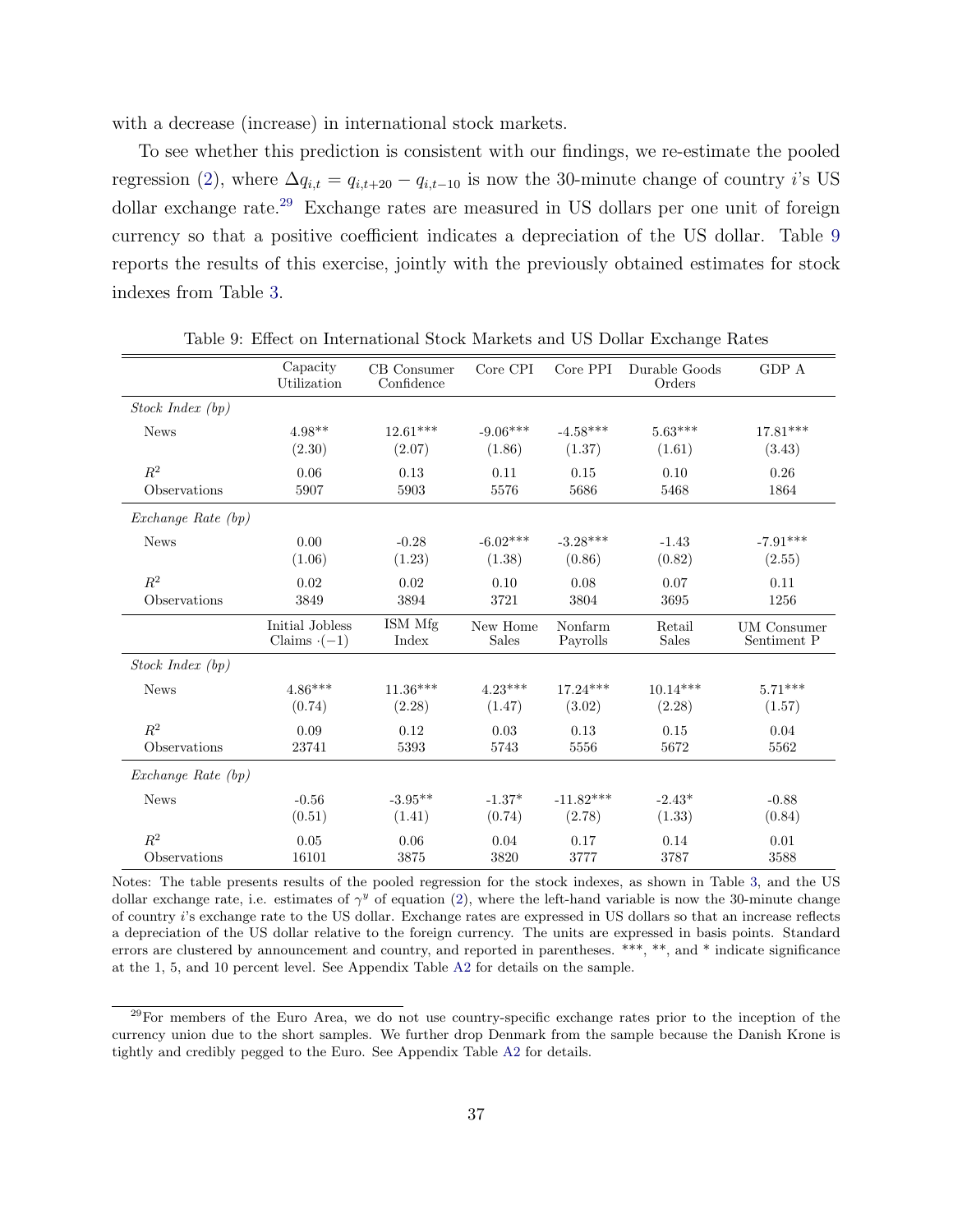As the table demonstrates, the US dollar typically appreciates after positive surprises about both US real activity and inflation. For real activity news, stock prices increase while the dollar appreciates. This relationship suggests that the mechanism by [Bruno and Shin](#page-42-2) [\(2015b\)](#page-42-2) is not dominant.

After positive news about inflation, international stock markets decrease while the dollar appreciates. These responses echo earlier findings on the effects of contractionary monetary policy shocks in the literature [\(Eichenbaum and Evans,](#page-43-13) [1995;](#page-43-13) [Miranda-Agrippino and Rey,](#page-45-1) [2020\)](#page-45-1). They are also in line with our earlier evidence of a potentially dominant interest rate channel in the case of price news. In the case of inflation surprises, the joint response of exchange rates and stock prices is consistent with the mechanism by [Bruno and Shin](#page-42-2) [\(2015b\)](#page-42-2).

### <span id="page-39-0"></span>6 Conclusion

Prior work has convincingly established that capital flows, risky asset prices, credit growth, and leverage co-move globally. However, as pointed out by [Bernanke](#page-41-1) [\(2017\)](#page-41-1), the existence of a common global factor by itself neither points to financial market malfunction nor does it necessarily imply that the US economy is the source of these disturbances.

In this paper, we contribute to our understanding of the GFC by establishing a causal link between the US economy and a large set of global risky asset prices. US macroeconomic news have strong and synchronous effects on foreign stock markets, commodity prices, and the VIX, and explain a sizable fraction of their variation. Since the co-movement of these risky asset prices is a defining feature of the GFC, we interpret our findings as evidence for a connection between the US economy and the GFC. US macroeconomic news are a more important driving source than US monetary policy shocks – the only other known driver of the GFC.

We also documented a striking asymmetry between the effects of US macro news and foreign macro news. While US macro news have large effects on foreign stock markets, foreign macro news have essentially no effect on the US stock market. This findings highlights the US' central position in the global financial system, and suggests a limited role for global common shocks. Consequently, and providing a partial answer to [Bernanke'](#page-41-1)s [\(2017\)](#page-41-1) observation mentioned above, our evidence does indicate that the US business cycle drives international financial conditions.

Lastly, our evidence suggests a direct link between US macroeconomic conditions and the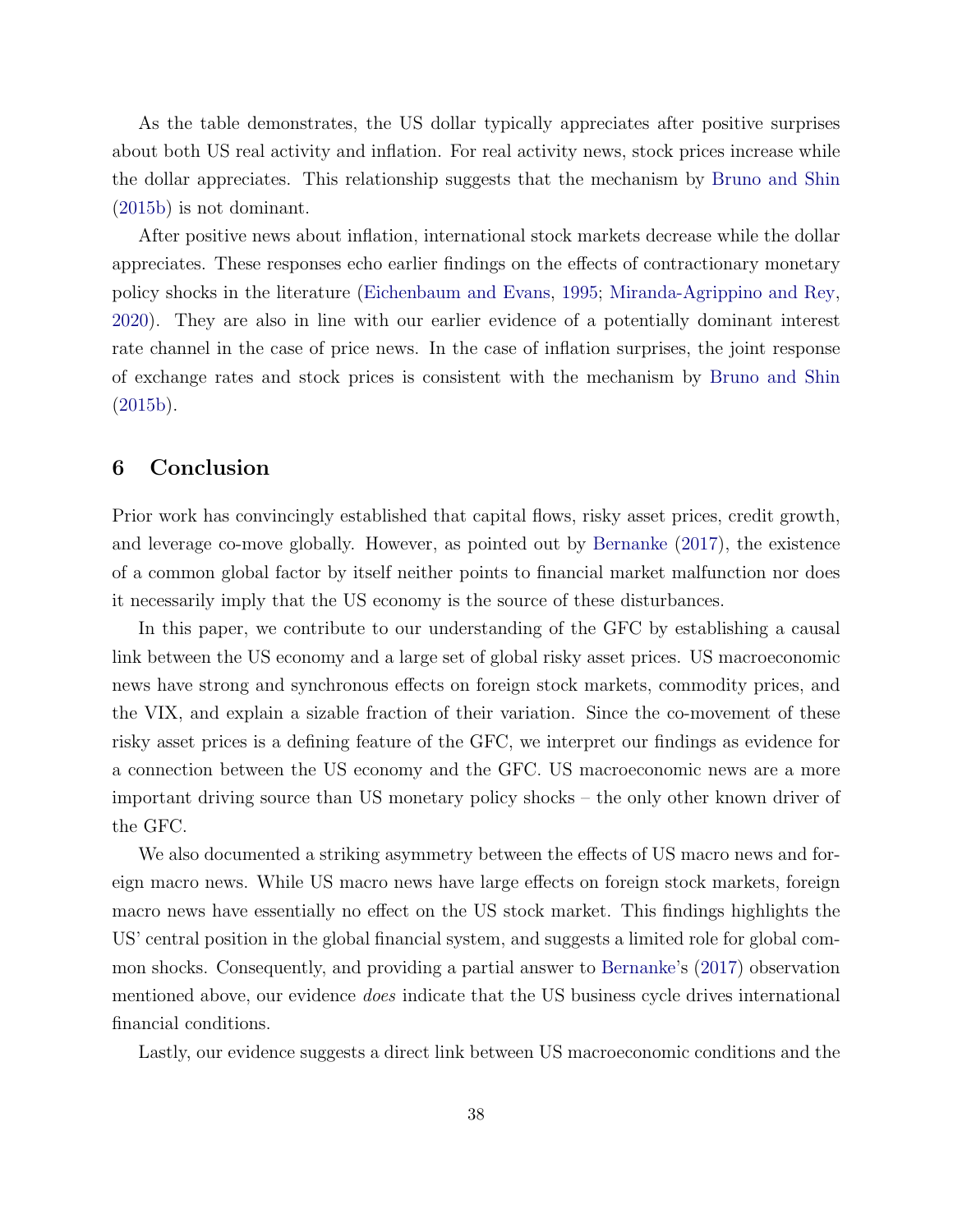risk-taking capacity of international investors. This channel is consistent with prior work emphasizing the role of risk-taking capacity but differs from these earlier findings because the effect operates independent of US monetary policy. We conjecture that the sensitivity of global risk-taking capacity to US news reflects the US' central position in the global financial system.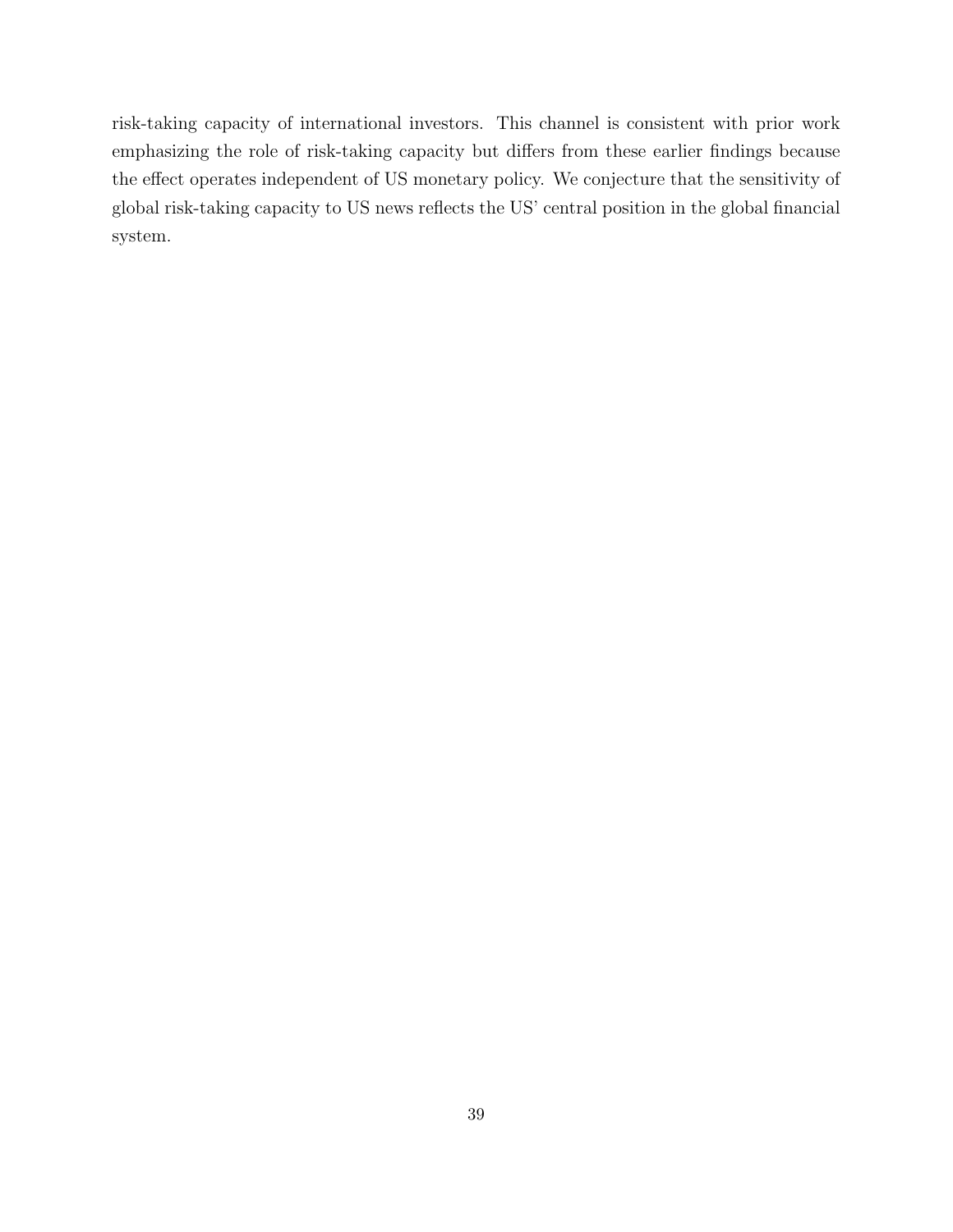## References

- <span id="page-41-8"></span>Acalin, Julien and Alessandro Rebucci. 2020. "Global Business and Financial Cycles: A Tale of Two Capital Account Regimes." Working Paper 27739, National Bureau of Economic Research.
- <span id="page-41-11"></span>Adrian, Tobias and Hyun Song Shin. 2014. "Procyclical leverage and value-at-risk." The Review of Financial Studies 27 (2):373–403.
- <span id="page-41-7"></span>Alquist, Ron, Saroj Bhattarai, and Olivier Coibion. 2019. "Commodity-price comovement and global economic activity." Journal of Monetary Economics.
- <span id="page-41-0"></span>Altavilla, Carlo, Domenico Giannone, and Michele Modugno. 2017. "Low frequency effects of macroeconomic news on government bond yields." Journal of Monetary Economics  $92:31 - 46.$
- <span id="page-41-12"></span>Andersen, Torben G., Tim Bollerslev, Francis X. Diebold, and Clara Vega. 2003. "Micro Effects of Macro Announcements: Real-Time Price Discovery in Foreign Exchange." American Economic Review 93 (1):38–62.
- <span id="page-41-3"></span>———. 2007. "Real-time price discovery in global stock, bond and foreign exchange markets." Journal of International Economics 73 (2):251 – 277.
- <span id="page-41-4"></span>Balduzzi, Pierluigi, Edwin J Elton, and T Clifton Green. 2001. "Economic news and bond prices: Evidence from the US Treasury market." Journal of financial and Quantitative analysis 36 (4):523–543.
- <span id="page-41-6"></span>Bastourre, Diego, Jorge Carrera, Javier Ibarlucia, and Mariano Sardi. 2012. "Common drivers in emerging market spreads and commodity prices." Tech. rep., Working Paper.
- <span id="page-41-13"></span>Beaudry, Paul and Franck Portier. 2006. "Stock prices, news, and economic fluctuations." American Economic Review 96 (4):1293–1307.
- <span id="page-41-5"></span>Beechey, Meredith J and Jonathan H Wright. 2009. "The high-frequency impact of news on long-term yields and forward rates: Is it real?" Journal of Monetary Economics 56 (4):535–544.
- <span id="page-41-2"></span>Bekaert, Geert, Marie Hoerova, and Nancy R Xu. 2020. "Risk, Uncertainty and Monetary Policy in a Global World." Available at SSRN 3599583.
- <span id="page-41-9"></span>Bernanke, Ben and Mark Gertler. 1989. "Agency Costs, Net Worth, and Business Fluctuations." The American Economic Review 79 (1):14–31.
- <span id="page-41-1"></span>Bernanke, Ben S. 2017. "Federal reserve policy in an international context." IMF Economic Review 65 (1):1–32.
- <span id="page-41-10"></span>Bernanke, Ben S, Mark Gertler, and Simon Gilchrist. 1999. "The financial accelerator in a quantitative business cycle framework." Handbook of macroeconomics 1:1341–1393.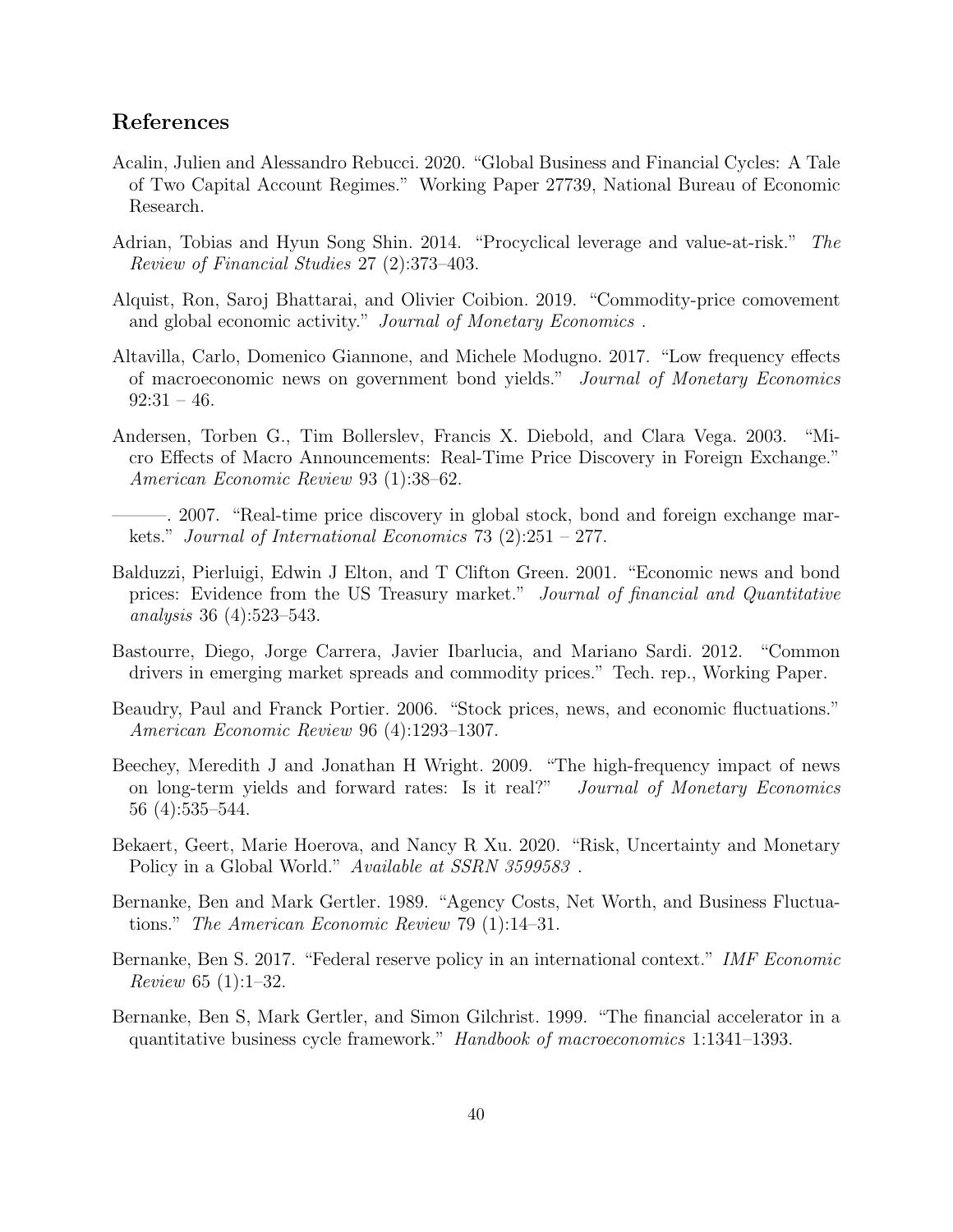- <span id="page-42-12"></span>Borio, Claudio and Haibin Zhu. 2012. "Capital regulation, risk-taking and monetary policy: A missing link in the transmission mechanism?" Journal of Financial Stability 8 (4):236 – 251.
- <span id="page-42-1"></span>Boyd, John H, Jian Hu, and Ravi Jagannathan. 2005. "The stock market's reaction to unemployment news: Why bad news is usually good for stocks." The Journal of Finance 60 (2):649–672.
- <span id="page-42-6"></span>Bruno, Valentina and Hyun Song Shin. 2015a. "Capital flows and the risk-taking channel of monetary policy." Journal of Monetary Economics 71:119–132.
- <span id="page-42-2"></span>. 2015b. "Cross-border banking and global liquidity." The Review of Economic Studies 82 (2):535–564.
- <span id="page-42-8"></span>Byrne, Joseph P., Giorgio Fazio, and Norbert Fiess. 2013. "Primary commodity prices: Co-movements, common factors and fundamentals." Journal of Development Economics  $101:16 - 26.$
- <span id="page-42-4"></span>Calvo, Guillermo A, Leonardo Leiderman, and Carmen M Reinhart. 1993. "Capital inflows and real exchange rate appreciation in Latin America: the role of external factors." Staff Papers 40 (1):108–151.
	- –. 1996. "Inflows of Capital to Developing Countries in the 1990s." *Journal of economic* perspectives 10 (2):123–139.
- <span id="page-42-11"></span><span id="page-42-5"></span>Canova, Fabio. 2005. "The transmission of US shocks to Latin America." Journal of Applied Econometrics 20 (2):229–251.
- <span id="page-42-10"></span>Canova, Fabio and Jane Marrinan. 1998. "Sources and propagation of international output cycles: common shocks or transmission?" Journal of International Economics 46 (1):133– 166.
- <span id="page-42-7"></span>Cerutti, Eugenio, Stijn Claessens, and Andrew K Rose. 2019. "How important is the global financial cycle? Evidence from capital flows." IMF Economic Review 67 (1):24–60.
- <span id="page-42-9"></span>Chinn, Menzie D. and Olivier Coibion. 2014. "The Predictive Content of Commodity Futures." Journal of Futures Markets 34 (7):607–636.
- <span id="page-42-13"></span>Chodorow-Reich, Gabriel. 2014. "The employment effects of credit market disruptions: Firmlevel evidence from the 2008–9 financial crisis." The Quarterly Journal of Economics 129 (1):1–59.
- <span id="page-42-0"></span>Coibion, Olivier. 2012. "Are the effects of monetary policy shocks big or small?" American Economic Journal: Macroeconomics 4 (2):1–32.
- <span id="page-42-3"></span>Diaz-Alejandro, Carlos. 1983. "Stories of the 1930s for the 1980s." In Financial policies and the world capital market: The problem of Latin American countries. University of Chicago Press, 5–40.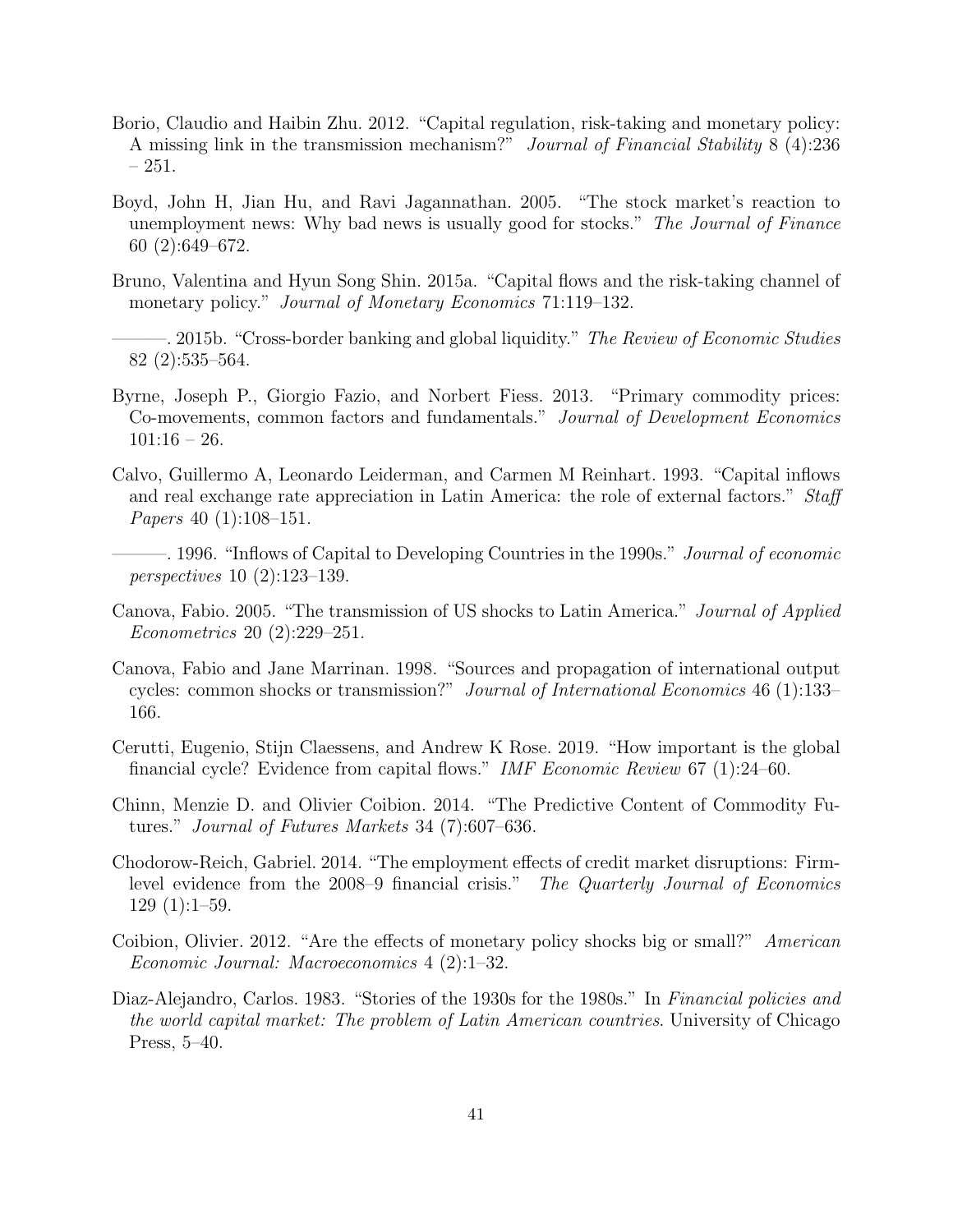- <span id="page-43-4"></span>Diaz-Alejandro, Carlos F. 1984. "Latin American debt: I don't think we are in Kansas anymore." Brookings papers on economic activity 1984 (2):335–403.
- <span id="page-43-9"></span>Ehrmann, Michael, Marcel Fratzscher, and Roberto Rigobon. 2011. "Stocks, bonds, money markets and exchange rates: measuring international financial transmission." Journal of Applied Econometrics 26 (6):948–974.
- <span id="page-43-13"></span>Eichenbaum, Martin and Charles L Evans. 1995. "Some empirical evidence on the effects of shocks to monetary policy on exchange rates." The Quarterly Journal of Economics 110 (4):975–1009.
- <span id="page-43-3"></span>Etula, Erkko. 2013. "Broker-dealer risk appetite and commodity returns." Journal of Financial Econometrics 11 (3):486–521.
- <span id="page-43-2"></span>Faust, Jon, John H. Rogers, Shing-Yi B. Wang, and Jonathan H. Wright. 2007. "The highfrequency response of exchange rates and interest rates to macroeconomic announcements." Journal of Monetary Economics 54  $(4)$ :1051 – 1068.
- <span id="page-43-11"></span>Forbes, Kristin J and Francis E Warnock. 2012. "Capital flow waves: Surges, stops, flight, and retrenchment." Journal of international economics 88 (2):235–251.
- <span id="page-43-1"></span>Gertler, Mark and Peter Karadi. 2015. "Monetary policy surprises, credit costs, and economic activity." American Economic Journal: Macroeconomics 7 (1):44–76.
- <span id="page-43-10"></span>Gilbert, Thomas, Chiara Scotti, Georg Strasser, and Clara Vega. 2017. "Is the intrinsic value of a macroeconomic news announcement related to its asset price impact?" Journal of Monetary Economics 92:78 – 95.
- <span id="page-43-6"></span>Goldberg, Linda S and Cédric Tille. 2008. "Vehicle currency use in international trade." Journal of international Economics 76 (2):177–192.
- <span id="page-43-7"></span>Gopinath, Gita. 2015. "The international price system." Tech. rep., National Bureau of Economic Research.
- <span id="page-43-8"></span>Gopinath, Gita, Emine Boz, Camila Casas, Federico J. Díez, Pierre-Olivier Gourinchas, and Mikkel Plagborg-Møller. 2020. "Dominant Currency Paradigm." American Economic Review 110 (3):677–719.
- <span id="page-43-14"></span>Gorodnichenko, Yuriy and Walker Ray. 2017. "The effects of quantitative easing: Taking a cue from treasury auctions." Tech. rep., National Bureau of Economic Research.
- <span id="page-43-12"></span>Gorton, Gary and K Geert Rouwenhorst. 2006. "Facts and fantasies about commodity futures." Financial Analysts Journal 62 (2):47–68.
- <span id="page-43-5"></span>Gourinchas, Pierre-Olivier and Helene Rey. 2007. "From world banker to world venture capitalist: US external adjustment and the exorbitant privilege." In G7 current account imbalances: sustainability and adjustment. University of Chicago Press, 11–66.
- <span id="page-43-0"></span>Gourinchas, Pierre-Olivier, Hélène Rey, and Maxime Sauzet. 2019. "The international monetary and financial system." Annual Review of Economics 11:859–893.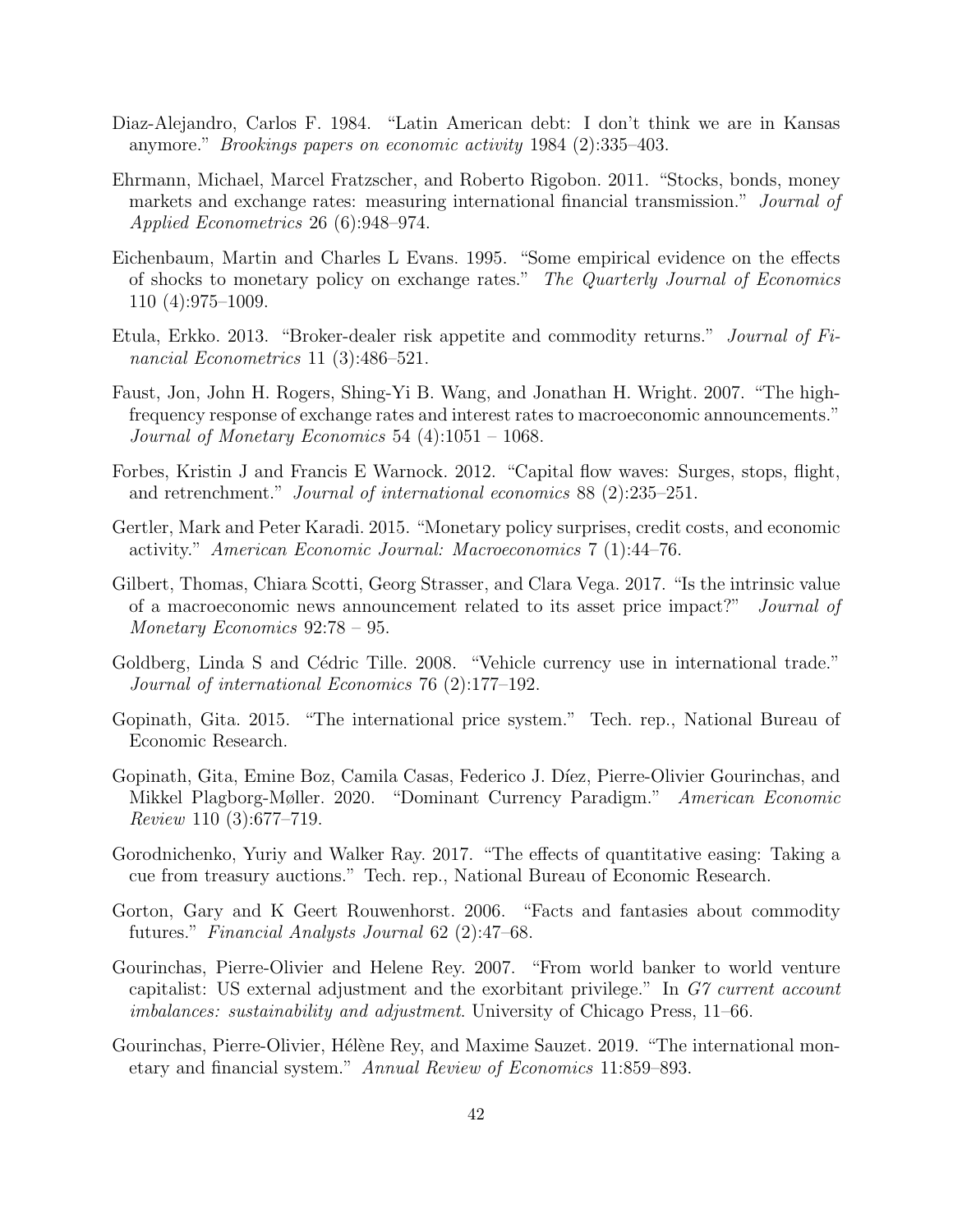- <span id="page-44-5"></span>Gürkaynak, Refet S, Burçin Kısacıkoğlu, and Jonathan H Wright. 2018. "Missing events in event studies: Identifying the effects of partially-measured news surprises." Tech. rep., National Bureau of Economic Research.
- <span id="page-44-3"></span>Gürkaynak, Refet S., Brian Sack, and Eric Swanson. 2005. "The Sensitivity of Long-Term Interest Rates to Economic News: Evidence and Implications for Macroeconomic Models." American Economic Review 95 (1):425–436.
- <span id="page-44-6"></span>Gürkaynak, Refet S. and Jonathan H. Wright. 2013. "Identification and Inference Using Event Studies." The Manchester School 81 (S1):48–65.
- <span id="page-44-9"></span>Hasbrouck, Joel. 2003. "Intraday price formation in US equity index markets." The Journal of Finance 58 (6):2375–2400.
- <span id="page-44-12"></span>Huo, Zhen, Andrei A Levchenko, and Nitya Pandalai-Nayar. 2020. "International comovement in the global production network." .
- <span id="page-44-1"></span>Jord`a, Oscar, Moritz Schularick, Alan M Taylor, and Felix Ward. 2019. "Global financial ` cycles and risk premiums." IMF Economic Review 67 (1):109–150.
- <span id="page-44-11"></span>Kilian, Lutz and Clara Vega. 2011. "Do energy prices respond to US macroeconomic news? A test of the hypothesis of predetermined energy prices." Review of Economics and Statistics 93 (2):660–671.
- <span id="page-44-8"></span>Kurov, Alexander, Alessio Sancetta, Georg Strasser, and Marketa Halova Wolfe. 2019. "Price Drift Before U.S. Macroeconomic News: Private Information about Public Announcements?" Journal of Financial and Quantitative Analysis 54 (1):449–479.
- <span id="page-44-10"></span>Kurov, Alexander and Raluca Stan. 2018. "Monetary policy uncertainty and the market reaction to macroeconomic news." Journal of Banking & Finance 86:127-142.
- <span id="page-44-13"></span>Lane, Philip R and Gian Maria Milesi-Ferretti. 2007. "The external wealth of nations mark II: Revised and extended estimates of foreign assets and liabilities, 1970–2004." Journal of international Economics 73 (2):223–250.
- <span id="page-44-14"></span>———. 2017. "International financial integration in the aftermath of the global financial crisis." IMF Working Paper 17/115, International Monetary Fund.
- <span id="page-44-4"></span>Law, Tzuo Hann, Dongho Song, and Amir Yaron. 2018. "Fearing the fed: How wall street reads main street." Available at SSRN 3092629 .
- <span id="page-44-7"></span>Lucca, David O and Emanuel Moench. 2015. "The pre-FOMC announcement drift." The Journal of Finance 70 (1):329–371.
- <span id="page-44-0"></span>Ludvigson, Sydney C, Sai Ma, and Serena Ng. 2015. "Uncertainty and business cycles: exogenous impulse or endogenous response?" Tech. rep., National Bureau of Economic Research.
- <span id="page-44-2"></span>Maggiori, Matteo, Brent Neiman, and Jesse Schreger. 2020. "International Currencies and Capital Allocation." Journal of Political Economy 128 (6):2019–2066.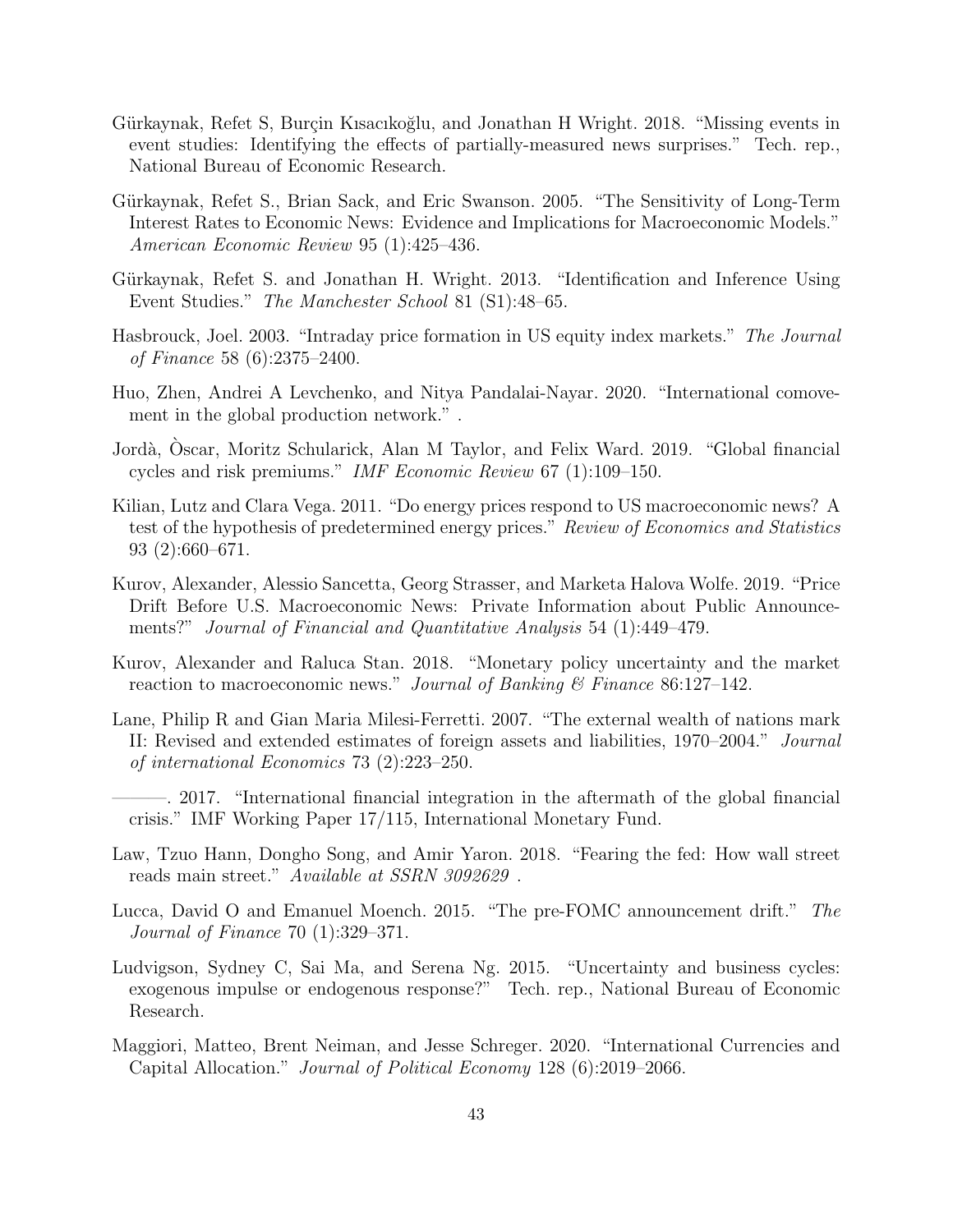- <span id="page-45-7"></span>McQueen, Grant and V Vance Roley. 1993. "Stock prices, news, and business conditions." The Review of Financial Studies 6 (3):683–707.
- <span id="page-45-1"></span>Miranda-Agrippino, Silvia and Hélène Rey. 2020. "US Monetary Policy and the Global Financial Cycle." The Review of Economic Studies Rdaa019.
- <span id="page-45-6"></span>Monnet, Eric and Mr Damien Puy. 2019. One Ring to Rule Them All? New Evidence on World Cycles. International Monetary Fund.
- <span id="page-45-11"></span>Nakamura, Emi and Jón Steinsson. 2018. "High-frequency identification of monetary nonneutrality: the information effect." The Quarterly Journal of Economics 133 (3):1283– 1330.
- <span id="page-45-5"></span>Obstfeld, Maurice. 2015. "Trilemmas and trade-offs: living with financial globalisation." .
- <span id="page-45-10"></span>Pindyck, Robert S and Julio J Rotemberg. 1990. "The Excess Co-Movement of Commodity Prices." The Economic Journal 100 (403):1173–1189.
- <span id="page-45-2"></span>Ramey, Valerie A. 2016. "Macroeconomic shocks and their propagation." In Handbook of macroeconomics, vol. 2. Elsevier, 71–162.
- <span id="page-45-4"></span>Reinhart, Carmen M. and Vincent R. Reinhart. 2008. "Capital Flow Bonanzas: An Encompassing View of the Past and Present." NBER International Seminar on Macroeconomics  $5(1):9-62.$
- <span id="page-45-0"></span>Rey, Helene. 2013. "Dilemma not trilemma: the global cycle and monetary policy independence." Proceedings - Economic Policy Symposium - Jackson Hole y:2013:x:9, Federal Reserve Bank of Kansas City.
- <span id="page-45-3"></span>Rey, Hélène. 2016. "International channels of transmission of monetary policy and the Mundellian trilemma." IMF Economic Review 64 (1):6–35.
- <span id="page-45-8"></span>Rigobon, Roberto and Brian Sack. 2008. "Noisy macroeconomic announcements, monetary policy, and asset prices." In Asset prices and monetary policy. University of Chicago Press, 335–370.
- <span id="page-45-9"></span>Swanson, Eric T. and John C. Williams. 2014. "Measuring the Effect of the Zero Lower Bound on Medium- and Longer-Term Interest Rates." American Economic Review 104 (10):3154–85.
- <span id="page-45-12"></span>Timmer, Marcel P, Erik Dietzenbacher, Bart Los, Robert Stehrer, and Gaaitzen J De Vries. 2015. "An illustrated user guide to the world input–output database: the case of global automotive production." Review of International Economics 23 (3):575–605.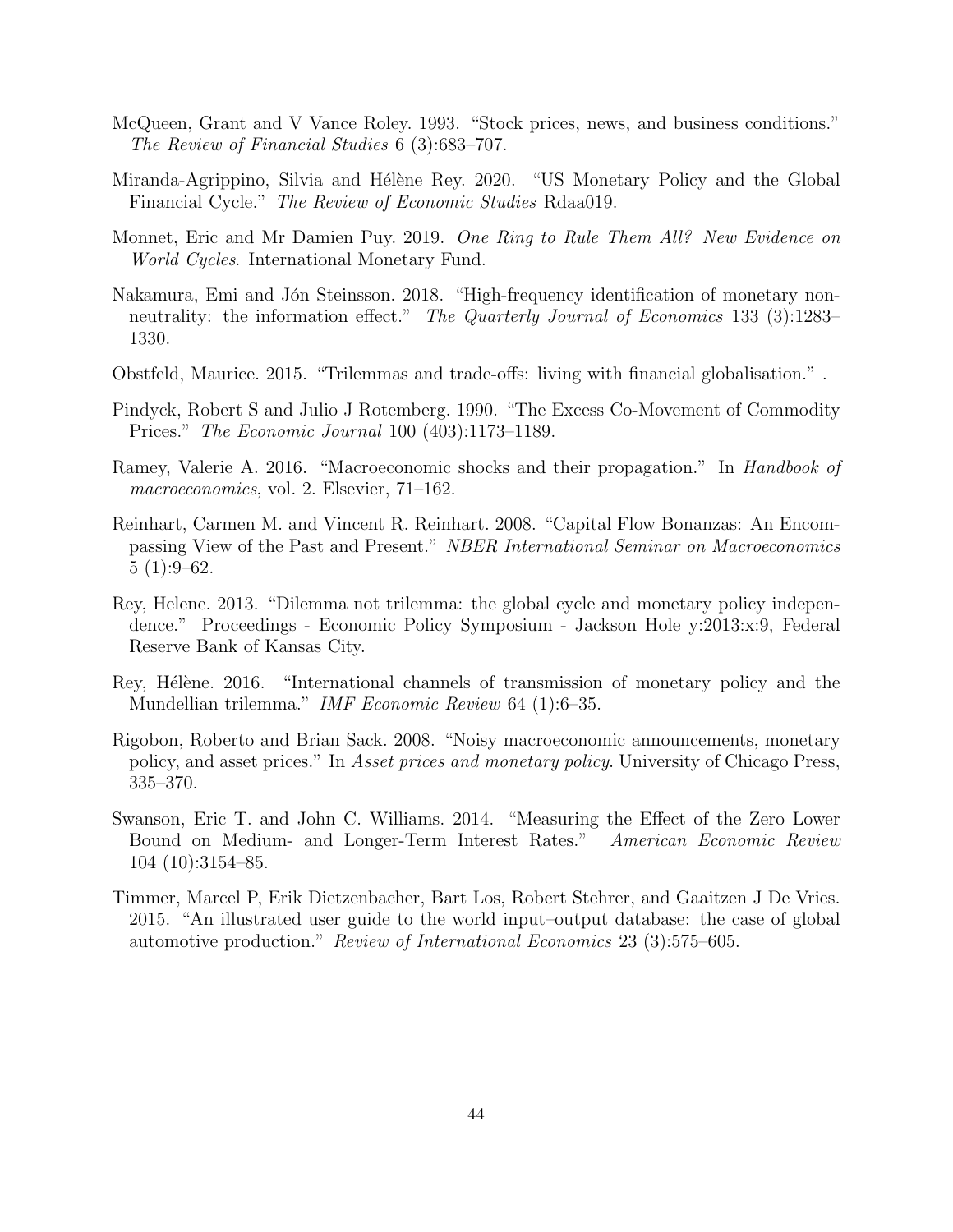For online publication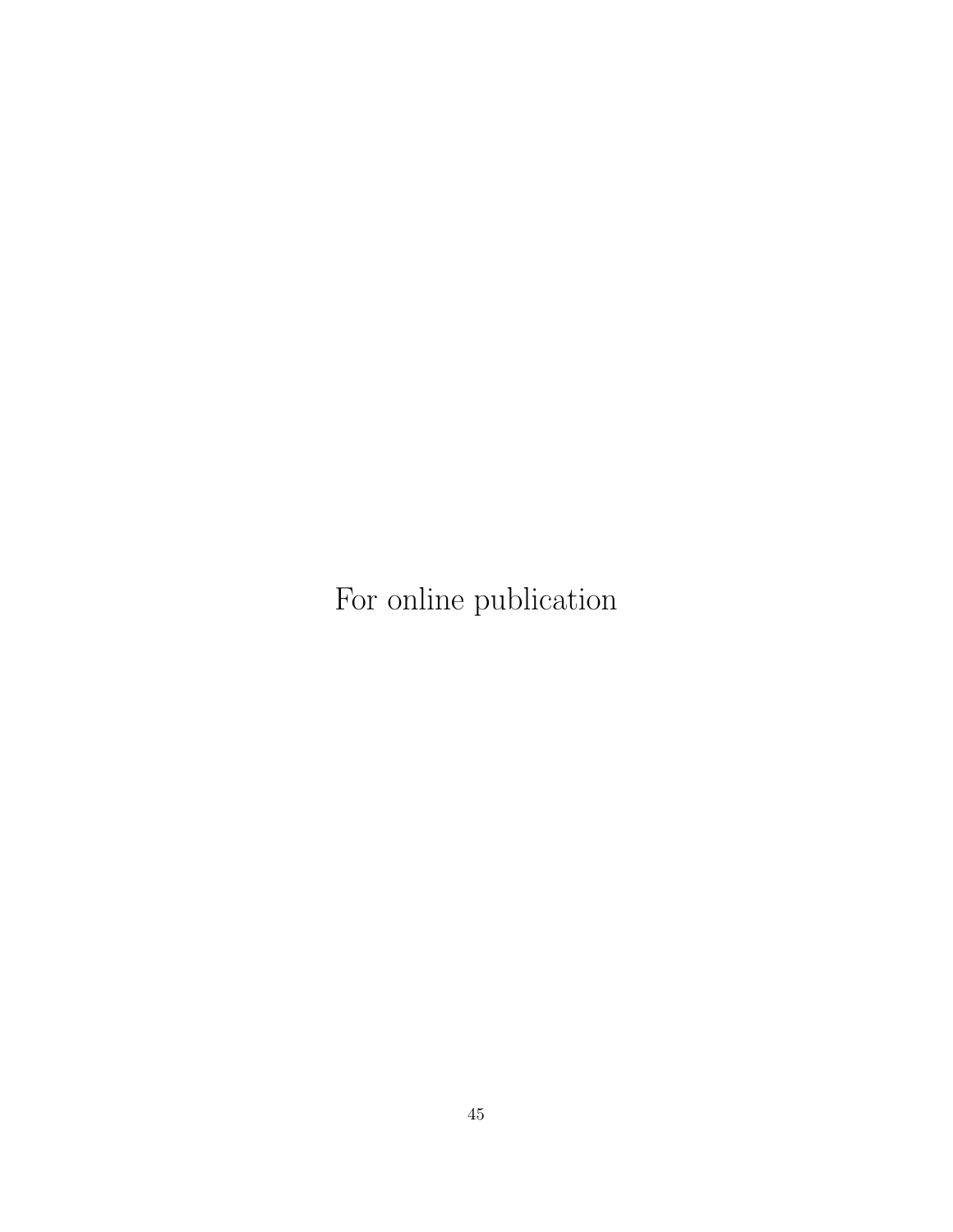# <span id="page-47-0"></span>A Data Appendix

| Name                           | Frequency | Category      | Observations | Name                             | Frequency | Category      | Observations |
|--------------------------------|-----------|---------------|--------------|----------------------------------|-----------|---------------|--------------|
| ADP Employment                 | Monthly   | Real Activity | 154          | Import Price Index               | Monthly   | Price         | 247          |
| Average Hourly Earnings        | Monthly   | Price         | 252          | Initial Jobless Claims           | Weekly    | Real Activity | 1140         |
| Chicago Fed Nat Activity Index | Monthly   | Real Activity | 101          | Continuing Claims                | Weekly    | Real Activity | 839          |
| Capital Goods Orders           | Monthly   | Real Activity | 106          | Industrial Production            | Monthly   | Real Activity | 271          |
| Capital Goods Shipments        | Monthly   | Real Activity | 89           | CB Leading Economic Index        | Monthly   | Real Activity | 266          |
| ISM Chicago Index              | Monthly   | Real Activity | 269          | Business Inventories             | Monthly   | Real Activity | 263          |
| Consumer Credit                | Monthly   | Real Activity | 271          | Wholesale Inventories            | Monthly   | Real Activity | 264          |
| Construction Spending          | Monthly   | Real Activity | 246          | ISM Non-Mfg Index                | Monthly   | Real Activity | 245          |
| CB Consumer Confidence         | Monthly   | Real Activity | 268          | ISM Mfg Index                    | Monthly   | Real Activity | 271          |
| <b>UM Consumer Sentiment F</b> | Monthly   | Real Activity | 242          | ISM Prices Paid                  | Monthly   | Price         | 228          |
| UM Consumer Sentiment P        | Monthly   | Real Activity | 241          | Private Payrolls                 | Monthly   | Real Activity | 110          |
| Unit Labor Costs F             | Quarterly | Price         | 79           | Nonfarm Payrolls                 | Monthly   | Real Activity | 268          |
| Unit Labor Costs P             | Quarterly | Price         | 79           | Mfg Payrolls                     | Monthly   | Real Activity | 246          |
| Capacity Utilization           | Monthly   | Real Activity | 268          | Housing Starts                   | Monthly   | Real Activity | 254          |
| <b>CPI</b>                     | Monthly   | Price         | 271          | <b>Building Permits</b>          | Monthly   | Real Activity | 202          |
| Core CPI                       | Monthly   | Price         | 269          | Philly Fed Business Outlook      | Monthly   | Real Activity | 267          |
| Dallas Fed Mfg Index           | Monthly   | Real Activity | 125          | Core PCE Price Index             | Monthly   | Price         | 168          |
| Durable Goods Orders           | Monthly   | Real Activity | 260          | Personal Consumption Expenditure | Monthly   | Real Activity | 267          |
| Durables Ex Transportation     | Monthly   | Real Activity | 211          | Personal Income                  | Monthly   | Real Activity | 271          |
| Employment Cost Index          | Quarterly | Price         | 89           | Nonfarm Productivity F           | Quarterly | Real Activity | 84           |
| NY Fed Mfg Index               | Monthly   | Real Activity | 200          | Nonfarm Productivity P           | Quarterly | Real Activity | 85           |
| <b>Existing Home Sales</b>     | Monthly   | Real Activity | 172          | Richmond Fed Mfg Index           | Monthly   | Real Activity | 164          |
| Government Budget Balance      | Monthly   | Real Activity | 270          | Retail Sales                     | Monthly   | Real Activity | 270          |
| PPI                            | Monthly   | Price         | 257          | Retail Sales Ex Auto             | Monthly   | Real Activity | 264          |
| Core PPI                       | Monthly   | Price         | 269          | Total Vehicle Sales              | Monthly   | Real Activity | 82           |
| Net Long-term TIC Flows        | Monthly   | Real Activity | 117          | NFIB Small Business Optimism     | Monthly   | Real Activity | 112          |
| GDP A                          | Quarterly | Real Activity | 89           | Factory Orders                   | Monthly   | Real Activity | 271          |
| GDP S                          | Quarterly | Real Activity | 88           | Current Account Balance          | Quarterly | Real Activity | 85           |
| <b>GDP T</b>                   | Quarterly | Real Activity | 89           | NFIB Small Business Optimism     | Monthly   | Real Activity | 112          |
| GDP Price Index A              | Quarterly | Price         | 85           | New Home Sales                   | Monthly   | Real Activity | 261          |
| GDP Price Index S              | Quarterly | Price         | 85           | Pending Home Sales               | Monthly   | Real Activity | 170          |
| GDP Price Index T              | Quarterly | Price         | 84           | Trade Balance                    | Monthly   | Real Activity | 271          |
| FHFA House Price Index         | Monthly   | Price         | 133          | Unemployment Rate                | Monthly   | Real Activity | 267          |

Table A1: Overview of All US Macroeconomic News

 Notes: This table displays the entirety of macroeconomic series analyzed in the paper. The sample ranges from November 1996 to June2019. Observations refers to number of observations (surprises) of a macroeconomic series in the sample, Frequency to the frequency of the data releases. Abbreviations: A — advanced; S — second; T — third; P — preliminary; F — final; Mfg — Manufacturing; ADP — Automatic Data Processing Inc; CB — Chicago Board; ISM — Institute for Supply Management; UM — University of Michigan; NFIB —National Federation of Independent Business; NAHB — National Association of Home Builders.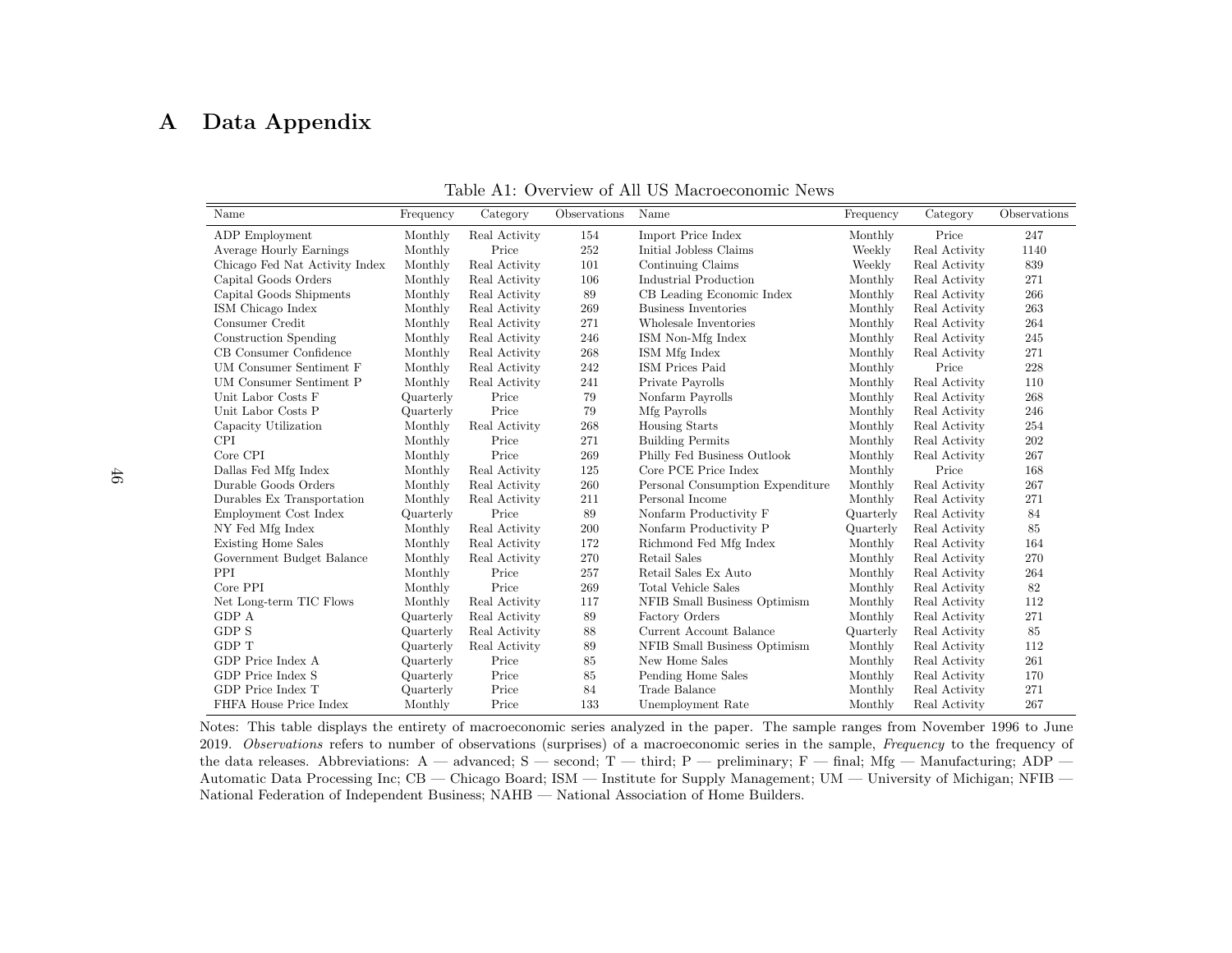

<span id="page-48-0"></span>Figure A1: Time Series of Standardized Surprises

Notes: This figure shows the standardized surprises for the 12 major macroeconomic series over the sample period. The construction follows equation [\(1\)](#page-8-1) in the text. Gray bars indicate NBER recession periods.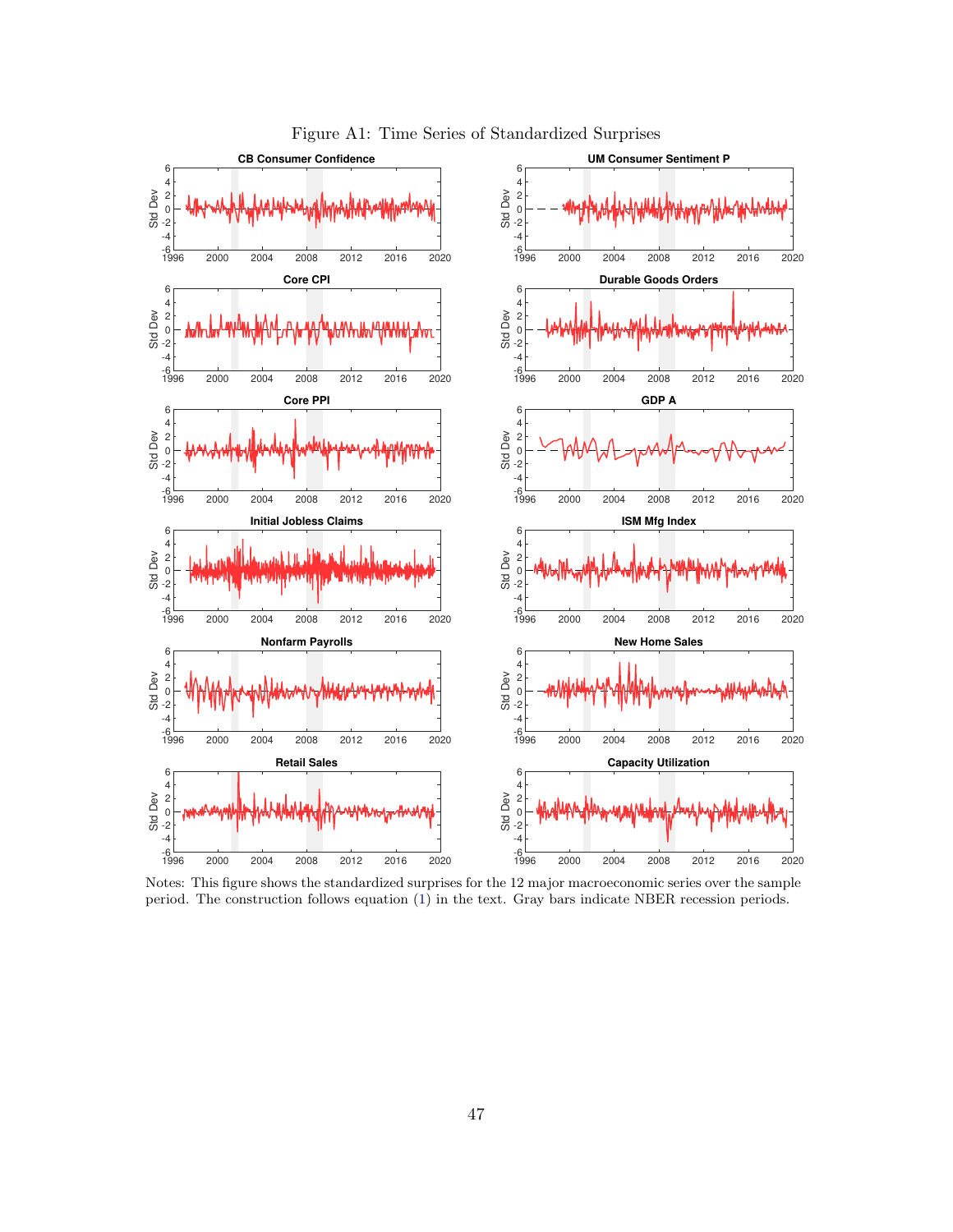<span id="page-49-0"></span>Table A2: Overview of Intraday Financial Data

| Name                       |                      | Ticker                       | Sample        |                                            |               |               |               |  |  |
|----------------------------|----------------------|------------------------------|---------------|--------------------------------------------|---------------|---------------|---------------|--|--|
| E-mini S&P 500 Futures     |                      | ESc1                         | 1997-2019     |                                            |               |               |               |  |  |
| <b>VIX</b>                 |                      |                              | 1996-2019     |                                            |               |               |               |  |  |
| <b>VIX Futures</b>         |                      | VXc1                         | 2011-2019     |                                            |               |               |               |  |  |
| S&P GSCI Agriculture       |                      | .SPGSAG                      | $2007 - 2019$ |                                            |               |               |               |  |  |
| S&P GSCI Energy            |                      | .SPGSEN                      | $2007 - 2019$ |                                            |               |               |               |  |  |
| S&P GSCI Industrial Metals |                      | .SPGSINTR                    | 2007-2019     |                                            |               |               |               |  |  |
| 10-Year Treasury Futures   |                      | TYc1,TYc2                    | 1996-2019     |                                            |               |               |               |  |  |
| Country                    | <b>ISO</b>           | <b>Stock Index</b>           |               | 10-Year Govt. Bond<br>Dollar Exchange Rate |               |               |               |  |  |
|                            |                      | Ticker<br>Sample             |               | Ticker                                     | Sample        | Ticker        | Sample        |  |  |
| Argentina                  | $\rm{ARG}$           | $\boldsymbol{.} \text{MERV}$ | 1996-2019     | $ARS =$                                    | 1996-2019     | $AR10YT = RR$ | 1999-2017     |  |  |
| <b>Brazil</b>              | <b>BRA</b>           | .BVSP                        | 1996-2019     | $BRL =$                                    | 1996-2019     | BR10YT=RR     | 1998-2019     |  |  |
| Canada                     | CAN                  | .GSPTSE                      | 2000-2019     | $CAD=$                                     | 1996-2019     | $CA10YT = RR$ | 1996-2019     |  |  |
| Switzerland                | <b>CHE</b>           | .SSMI                        | 1996-2019     | $CHF=$                                     | 1996-2019     | $CH10YT = RR$ | 1996-2019     |  |  |
| Chile                      | CHL                  | .IPSA                        | 1996-2019     | $CLP =$                                    | 1996-2019     | $CL10YT = RR$ | 2007-2019     |  |  |
| Czech Republic             | <b>CZE</b>           | .PX                          | 1999-2019     | $CZE=$                                     | 1996-2019     | $CZ10YT = RR$ | $2000 - 2019$ |  |  |
| Denmark                    | ${\rm DNK}$          | .OMXCXC20PI                  | $2000 - 2019$ |                                            |               | DK10YT=RR     | $1996 - 2019$ |  |  |
| United Kingdom             | GBR                  | .FTSE                        | 1996-2019     | $GBP=$                                     | 1996-2019     | GB10YT=RR     | 1996-2019     |  |  |
| Hungary                    | <b>HUN</b>           | .BUX                         | 1997-2019     | $HUF=$                                     | 1996-2019     | $HU10YT = RR$ | 1999-2019     |  |  |
| Mexico                     | MEX                  | .MXX                         | 1996-2019     | $MXN=$                                     | 1996-2019     | $MX10YT = RR$ | $2002 - 2019$ |  |  |
| Norway                     | <b>NOR</b>           | .OBX                         | 1996-2019     | $NOK=$                                     | 1996-2019     | $NO10YT = RR$ | 1996-2019     |  |  |
| Poland                     | $\operatorname{POL}$ | .WIG20                       | 1997-2019     | $PLN=$                                     | 1996-2019     | $PL10YT = RR$ | 1999-2019     |  |  |
| Russia                     | RUS                  | .IMOEX                       | $2001 - 2019$ | $RUB =$                                    | 1998-2019     | $RU10YT = RR$ | 2003-2019     |  |  |
| Sweden                     | <b>SWE</b>           | .OMXS30                      | 1996-2019     | $SEK =$                                    | 1996-2019     | SE10YT=RR     | 1996-2019     |  |  |
| Turkey                     | TUR                  | .XU030 30                    | 1997-2019     | $TRY =$                                    | $2004 - 2019$ | TR10YT=RR     | $2010 - 2019$ |  |  |
| South Africa               | ZAF                  | .JTOPI                       | $2002 - 2019$ | $ZAR =$                                    | 1996-2019     | $ZA10YT = RR$ | 1997-2019     |  |  |
| Euro Area                  | EUR                  |                              |               | $EUR =$                                    | 1999-2019     |               |               |  |  |
| Austria                    | <b>AUT</b>           | .ATX                         | 1996-2019     |                                            |               | AT10YT=RR     | 1996-2019     |  |  |
| Belgium                    | <b>BEL</b>           | .BFX                         | 1996-2019     |                                            |               | BE10YT=RR     | 1996-2019     |  |  |
| Germany                    | DEU                  | .GDAXI                       | 1996-2019     |                                            |               | DE10YT=RR     | 1996-2019     |  |  |
| Spain                      | <b>ESP</b>           | .IBEX                        | 1996-2019     |                                            |               | $ES10YT = RR$ | 1996-2019     |  |  |
| Finland                    | ${\rm FIN}$          | .OMXH25                      | $2001 - 2019$ |                                            |               | $FI10YT = RR$ | 1996-2019     |  |  |
| France                     | <b>FRA</b>           | .FCHI                        | 1996-2019     |                                            |               | $FR10YT = RR$ | 1996-2019     |  |  |
| Greece                     | GRC                  | .ATF                         | 1997-2019     |                                            |               | $GR10YT = RR$ | 1998-2019     |  |  |
| Ireland                    | $\operatorname{IRL}$ | .ISEQ                        | 1996-2019     |                                            |               | IE10YT=RR     | 1998-2019     |  |  |
| Italy                      | ${\rm ITA}$          | .FTMIB                       | 1996-2019     |                                            |               | $IT10YT = RR$ | 1996-2019     |  |  |
| Netherlands                | <b>NLD</b>           | .AEX                         | 1996-2019     |                                            |               | $NL10YT = RR$ | 1996-2019     |  |  |
| Portugal                   | PRT                  | .PSI20                       | 1996-2019     |                                            |               | $PT10YT = RR$ | 1996-2019     |  |  |

Notes: This table gives an overview of the intraday data from Thomson Reuters Tick History. The top panel shows information on various financial instruments. The bottom panel provides information on the cross-country data. For all series, the sample period ends in June 2019. Ticker refers to the Reuters Instrument Code (RIC). For a given country, the table provides details of the major stock index, US exchange rate, and 10-year government bond yield with the respective samples periods. For members of the Euro Area, we do not use country-specific exchange rates prior to the inception of the currency union due to the small sample period. Further, we drop Denmark from the sample since the Danish Krone is tightly and credibly pegged to the Euro. Abbreviations:  $ISO - 3$  digit ISO country code.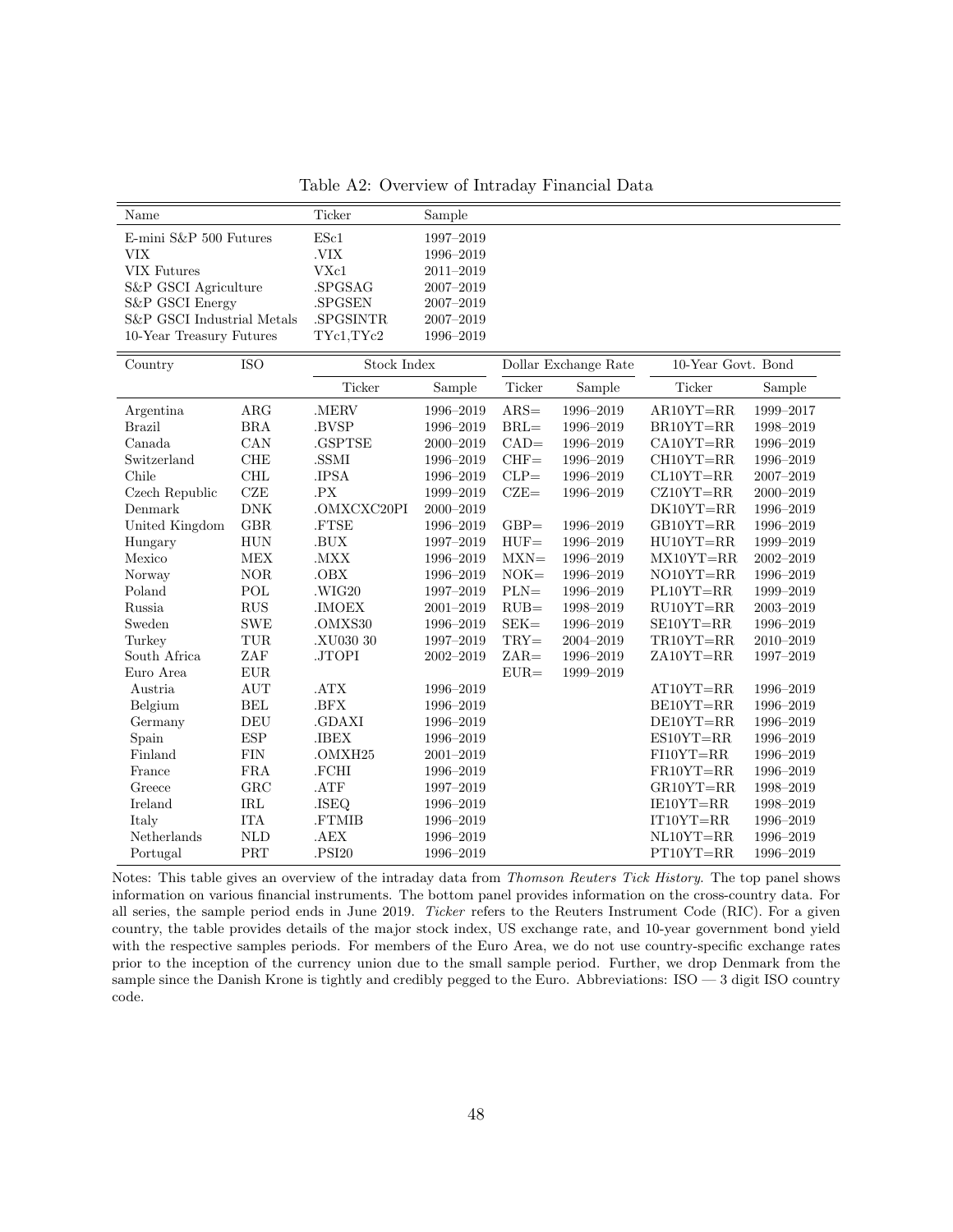| Event                   | ARG          | $\rm{AUT}$ | BEL        | <b>BRA</b> | CAN        | <b>CHE</b> | <b>CHL</b> | <b>CZE</b> | DEU                         | <b>DNK</b> | <b>ESP</b> | <b>FIN</b> | FRA  | GBR. |
|-------------------------|--------------|------------|------------|------------|------------|------------|------------|------------|-----------------------------|------------|------------|------------|------|------|
| Capacity Utilization    | Open         | Open       | Open       | Open       | Closed     | Open       | Open       | Open       | Open                        | Open       | Open       | Open       | Open | Open |
| CB Consumer Confidence  | Open         | Open       | Open       | Open       | Open       | Open       | Open       | Open       | Open                        | Open       | Open       | Open       | Open | Open |
| Core CPI                | Closed       | Open       | Open       | Open       | Closed     | Open       | Open       | Open       | Open                        | Open       | Open       | Open       | Open | Open |
| Core PPI                | Closed       | Open       | Open       | Open       | Closed     | Open       | Open       | Open       | Open                        | Open       | Open       | Open       | Open | Open |
| Durable Goods Orders    | Closed       | Open       | Open       | Open       | Closed     | Open       | Open       | Open       | Open                        | Open       | Open       | Open       | Open | Open |
| GDP A                   | Closed       | Open       | Open       | Open       | Closed     | Open       | Open       | Open       | Open                        | Open       | Open       | Open       | Open | Open |
| Initial Jobless Claims  | Closed       | Open       | Open       | Open       | Closed     | Open       | Open       | Open       | Open                        | Open       | Open       | Open       | Open | Open |
| ISM Mfg Index           | Open         | Open       | Open       | Open       | Open       | Open       | Open       | Open       | Open                        | Open       | Open       | Open       | Open | Open |
| New Home Sales          | Open         | Open       | Open       | Open       | Open       | Open       | Open       | Open       | Open                        | Open       | Open       | Open       | Open | Open |
| Nonfarm Payrolls        | Closed       | Open       | Open       | Open       | Closed     | Open       | Open       | Open       | Open                        | Open       | Open       | Open       | Open | Open |
| Retail Sales            | Closed       | Open       | Open       | Open       | Closed     | Open       | Open       | Open       | Open                        | Open       | Open       | Open       | Open | Open |
| UM Consumer Sentiment P | Open         | Open       | Open       | Open       | Open       | Open       | Open       | Open       | Open                        | Open       | Open       | Open       | Open | Open |
|                         | $_{\rm GRC}$ | <b>HUN</b> | <b>IRL</b> | <b>ITA</b> | <b>MEX</b> | <b>NLD</b> | <b>NOR</b> | POL        | $\ensuremath{\mathsf{PRT}}$ | <b>RUS</b> | <b>SWE</b> | TUR        | ZAF  |      |
| Capacity Utilization    | Open         | Open       | Open       | Open       | Open       | Open       | Open       | Open       | Open                        | Open       | Open       | Open       | Open |      |
| CB Consumer Confidence  | Open         | Open       | Open       | Open       | Open       | Open       | Open       | Open       | Open                        | Open       | Open       | Open       | Open |      |
| Core CPI                | Open         | Open       | Open       | Open       | Closed     | Open       | Open       | Open       | Open                        | Open       | Open       | Open       | Open |      |
| Core PPI                | Open         | Open       | Open       | Open       | Closed     | Open       | Open       | Open       | Open                        | Open       | Open       | Open       | Open |      |
| Durable Goods Orders    | Open         | Open       | Open       | Open       | Closed     | Open       | Open       | Open       | Open                        | Open       | Open       | Open       | Open |      |
| GDP A                   | Open         | Open       | Open       | Open       | Closed     | Open       | Open       | Open       | Open                        | Open       | Open       | Open       | Open |      |
| Initial Jobless Claims  | Open         | Open       | Open       | Open       | Closed     | Open       | Open       | Open       | Open                        | Open       | Open       | Open       | Open |      |
| ISM Mfg Index           | Open         | Open       | Open       | Open       | Open       | Open       | Open       | Open       | Open                        | Open       | Open       | Open       | Open |      |
| New Home Sales          | Open         | Open       | Open       | Open       | Open       | Open       | Open       | Open       | Open                        | Open       | Open       | Open       | Open |      |
| Nonfarm Payrolls        | Open         | Open       | Open       | Open       | Closed     | Open       | Open       | Open       | Open                        | Open       | Open       | Open       | Open |      |
| Retail Sales            | Open         | Open       | Open       | Open       | Closed     | Open       | Open       | Open       | Open                        | Open       | Open       | Open       | Open |      |
| UM Consumer Sentiment P | Open         | Open       | Open       | Open       | Open       | Open       | Open       | Open       | Open                        | Open       | Open       | Open       | Open |      |

<span id="page-50-0"></span>Table A3: Overview of Open/Closed Equity Markets during US Macroeconomic News Announcements

Notes: *Green* indicates that the corresponding equity market is usually open at the time of the news release. *Orange* indicates that the equity market is usually open but that the news release is around market opening or closing. In the case of Brazil, it indicates that the news release moves outside the trading hours during the US daylight saving time since Sao Paulo, the location of the Brazilian stock market, does not observe daylight saving time.Red indicates indicates that the equity market is usually closed at the release time.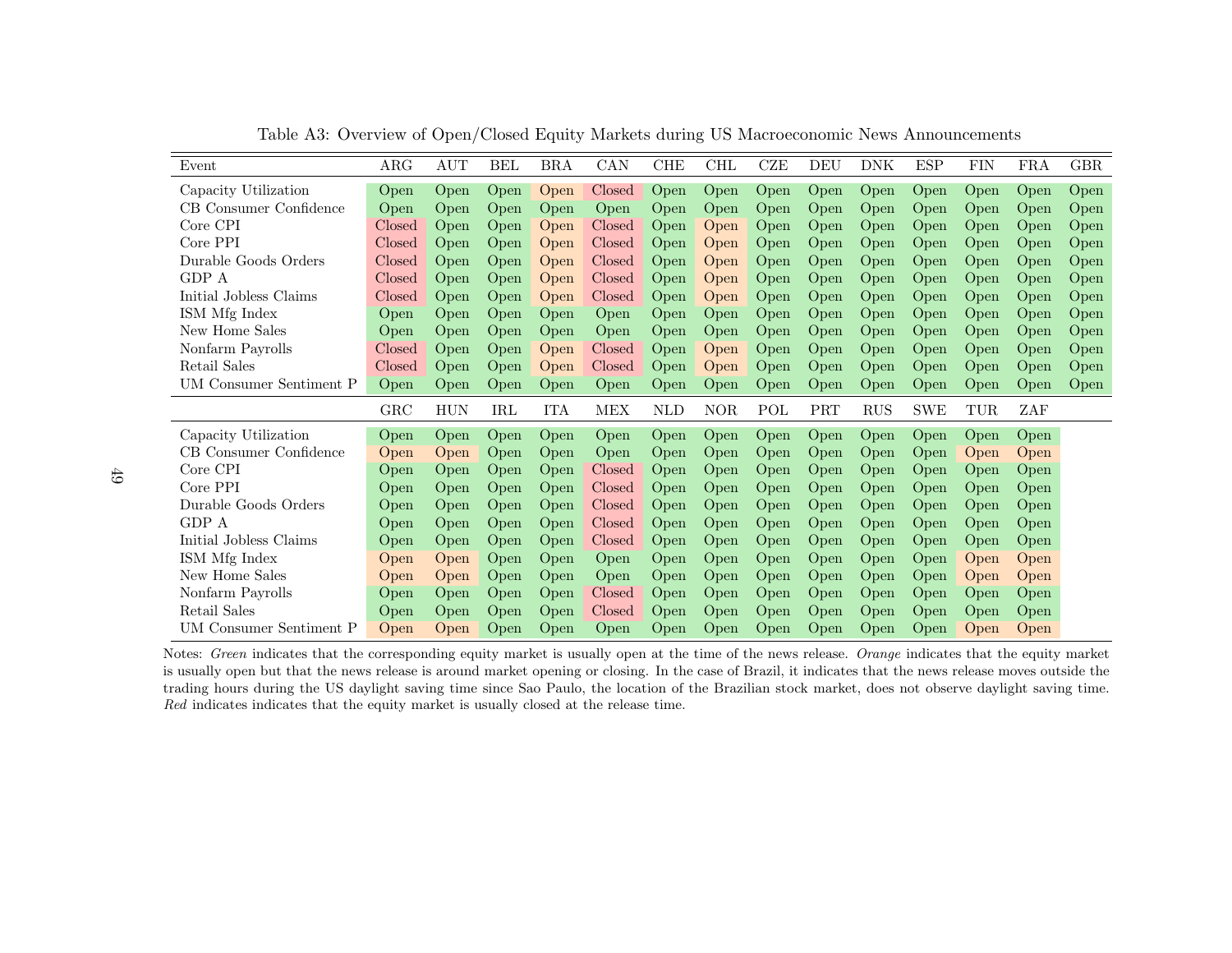|                                      | Frequency | Observations |                             | Frequency | Observations |
|--------------------------------------|-----------|--------------|-----------------------------|-----------|--------------|
| Canada                               |           |              | Italy                       |           |              |
| (Core) CPI                           | Monthly   | 198          | Consumer Confidence         | Monthly   | 213          |
| <b>GDP</b>                           | Quarterly | 79           | CPI(P)                      | Monthly   | 249          |
| Industrial Product Price Index (PPI) | Monthly   | 248          | GDP(P)                      | Quarterly | 66           |
| Retail Sales                         | Monthly   | 258          | Industrial Production       | Monthly   | 241          |
| Unemployment Rate                    | Monthly   | 267          | Retail Sales                | Monthly   | 171          |
|                                      |           |              | PPI                         | Monthly   | 190          |
|                                      |           |              | Unemployment Rate           | Monthly   | 139          |
| France                               |           |              | Japan                       |           |              |
| Consumer Confidence                  | Monthly   | 230          | Consumer Confidence         | Monthly   | 146          |
| CPI(P)                               | Monthly   | 253          | <b>CPI</b>                  | Monthly   | 211          |
| GDP(P)                               | Quarterly | 87           | GDP(P)                      | Quarterly | 71           |
| Industrial Production                | Monthly   | 264          | Industrial Production (P)   | Monthly   | 231          |
| <b>PPI</b>                           | Monthly   | 161          | <b>PPI</b>                  | Monthly   | 187          |
| Unemployment Rate                    | Monthly   | 171          | Retail Sales                | Monthly   | 191          |
|                                      |           |              | Unemployment (Jobless) Rate | Monthly   | 231          |
| Germany                              |           |              | United Kingdom              |           |              |
| (GfK) Consumer Confidence            | Monthly   | 152          | (GfK) Consumer Confidence   | Monthly   | 197          |
| CPI(P)                               | Monthly   | 239          | (Core) CPI                  | Monthly   | 164          |
| GDP(P)                               | Quarterly | 87           | GDP(A)                      | Quarterly | 80           |
| Industrial Production                | Monthly   | 264          | Industrial Production       | Monthly   | 268          |
| PPI                                  | Monthly   | 266          | (Core) PPI (Output)         | Monthly   | 153          |
| Retail Sales                         | Monthly   | 248          | Retail Sales                | Monthly   | 110          |
| Unemployment Rate (Change)           | Monthly   | 267          | (ILO) Unemployment Rate     | Monthly   | 203          |

<span id="page-51-0"></span>Table A4: Overview of Major Foreign Macroeconomic News

Notes: This table displays the major macroeconomic series of non-US G7 countries analyzed in Section [5.](#page-26-0) The data are obtained from Blomberg's Economic Calendar and the sample ranges from November 1996 to May 2019. Observations refers to number of observations (surprises) of a macroeconomic series in the sample, Frequency to the frequency of the data releases. Note that the reported number of observations in Table [6](#page-30-0) is smaller than the one reported here due to the unavailability of the E-mini S&P 500 futures on certain dates. Abbreviations: A advanced; P — preliminary; GFK — Society for Consumer Research; ILO — International Labor Organization.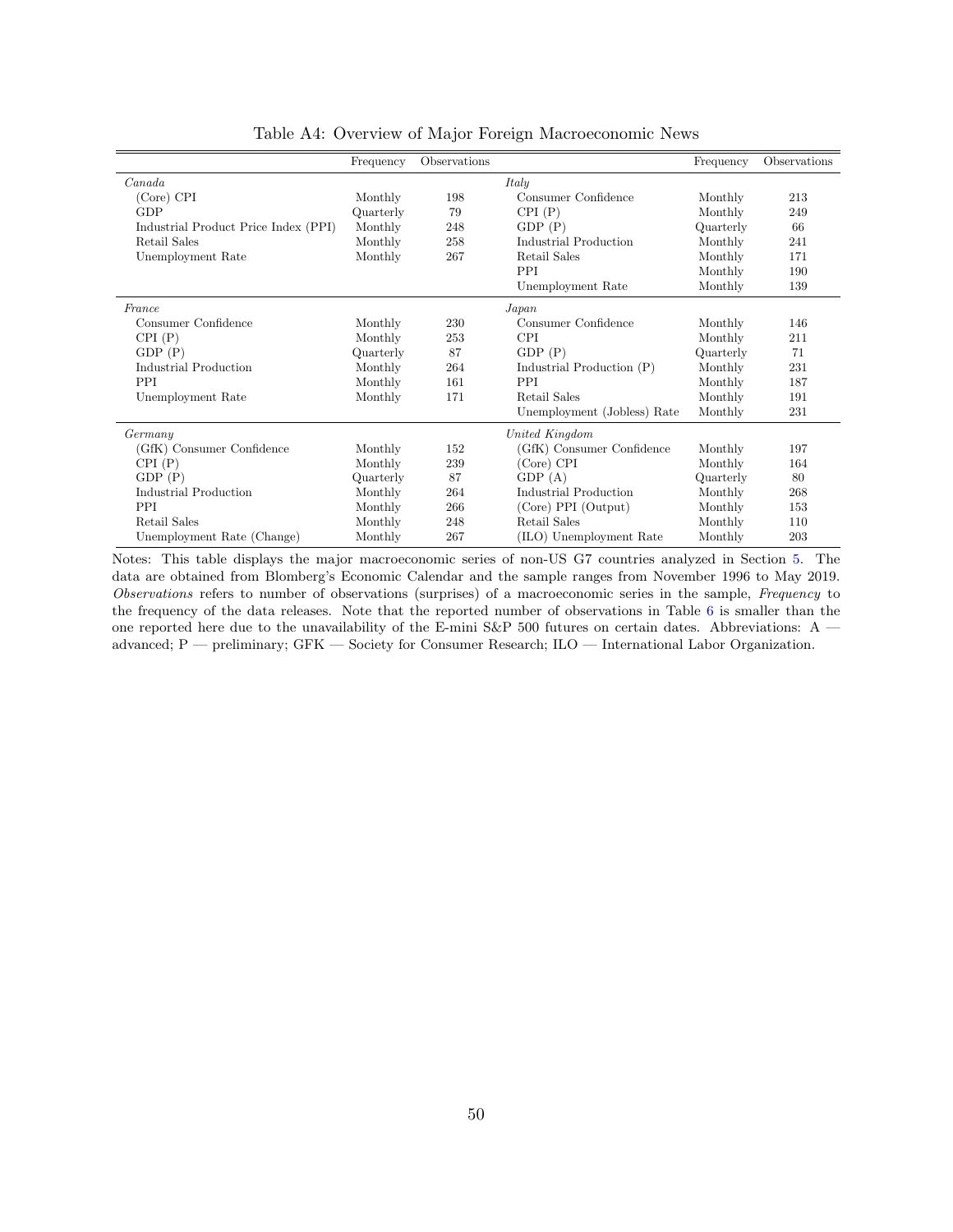# <span id="page-52-1"></span>B Additional Results



<span id="page-52-0"></span>Figure B1: Average Paths within 60-minute Window for Selected Announcements

Notes: This figure displays the average path for stock indexes within a 60 minute window for a given news release. The units are expressed in basis points. The changes are relative to the level 15 minutes prior to each release. The dark and light blue bands display the 68 percent and 95 percent confidence bands, respectively. Standard errors are clustered at the event- and country-level.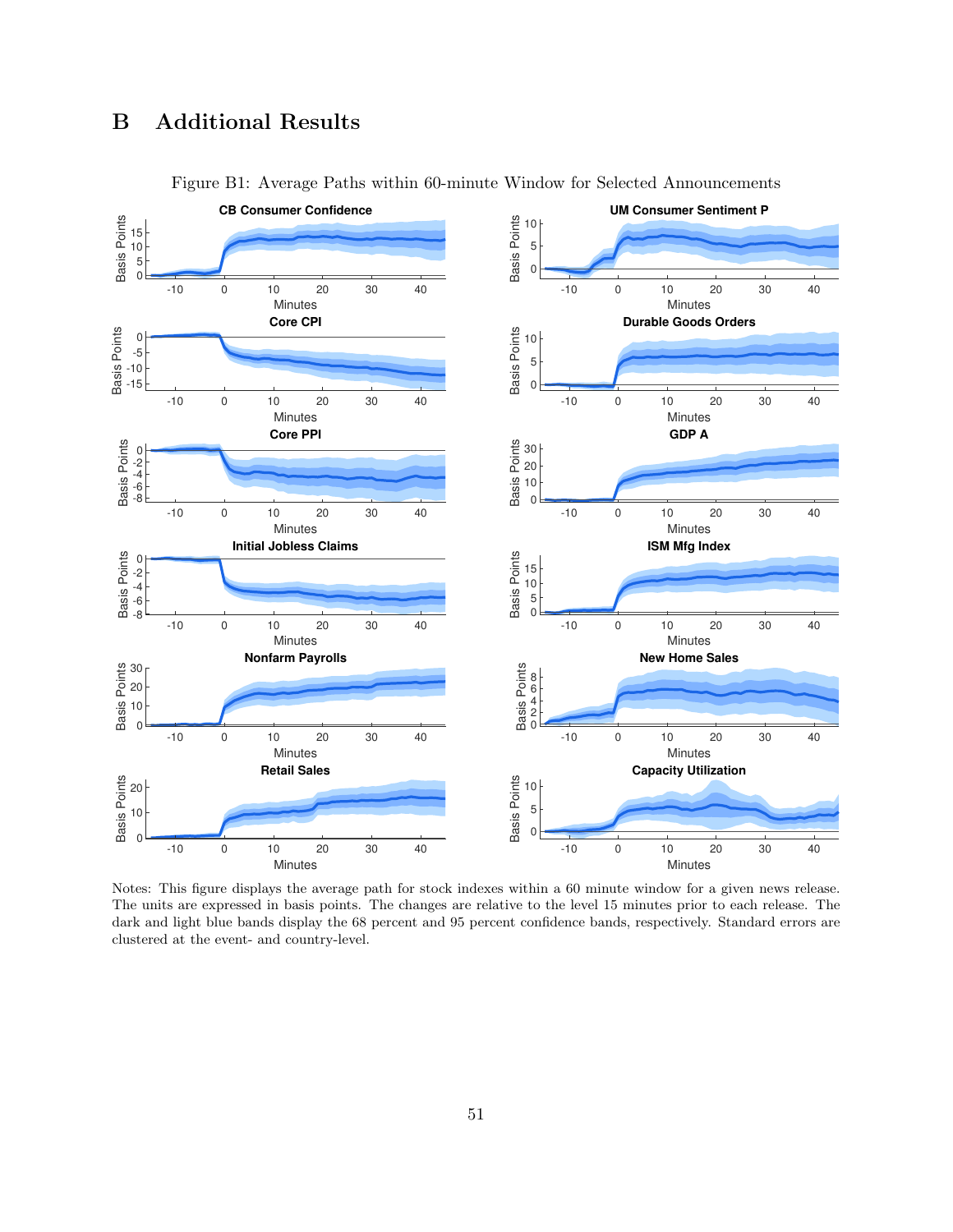

<span id="page-53-0"></span>

Figure B2: Effect of US News on International Stock Markets by Country





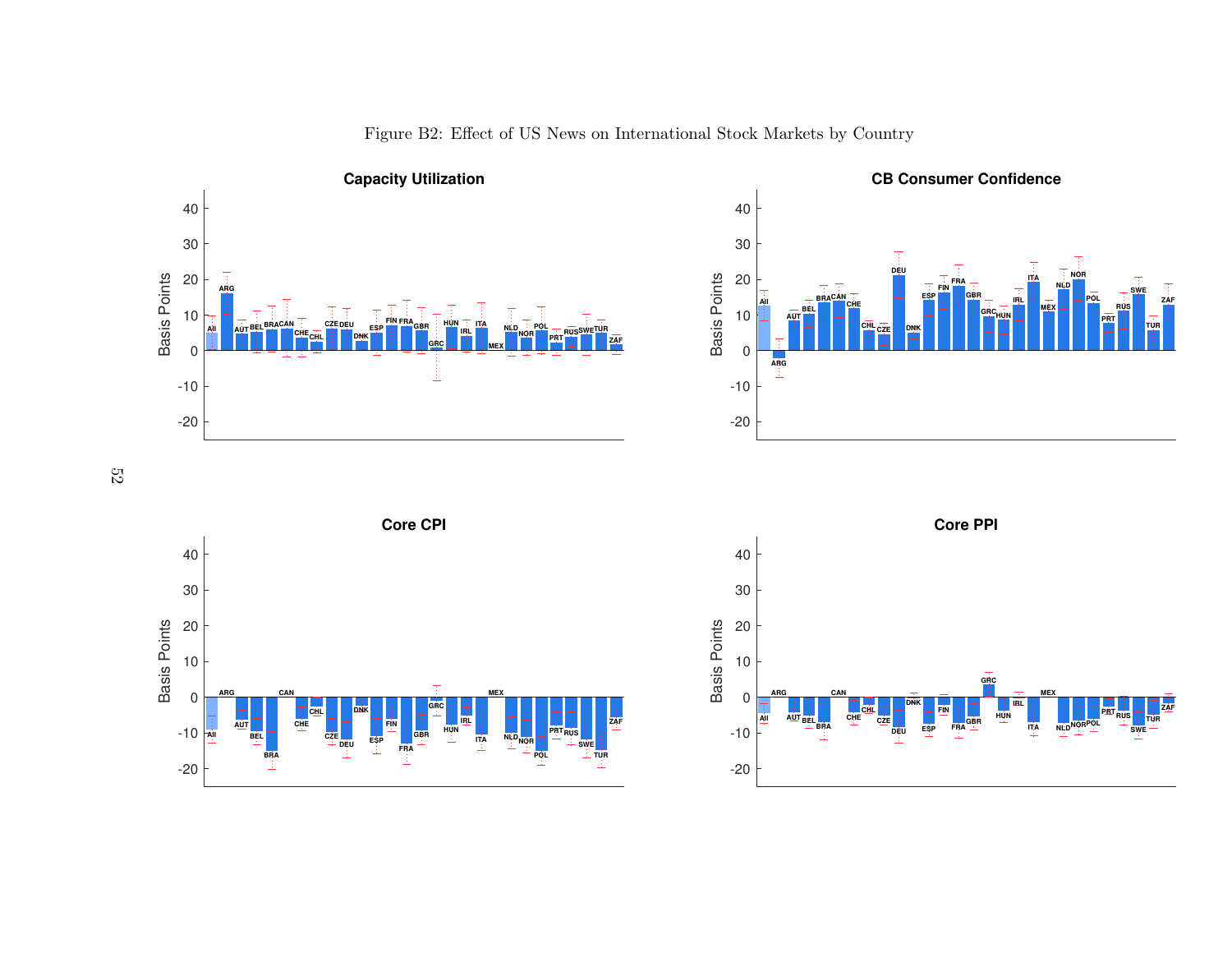







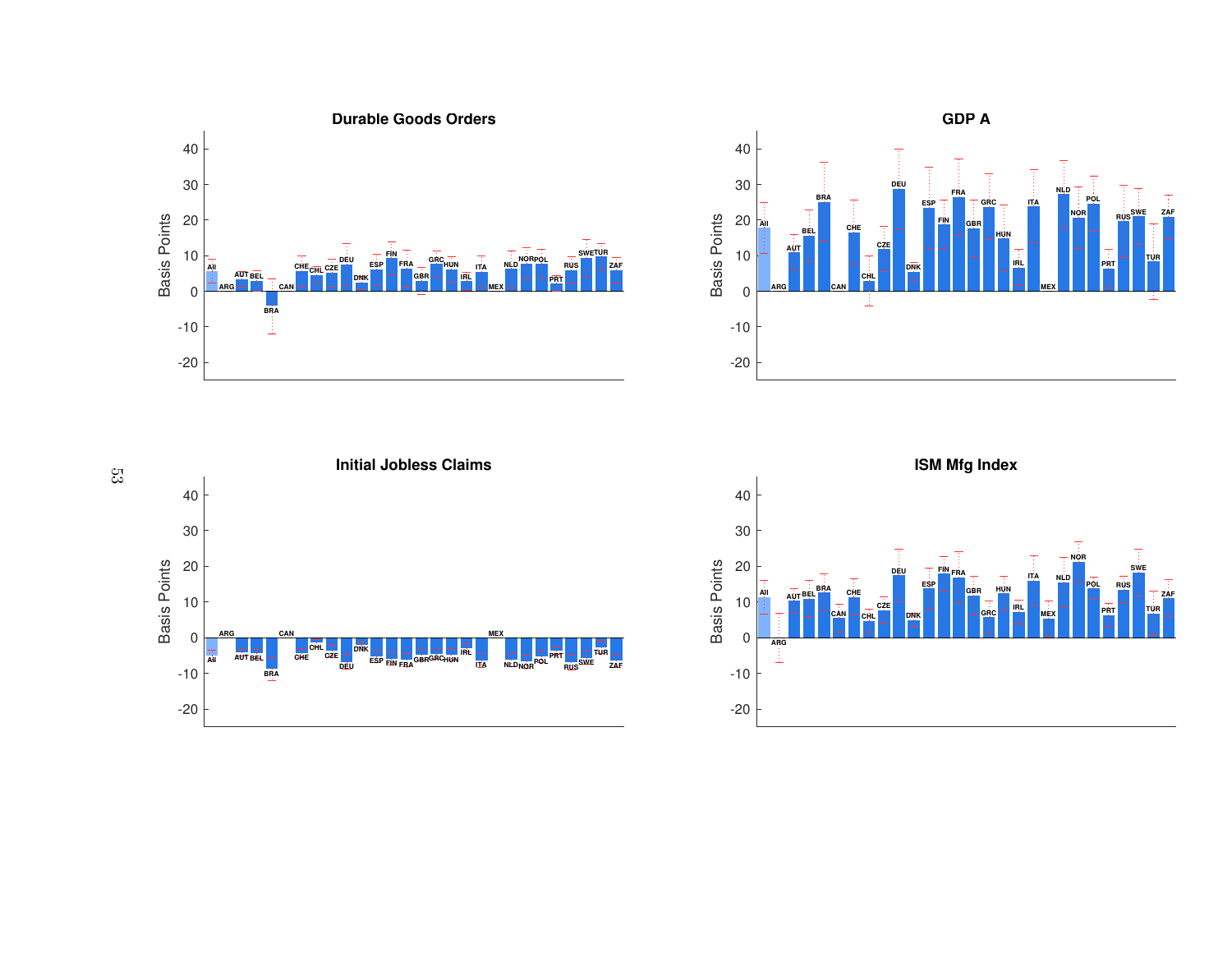

This figure shows the equity market responses for all releases. The light blue bar shows the pooled effect, i.e. common coefficient  $\gamma^y$  of equation [\(2\)](#page-11-3), while the dark blue bars show the country-specific effect, i.e.  $\gamma_i^y$  obtained from estimating equation [\(3\)](#page-12-1). Missing country bars indicate cases in which the country is dropped because it had fewer than 24 observations for <sup>a</sup> given announcement. The red error bands depict 95 percent confidence intervals, where standard errors are clusteredat the event- and country-level.

 $54\,$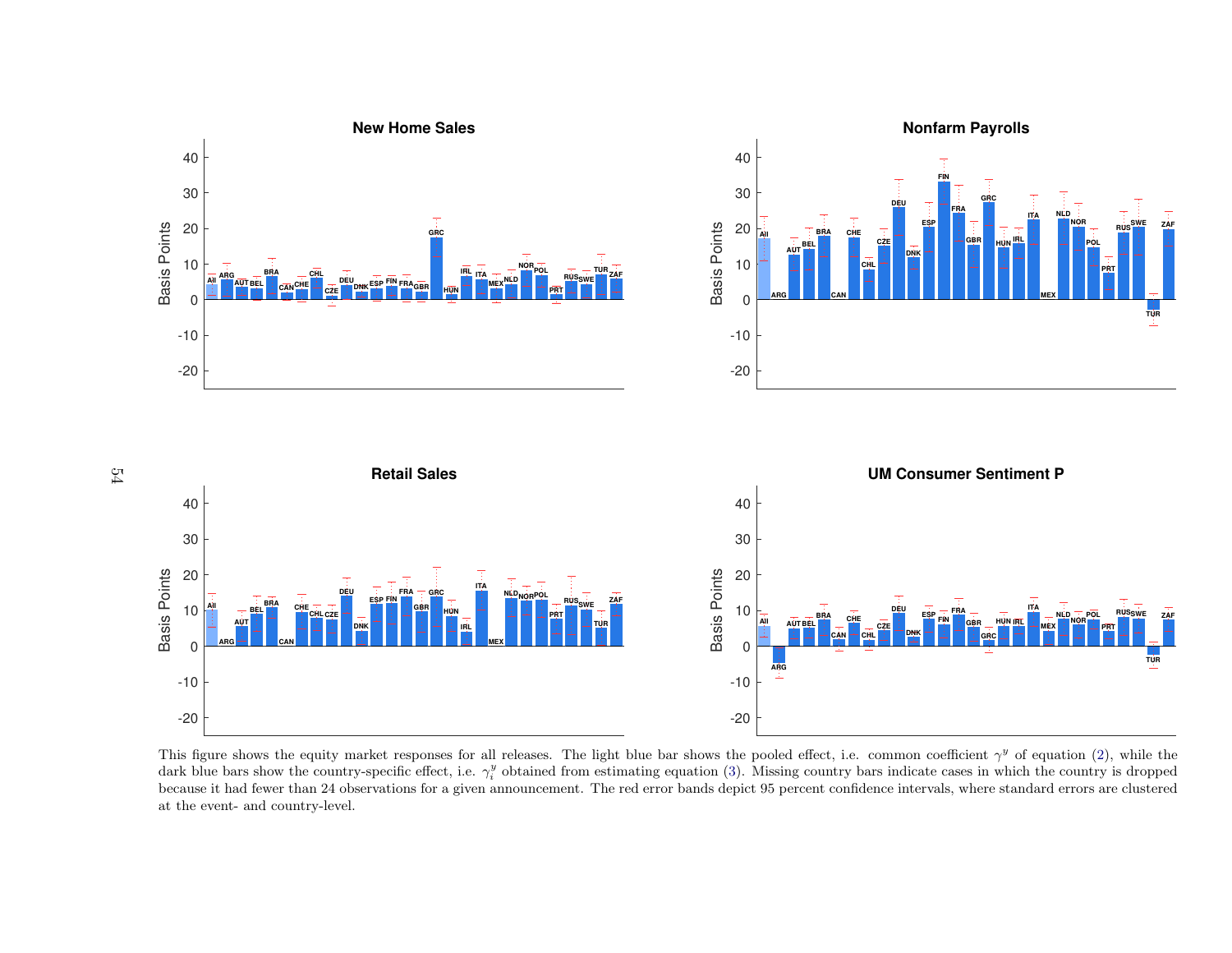| Energy          |      | Industrial Metals    |      | Agriculture   |      |  |
|-----------------|------|----------------------|------|---------------|------|--|
| WTI Crude Oil   | 0.41 | <b>LME</b> Aluminium | 0.35 | Chicago Wheat | 0.18 |  |
| Brent Crude Oil | 0.30 | LME Cooper           | 0.41 | Kansas Wheat  | 0.08 |  |
| RBOB Gasoline   | 0.07 | LME Lead             | 0.06 | Corn          | 0.31 |  |
| Heating Oil     | 0.07 | LME Nickel           | 0.08 | Soybeans      | 0.20 |  |
| Gasoil          | 0.10 | LME Zinc             | 0.11 | Cotton        | 0.08 |  |
| Natural Gas     | 0.05 |                      |      | Sugar         | 0.10 |  |
|                 |      |                      |      | Coffee        | 0.04 |  |
|                 |      |                      |      | Cocoa         | 0.02 |  |

<span id="page-56-0"></span>Table B1: Compositions of Commodity Indexes

Notes: This table shows the underlying commodity prices and corresponding weights for each of the three S&P GS commodity indexes.

|                   |          | Loadings | Explained Variance |          |       |  |
|-------------------|----------|----------|--------------------|----------|-------|--|
|                   | Factor 1 | Factor 2 | Factor 1           | Factor 2 | Total |  |
| Energy            | 0.65     | $-0.27$  | 0.71               | 0.06     | 0.77  |  |
| Industrial Metals | 0.65     | $-0.28$  | 0.70               | 0.07     | 0.77  |  |
| Agriculture       | 0.39     | 0.92     | 0.25               | 0.75     | 1.00  |  |
| Total             |          |          | 0.55               | 0.29     | 0.85  |  |

<span id="page-56-1"></span>Table B2: Results of Principal Component Analysis

Notes: This table shows the loadings and explained variance of the first two factors of the commodity data. They are estimated using principal components on 30-minute changes of the S&P GS energy, industrial metals, and agriculture commodity index around the 12 macroeconomic announcements.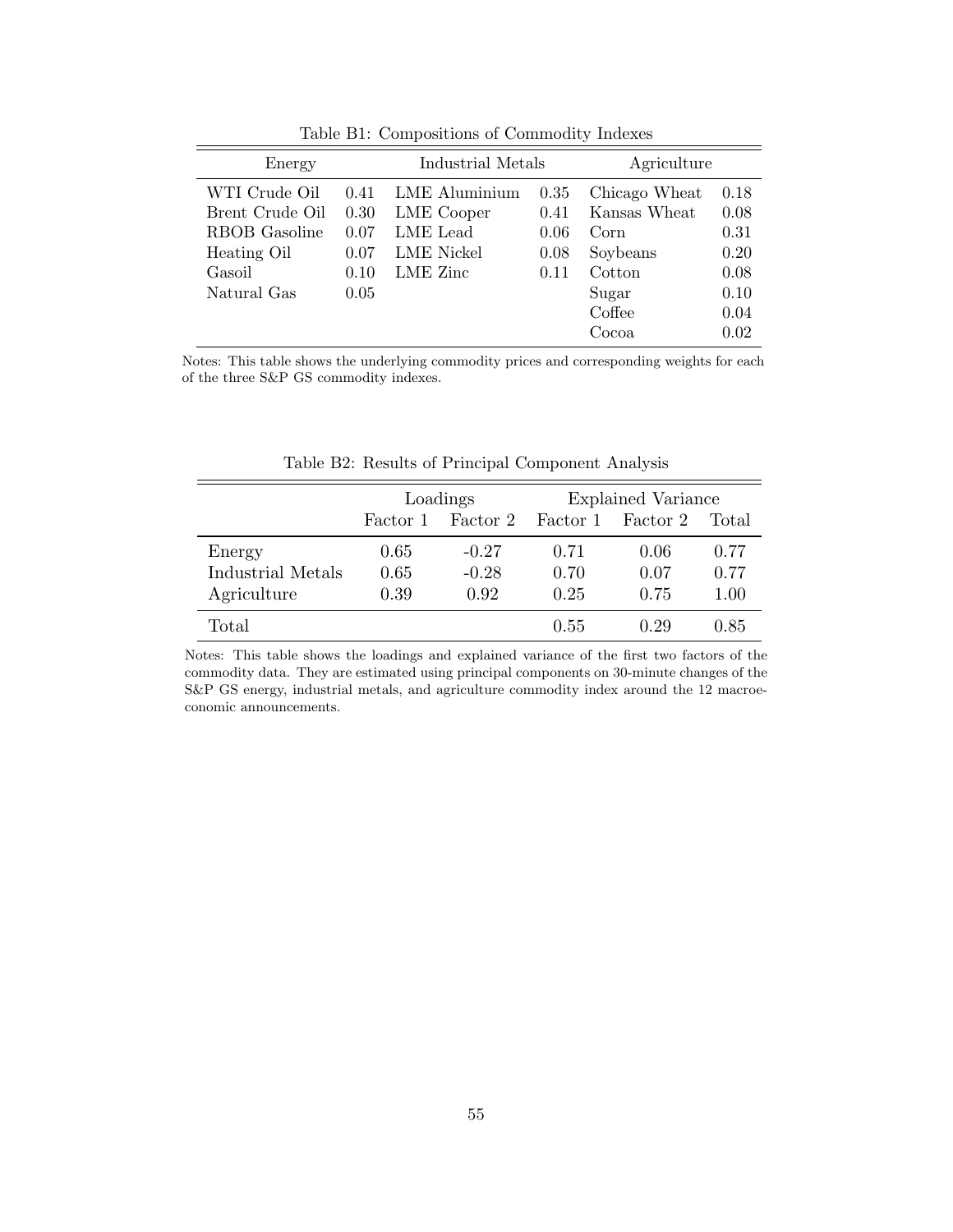|              | <b>USA</b>     | $\rm{ARG}$     | $\mathop{\rm AUT}$ | <b>BEL</b>     | <b>BRA</b>     | CAN            | CHE            | $\rm CHL$      | CZE            | <b>DEU</b>     | <b>DNK</b>     | <b>ESP</b>     | <b>FIN</b>           | ${\rm FRA}$    |
|--------------|----------------|----------------|--------------------|----------------|----------------|----------------|----------------|----------------|----------------|----------------|----------------|----------------|----------------------|----------------|
| R-squared    |                |                |                    |                |                |                |                |                |                |                |                |                |                      |                |
| $1$ -day     | 0.02           | 0.02           | $0.03\,$           | 0.02           | $0.02\,$       | 0.02           | $0.03\,$       | 0.03           | 0.02           | $0.02\,$       | 0.02           | 0.02           | 0.03                 | 0.02           |
| $1$ -month   | 0.04           | 0.09           | 0.05               | 0.04           | 0.01           | 0.04           | $0.05\,$       | $0.02\,$       | 0.04           | 0.04           | 0.08           | 0.03           | 0.04                 | 0.05           |
| 1-quarter    | 0.18           | 0.20           | $0.13\,$           | 0.10           | $0.13\,$       | 0.16           | 0.19           | 0.04           | 0.15           | 0.14           | $\rm 0.21$     | 0.18           | 0.22                 | 0.18           |
| Coefficient  |                |                |                    |                |                |                |                |                |                |                |                |                |                      |                |
| $1$ -month   | 1.05<br>(0.39) | 2.57<br>(0.43) | 1.31<br>(0.67)     | 1.15<br>(0.83) | 0.66<br>(0.38) | 1.22<br>(0.46) | 0.95<br>(0.38) | 0.81<br>(0.45) | 1.61<br>(0.63) | 1.11<br>(0.37) | 2.18<br>(1.04) | 1.14<br>(0.57) | 0.93<br>(0.35)       | 1.11<br>(0.44) |
| $1$ -quarter | 2.20<br>(0.64) | 3.63<br>(0.55) | 2.40<br>(0.96)     | 1.83<br>(1.05) | 2.79<br>(0.69) | 2.37<br>(0.82) | 1.58<br>(0.47) | 0.97<br>(0.52) | 2.91<br>(0.95) | 2.04<br>(0.72) | 4.01<br>(1.70) | 2.47<br>(0.82) | $2.05\,$<br>(0.51)   | 2.08<br>(0.65) |
|              | GBR            | GRC            | <b>HUN</b>         | IRL            | <b>ITA</b>     | <b>MEX</b>     | <b>NLD</b>     | <b>NOR</b>     | POL            | $\rm{PRT}$     | RUS            | <b>SWE</b>     | $\operatorname{TUR}$ | ZAF            |
| R-squared    |                |                |                    |                |                |                |                |                |                |                |                |                |                      |                |
| $1$ -day     | 0.02           | $0.02\,$       | $0.02\,$           | 0.02           | $0.02\,$       | 0.02           | 0.03           | $0.01\,$       | 0.02           | $0.02\,$       | $0.02\,$       | 0.02           | $0.01\,$             | 0.03           |
| $1$ -month   | 0.02           | 0.04           | 0.06               | 0.07           | 0.03           | 0.03           | 0.07           | 0.01           | $0.05\,$       | 0.02           | 0.01           | 0.03           | 0.03                 | 0.01           |
| $1$ -quarter | 0.16           | 0.12           | 0.12               | 0.18           | 0.17           | 0.14           | 0.22           | $0.06\,$       | 0.13           | $0.07\,$       | 0.09           | 0.19           | 0.03                 | 0.06           |
| Coefficient  |                |                |                    |                |                |                |                |                |                |                |                |                |                      |                |
| $1$ -month   | 0.74<br>(0.47) | 1.37<br>(0.54) | 1.52<br>(0.62)     | 1.44<br>(0.79) | 0.96<br>(0.55) | 1.13<br>(0.44) | 1.30<br>(0.50) | 0.64<br>(0.58) | 1.65<br>(0.47) | 0.99<br>(0.74) | 0.61<br>(0.35) | 0.96<br>(0.42) | 1.41<br>(0.64)       | 0.56<br>(0.37) |
| 1-quarter    | 1.93<br>(0.56) | 2.48<br>(0.62) | 2.04<br>(1.03)     | 2.64<br>(1.05) | 2.05<br>(0.72) | 2.57<br>(0.90) | 2.21<br>(0.60) | 1.94<br>(0.57) | 2.50<br>(0.68) | 2.39<br>(1.36) | 1.55<br>(0.46) | 2.39<br>(0.78) | 1.27<br>(0.83)       | 1.00<br>(0.51) |

<span id="page-57-0"></span>Table B3: Low Frequency Analysis — Stock Indexes

Notes: This table reports, country-by-country, the R-squared of equation [\(8\)](#page-23-5) (daily) and, R-squared and coefficient values of equation ([9\)](#page-23-6) (monthly and quarterly) for stock indexes. The same R-squared are illustrated in Figure [5.](#page-24-2) The sample ranges from January 1, <sup>2000</sup> to June 28, <sup>2019</sup> and Newey-West standard errors are used. For the US, we use the S&P <sup>500</sup> where we obtain daily data from the Center of Research in Security Prices (CRSP).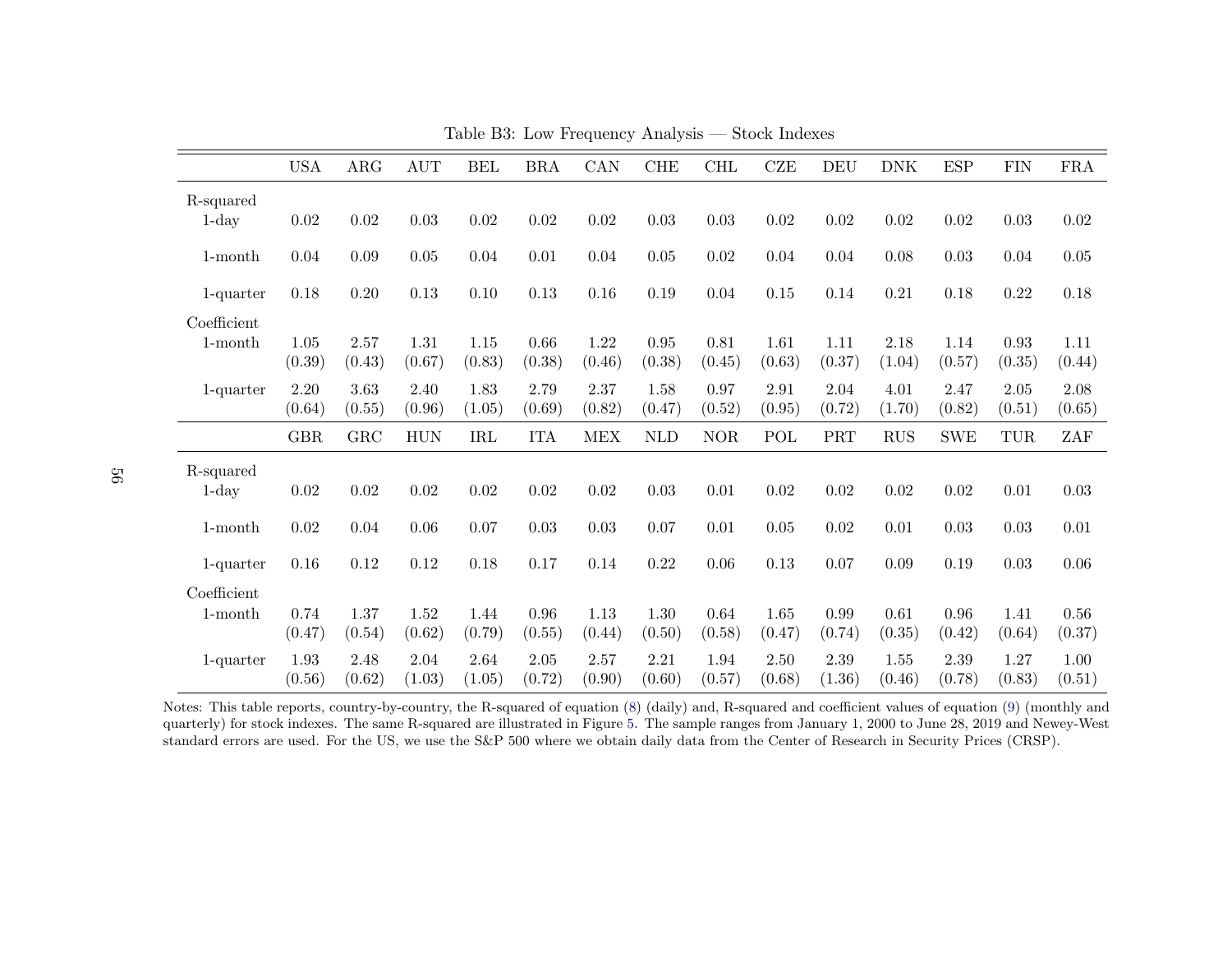

<span id="page-58-0"></span>Figure B3: Daily, Monthly, and Quarterly R-Squared for US Dollar Exchange Rates

Notes: For each US dollar-denominated exchange rate, this figure plots the R-squared of equation [\(8\)](#page-23-2) for the daily frequency, and the R-squared of equation [\(9\)](#page-23-4) for the monthly and quarterly frequency. The left, middle, and right bar indicate the R-squared of the daily, monthly, and quarterly regression, respectively. For a given exchange rate and frequency, the blue bar represents the R-squared of US macroeconomic news and the red bar represents the R-squared of US monetary policy shocks. The sample runs from January 1, 2000 to June 28, 2019.



<span id="page-58-1"></span>Figure B5: Time Series of Financial Integration Measure by Country

Notes: This figure shows the time series of financial integration from 1995 to 2015. The construction of the measure follows equation [\(17\)](#page-35-2). The left hand side panel shows the time series for all countries in the sample. The right hand side excludes the time series for the five outliers, i.e. Belgian, Ireland, Netherlands, Switzerland, and the United Kingdom. Note that the Euro Area is a separate line in both graphs.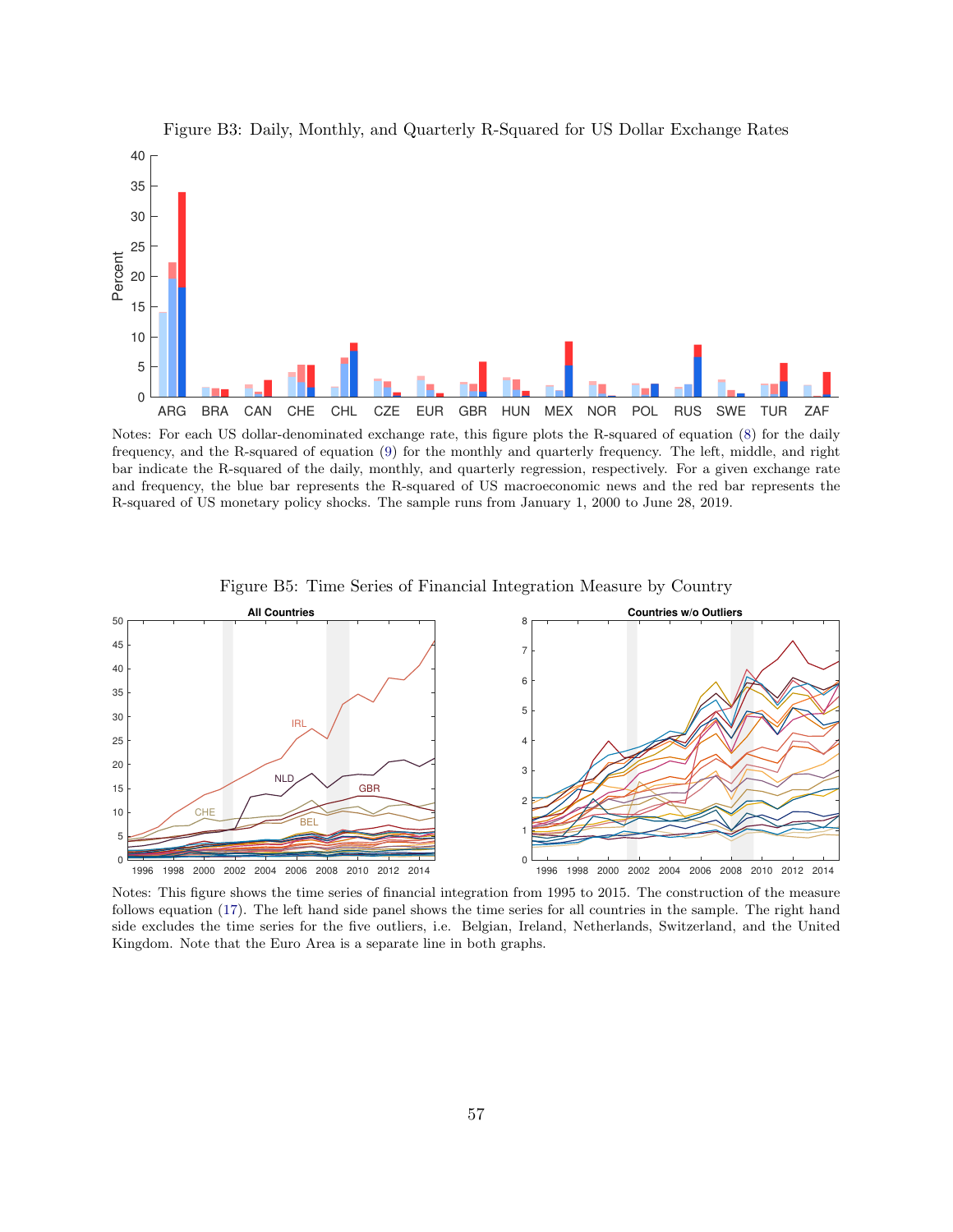|                                   | Capacity<br>Utilization | CB Consumer<br>Confidence | Core CPI     | Core PPI  | Durable Goods<br>Orders | GDP A              |
|-----------------------------------|-------------------------|---------------------------|--------------|-----------|-------------------------|--------------------|
| $10$ -Year Treasury Yields $(bp)$ |                         |                           |              |           |                         |                    |
| <b>News</b>                       | $0.45***$               | $1.14***$                 | $1.40***$    | $1.03***$ | 0.43                    | $1.57***$          |
|                                   | (0.11)                  | (0.17)                    | (0.23)       | (0.16)    | (0.26)                  | (0.34)             |
| $R^2$                             | 0.13                    | 0.37                      | 0.25         | 0.37      | 0.24                    | 0.30               |
| Observations                      | 264                     | 191                       | 258          | 268       | 183                     | 88                 |
|                                   | Initial Jobless         | ISM Mfg                   | New Home     | Nonfarm   | Retail                  | <b>UM</b> Consumer |
|                                   | Claims $\cdot(-1)$      | Index                     | <b>Sales</b> | Payrolls  | <b>Sales</b>            | Sentiment P        |
| 10-Year Treasury Yields (bp)      |                         |                           |              |           |                         |                    |
| <b>News</b>                       | $0.59***$               | $2.09***$                 | $0.73***$    | $4.12***$ | $1.31***$               | $0.60***$          |
|                                   | (0.07)                  | (0.18)                    | (0.13)       | (0.42)    | (0.34)                  | (0.12)             |
| $R^2$                             | 0.22                    | 0.46                      | 0.29         | 0.46      | 0.34                    | 0.13               |
| Observations                      | 1001                    | 267                       | 186          | 268       | 266                     | 237                |

<span id="page-59-0"></span>Table B4: Effect of US News on 10-Year Treasury Yield

Notes: For all 12 announcements, this table shows estimates of  $\gamma^y$  obtained from the following specificaton:

$$
\Delta q_t = \alpha + \gamma^y s_{US,t}^y + \sum_{k \neq y} \gamma^k s_{US,t}^k + \varepsilon_t,
$$

where  $s_{US,t}^y$  is the announcement surprise of interest,  $s_{US,t}^k$  are other surprises released in the same time window, and  $\Delta q_t$  is the 30-minute change in the 10-year Treasury yield. Following Gürkaynak, Kısacıkoğlu, and Wright [\(2018\)](#page-44-5), we construct the yield change by using changes in 10-year Treasury futures, where we divide the 30-minute change of the futures price by its approximate duration (7 years) and flip the sign. Following [Gorodnichenko and Ray](#page-43-14) [\(2017\)](#page-43-14), we focus on the closest quarterly contract except in the month of expiration in which case we employ the second-closest contract. \*\*\*, \*\*, and \* indicate significance at the 1, 5, and 10 percent level.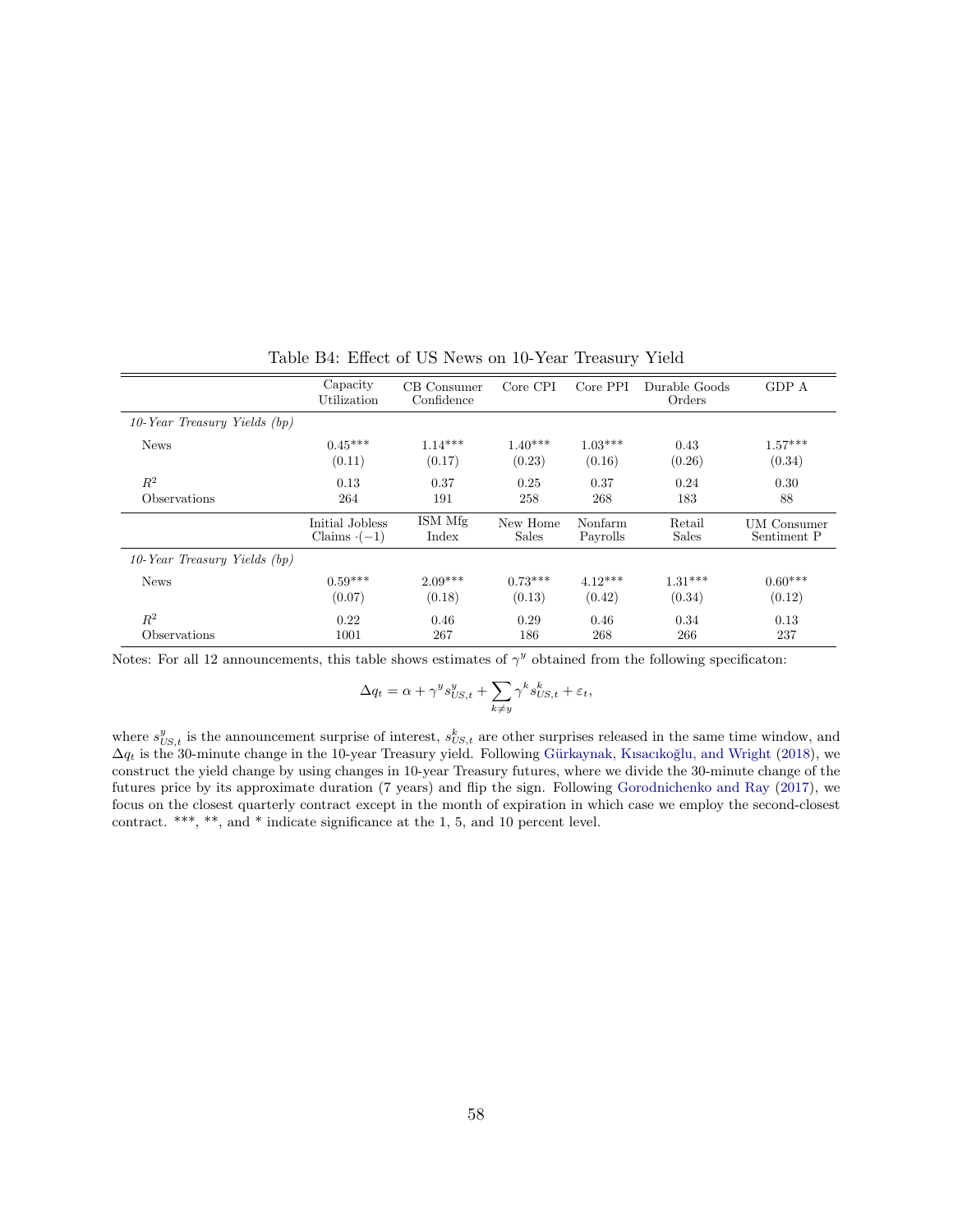

<span id="page-60-0"></span>Figure B4: Daily, Monthly, and Quarterly R-Squared for Stock Indexes

Notes: For each country's stock index, this figure plots the R-squared of equation [\(8\)](#page-23-2) for the daily frequency, and the R-squared of equation [\(9\)](#page-23-4) for the monthly and quarterly frequency. The left, middle, and right bar indicate the R-squared of the daily, monthly, and quarterly regression, respectively. For a given country and frequency, the blue bar represents the R-squared of US real activity news and the green bar represents the R-squared of US price news. The sample runs from January 1, 2000 to June 28, 2019. Appendix Table [A1](#page-47-0) provides an overview of the news releases and their classification into the two groups.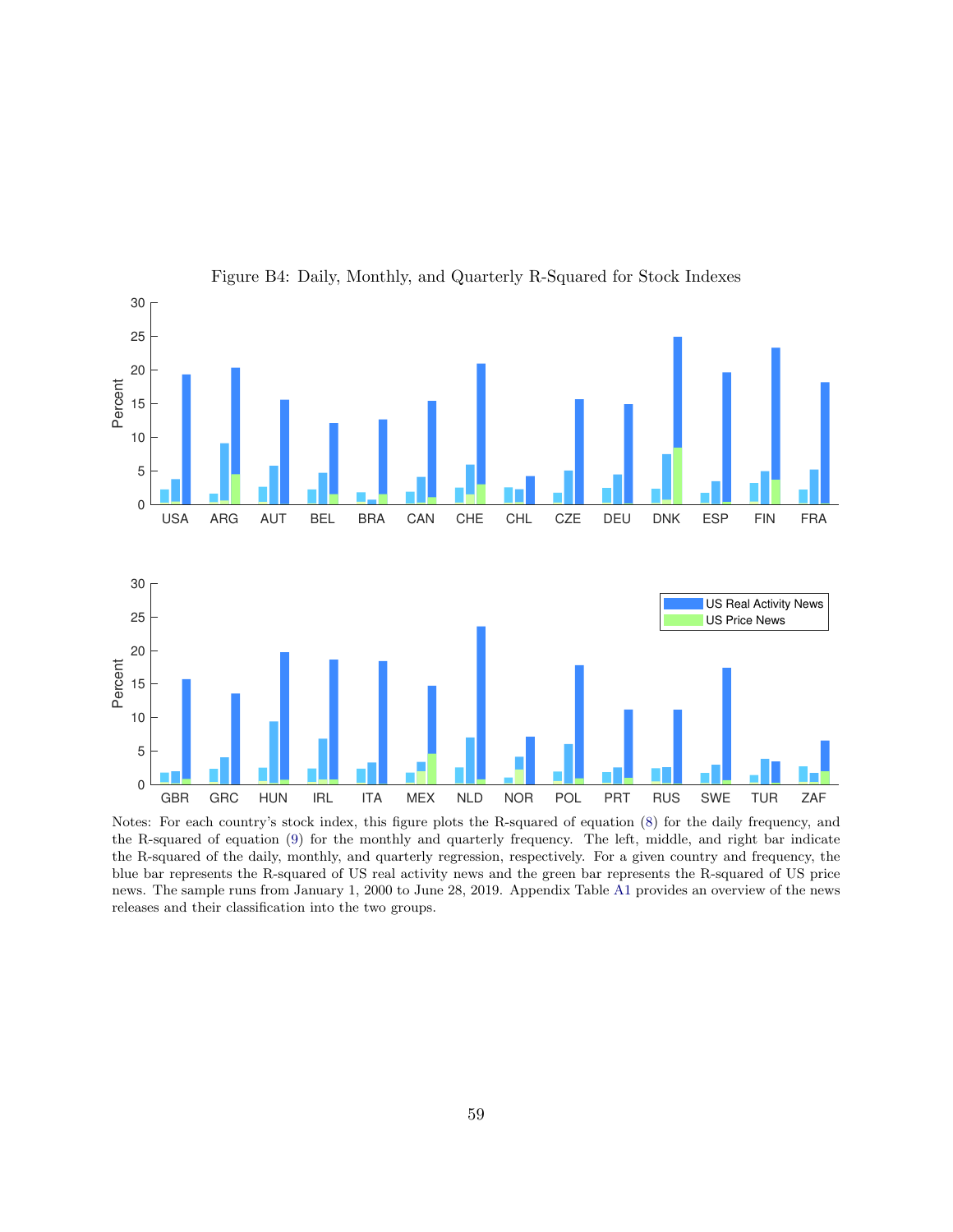|                            | Capacity<br>Utilization | CB Consumer<br>Confidence | Core CPI     | Core PPI   | Durable Goods<br>Orders | GDP A              |
|----------------------------|-------------------------|---------------------------|--------------|------------|-------------------------|--------------------|
| Stock Index(bp)            |                         |                           |              |            |                         |                    |
| <b>News</b>                | 1.08                    | $7.25***$                 | $-11.64***$  | $-6.32***$ | $2.44*$                 | $12.73***$         |
|                            | (1.05)                  | (1.99)                    | (2.15)       | (1.75)     | (1.29)                  | (3.63)             |
| News - Recession           | $7.64*$                 | $9.53***$                 | $6.39**$     | $3.92*$    | $8.35***$               | $13.45***$         |
|                            | (4.04)                  | (3.04)                    | (2.88)       | (2.10)     | (2.87)                  | (4.92)             |
| $R^2$                      | 0.08                    | 0.17                      | 0.14         | 0.18       | 0.13                    | 0.32               |
| Observations               | 5809                    | 5783                      | 5576         | 5686       | 5468                    | 1864               |
| $10$ -Year Bond Yield (bp) |                         |                           |              |            |                         |                    |
| <b>News</b>                | $0.22***$               | $0.42***$                 | $0.81***$    | $0.52***$  | $0.21**$                | $0.80***$          |
|                            | (0.07)                  | (0.11)                    | (0.13)       | (0.08)     | (0.09)                  | (0.17)             |
| News - Recession           | $-0.02$                 | $0.21*$                   | $-0.38***$   | $-0.21*$   | 0.25                    | 0.17               |
|                            | (0.08)                  | (0.10)                    | (0.13)       | (0.10)     | (0.20)                  | (0.24)             |
| $R^2$                      | 0.03                    | 0.10                      | 0.06         | 0.12       | 0.04                    | 0.21               |
| Observations               | 4424                    | 4214                      | 4345         | 4452       | 4260                    | 1386               |
|                            | Initial Jobless         | ISM Mfg                   | New Home     | Nonfarm    | Retail                  | <b>UM</b> Consumer |
|                            | Claims $\cdot(-1)$      | Index                     | <b>Sales</b> | Payrolls   | <b>Sales</b>            | Sentiment P        |
| Stock Index(bp)            |                         |                           |              |            |                         |                    |
| <b>News</b>                | $4.42***$               | $7.88***$                 | $4.39**$     | $13.43***$ | $9.24***$               | $6.97***$          |
|                            | (0.71)                  | (2.61)                    | (1.68)       | (3.67)     | (2.32)                  | (1.56)             |
| News - Recession           | 0.68                    | $8.75***$                 | $-0.20$      | 8.89*      | 1.14                    | $-2.89$            |
|                            | (1.08)                  | (3.50)                    | (2.35)       | (4.58)     | (3.69)                  | (2.90)             |
| $R^2$                      | 0.11                    | 0.17                      | 0.03         | 0.15       | 0.17                    | 0.05               |
| Observations               | 23741                   | 5274                      | 5630         | 5556       | 5672                    | 5465               |
| 10-Year Bond Yield (bp)    |                         |                           |              |            |                         |                    |
| <b>News</b>                | $0.28***$               | $0.81***$                 | $0.32***$    | $1.83***$  | $0.65***$               | $0.24***$          |
|                            | (0.05)                  | (0.10)                    | (0.07)       | (0.26)     | (0.12)                  | (0.07)             |
| News - Recession           | 0.01                    | 0.16                      | $-0.13$      | $-0.41$    | $-0.27**$               | 0.08               |
|                            | (0.07)                  | (0.13)                    | (0.11)       | (0.27)     | (0.13)                  | (0.11)             |
| $R^2$                      | 0.03                    | 0.18                      | 0.04         | 0.24       | 0.16                    | 0.03               |
| Observations               | 18753                   | 3956                      | 4128         | 4378       | 4431                    | 3985               |

<span id="page-61-0"></span>Table B5: Time-Varying Effect of US News

Notes: This table presents estimates of  $\psi^y$  for stock indexes and 10-year governmanet bond yields from the following specification:

$$
\Delta q_{i,t} = \alpha_i + \gamma^y s_{US,t}^y + \psi^y s_{US,t}^y \mathbf{1}_{i,t}^{rec} + \sum_{k \neq y} \left( \gamma^k s_{US,t}^k + \psi^k s_{US,t}^k \mathbf{1}_{i,t}^{rec} \right) + \varepsilon_{i,t},
$$

where  $\mathbf{1}_{i,t}^{rec}$  is a monthly indicator equal to one if the US is in a recession or if country i is in a recession. Hence,  $\psi^y$  captures the differential effect of announcement y during recession periods, and is the coefficient of interest. To measure US recession periods we use the business cycle dates from the National Bureau of Economic Research (NBER), and for the other countries we use the dates provided by the Organisation for Economic Co-operation and Development (OECD). We obtain our data from the Federal Reserve Economic Data (FRED). For Argentina, there is no data available to us and hence we drop it from our sample for this analysis. The units are expressed in basis points. Standard errors are clustered by announcement and country, and reported in parentheses. \*\*\*, \*\*, and \* indicate significance at the 1, 5, and 10 percent level.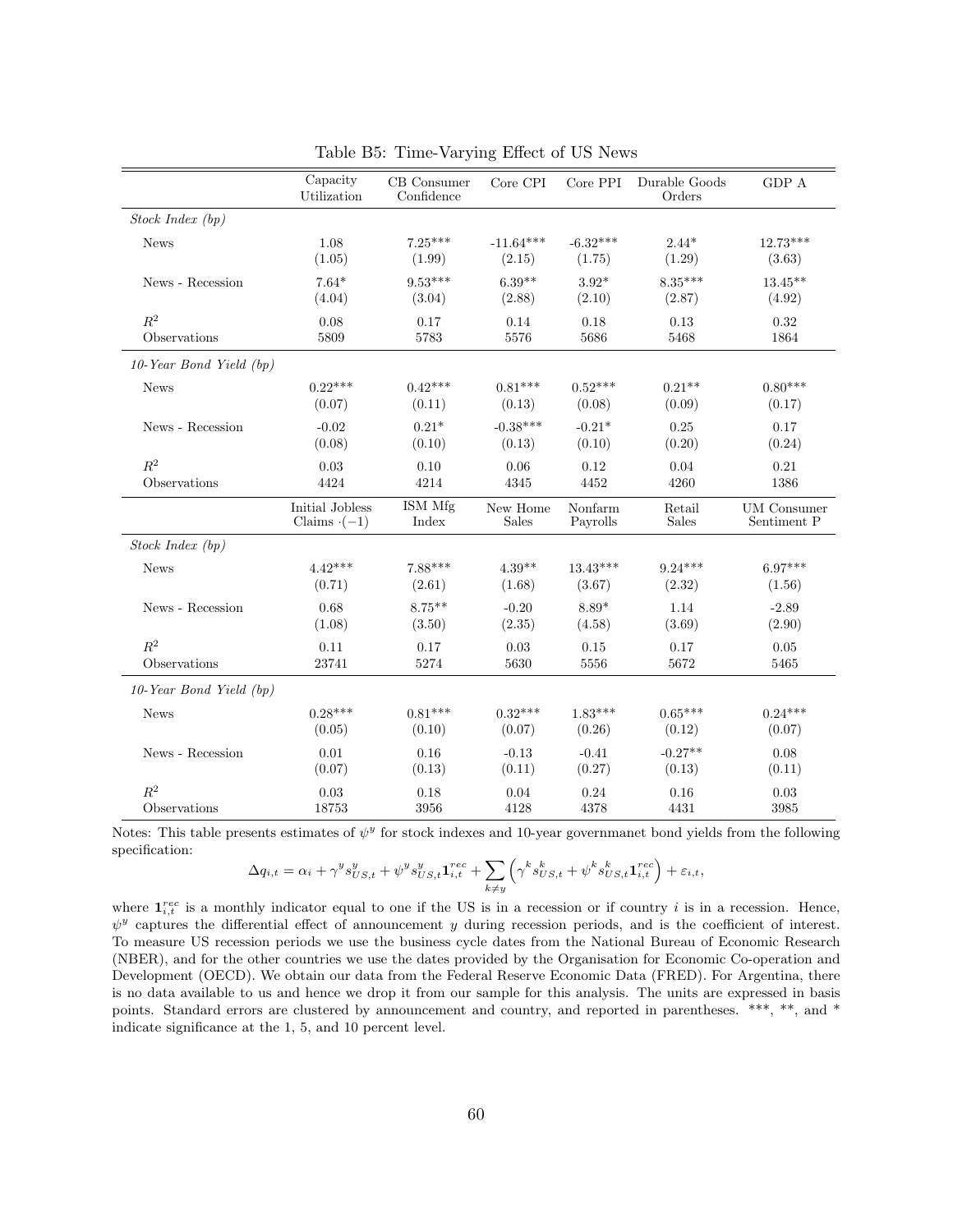|                  | Capacity<br>Utilization          | CB Consumer<br>Confidence | Core CPI                 | Core PPI            | Durable Goods<br>Orders | GDP A                      |
|------------------|----------------------------------|---------------------------|--------------------------|---------------------|-------------------------|----------------------------|
| Stock Index (bp) |                                  |                           |                          |                     |                         |                            |
| <b>News</b>      | $5.74***$                        | $13.84***$                | $-9.07***$               | $-5.19***$          | $5.73***$               | $18.05^{***}\,$            |
|                  | (2.54)                           | (2.26)                    | (1.95)                   | (1.47)              | (1.65)                  | (3.51)                     |
| Fin. Integration |                                  |                           |                          |                     |                         |                            |
| $\times$ News    | 0.80                             | 1.12                      | $1.55***$                | $1.45***$           | $-0.66*$                | $-1.05$                    |
|                  | (0.75)                           | (0.71)                    | (0.73)                   | (0.50)              | (0.32)                  | (1.39)                     |
| $\mathbb{R}^2$   | 0.07                             | 0.15                      | 0.11                     | 0.17                | 0.11                    | 0.28                       |
| Observations     | 5205                             | 5149                      | 4929                     | 5010                | 4794                    | 1640                       |
|                  | Initial Jobless<br>Claims $(-1)$ | ISM Mfg<br>Index          | New Home<br><b>Sales</b> | Nonfarm<br>Payrolls | Retail<br><b>Sales</b>  | UM Consumer<br>Sentiment P |
| Stock Index (bp) |                                  |                           |                          |                     |                         |                            |
| <b>News</b>      | $5.17***$                        | $11.94***$                | $4.23***$                | 18.99***            | $10.38***$              | $5.94***$                  |
|                  | (0.80)                           | (2.47)                    | (1.52)                   | (3.47)              | (2.49)                  | (1.68)                     |
| Fin. Integration |                                  |                           |                          |                     |                         |                            |
| $\times$ News    | 0.36                             | 1.96                      | $0.93**$                 | $8.60**$            | 1.18                    | 0.32                       |
|                  | (0.46)                           | (1.40)                    | (0.44)                   | (3.90)              | (1.47)                  | (0.34)                     |
| $\mathbb{R}^2$   | 0.10                             | 0.13                      | 0.04                     | 0.15                | 0.17                    | 0.05                       |
| Observations     | 20835                            | 4738                      | 4992                     | 4887                | 5030                    | 4819                       |

<span id="page-62-0"></span>Table B6: The Role of Financial Linkages — All Countries

Notes: This table presents estimates of  $\gamma^y$  and  $\delta^y$  of equation [\(16\)](#page-35-0) for each of the 12 macroeconomic announcements, and including all countries. The units are expressed in basis points. Standard errors are clustered by announcement and country, and reported in parentheses. \*\*\*, \*\*, and \* indicate significance at the 1, 5, and 10 percent level.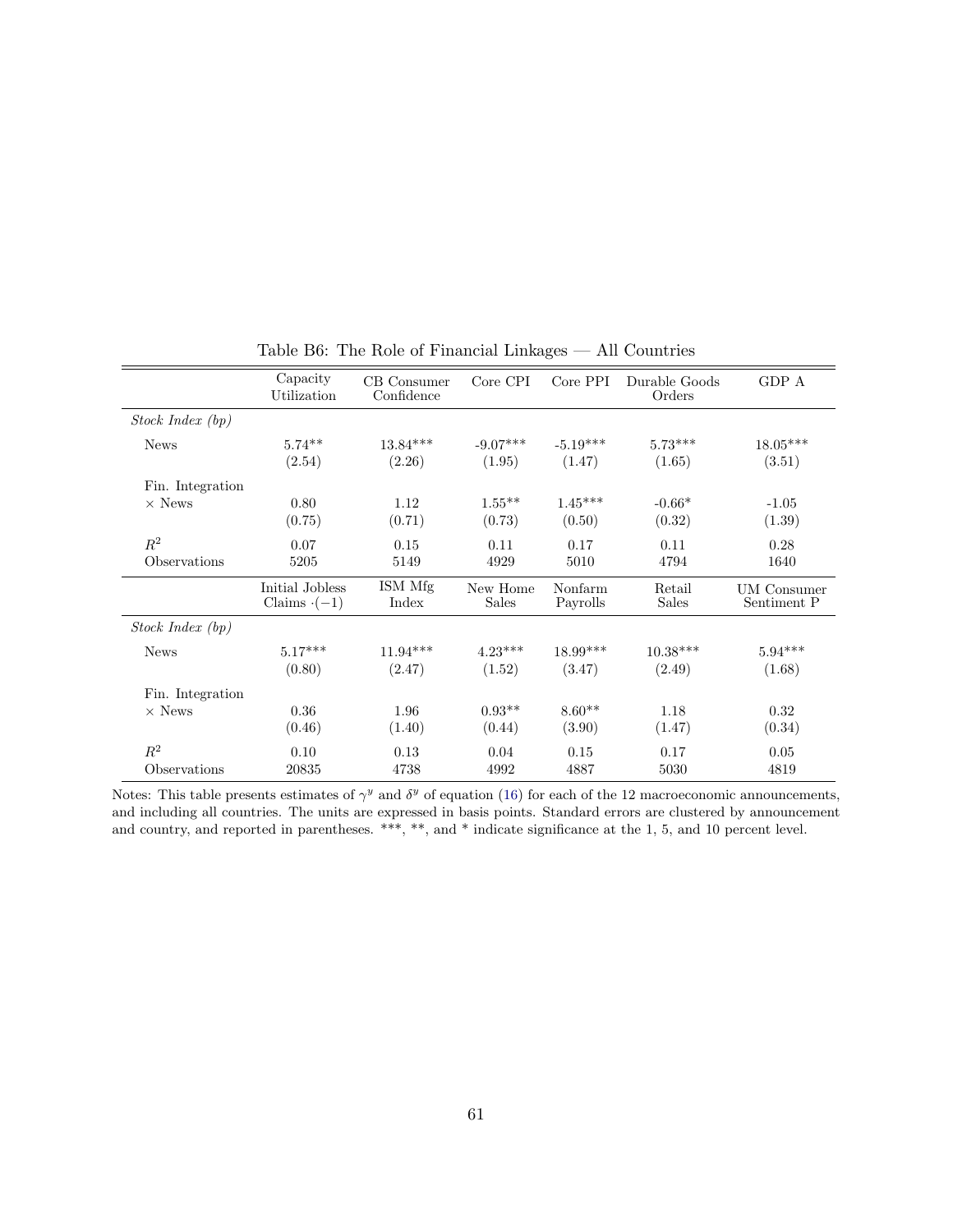|                        | Capacity<br>Utilization               | CB Consumer<br>Confidence | Core CPI                 | Core PPI             | Durable Goods<br>Orders | ${\rm GDP}$ A                     |
|------------------------|---------------------------------------|---------------------------|--------------------------|----------------------|-------------------------|-----------------------------------|
| Stock Index (bp)       |                                       |                           |                          |                      |                         |                                   |
| <b>News</b>            | $6.52**$<br>(2.52)                    | $15.49***$<br>(2.35)      | $-9.22***$<br>(2.19)     | $-5.02***$<br>(1.52) | $6.42***$<br>(1.81)     | $19.88***$<br>(3.65)              |
| Fin. Integration       |                                       |                           |                          |                      |                         |                                   |
| $\times$ News          | 1.45<br>(1.32)                        | 0.35<br>(1.55)            | $3.64*$<br>(1.91)        | $3.24**$<br>(1.40)   | 0.79<br>(1.52)          | $-2.36$<br>(2.86)                 |
| Trade Integration      |                                       |                           |                          |                      |                         |                                   |
| $\times$ News          | $-0.61$<br>(0.37)                     | $-2.69***$<br>(0.93)      | 0.66<br>(0.46)           | 0.16<br>(0.50)       | 0.01<br>(0.36)          | $-3.36**$<br>(1.26)               |
| Industry Dissimilarity |                                       |                           |                          |                      |                         |                                   |
| $\times$ News          | 0.80<br>(1.06)                        | $-1.41$<br>(1.36)         | 1.87<br>(1.65)           | $2.17*$<br>(1.17)    | 1.29<br>(1.37)          | $-1.90$<br>(2.62)                 |
| $\mathbb{R}^2$         | 0.09                                  | 0.20                      | 0.13                     | 0.21                 | 0.14                    | 0.35                              |
| Observations           | 3449                                  | 3325                      | 3272                     | 3314                 | 3262                    | 1095                              |
|                        | Initial Jobless<br>Claims $\cdot(-1)$ | ISM Mfg<br>Index          | New Home<br><b>Sales</b> | Nonfarm<br>Payrolls  | Retail<br><b>Sales</b>  | <b>UM</b> Consumer<br>Sentiment P |
| Stock Index(bp)        |                                       |                           |                          |                      |                         |                                   |
| <b>News</b>            | $5.36***$<br>(0.89)                   | $13.64***$<br>(2.56)      | $4.82***$<br>(1.52)      | $23.72***$<br>(3.61) | $11.82***$<br>(2.49)    | $6.78***$<br>(1.73)               |
| Fin. Integration       |                                       |                           |                          |                      |                         |                                   |
| $\times$ News          | $2.10***$                             | $4.77***$                 | $2.60*$                  | $16.52***$           | $5.14***$               | $-0.14$                           |
|                        | (0.68)                                | (2.16)                    | (1.40)                   | (3.13)               | (1.33)                  | (1.24)                            |
| Trade Integration      |                                       |                           |                          |                      |                         |                                   |
| $\times$ News          | $-0.98*$                              | $-2.53*$                  | $-2.28**$                | $-3.92$              | $-2.06*$                | $-1.03*$                          |
|                        | (0.52)                                | (1.30)                    | (0.95)                   | (2.33)               | (1.07)                  | (0.57)                            |
| Industry Dissimilarity |                                       |                           |                          |                      |                         |                                   |
| $\times$ News          | 0.97<br>(0.68)                        | 2.19<br>(1.61)            | $2.37**$<br>(0.93)       | $5.54**$<br>(2.16)   | 1.67<br>(1.00)          | $-0.48$<br>(1.15)                 |
| $R^2$                  | 0.13                                  | 0.19                      | 0.07                     | 0.24                 | 0.22                    | 0.06                              |
| Observations           | 14045                                 | 3044                      | 3268                     | 3240                 | 3329                    | 3270                              |

<span id="page-63-0"></span>Table B7: The Role of Financial Linkages — Trade Integration and Industry Dissimilarity

Notes: This table presents estimates of  $\gamma^y$  and  $\delta^y$  from an adapted version of equation [\(16\)](#page-35-0), where we include as controls measures of trade integration and industry dissimilarity from the US, as well as their interactions with the surprises. The units are expressed in basis points. Standard errors are clustered by announcement and country, and reported in parentheses. \*\*\*, \*\*, and \* indicate significance at the 1, 5, and 10 percent level. Trade integration (or openness) is calculated for country  $i$  and year  $\tau$  as

$$
tradeInt_{i,\tau} = \frac{Imports_{i,\tau} + Exports_{i,\tau}}{GDP_{i,\tau}},
$$

where the data on nominal imports, exports, and GDP are obtained from the United Nations Statistics Division. Country i's sectoral dissimilarity relative to the US is calculated as

$$
\text{dissim}_{i,\tau} = \sum_{k} |s_{i,k,\tau} - s_{US,k,\tau}|,
$$

where  $s_{i,k,\tau}$  is country i's share of gross output in sector k and in year  $\tau$ , and the data are obtained from the World Input-Output Database [\(Timmer et al.,](#page-45-12) [2015\)](#page-45-12).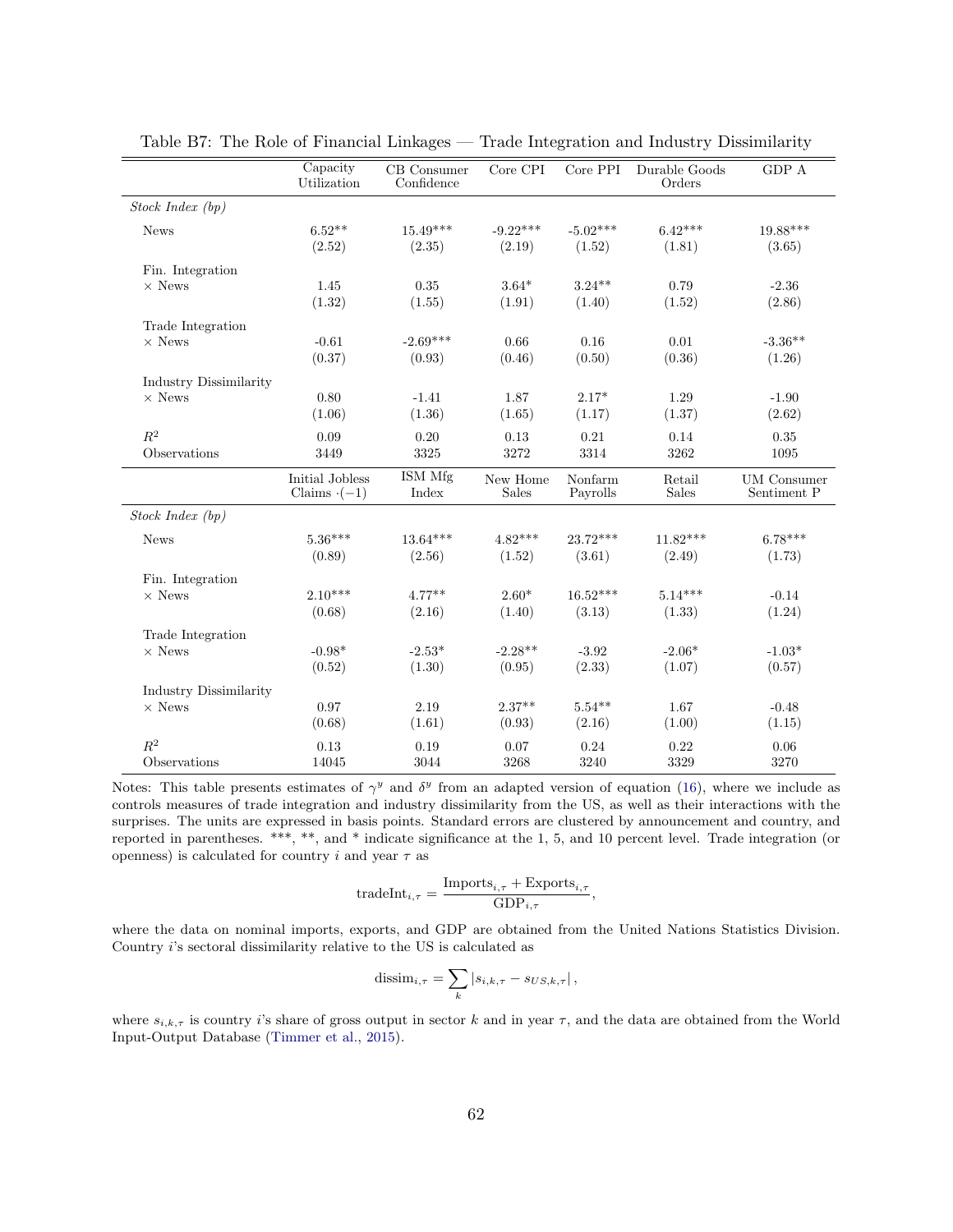# <span id="page-64-0"></span>C A Structural Framework to Interpret Results

The following exposition extends the framework in [Faust et al.](#page-43-2) [\(2007\)](#page-43-2) to the international setting.

Setup We adopt the high-frequency setup from Section [3,](#page-10-0) and denote by t the release time. The time window around the release is  $[t - \Delta^{-}, t + \Delta^{+}]$ , where  $\Delta^{-}$  and  $\Delta^{+}$  are short time periods. We are interested in the effect of news about a US macroeconomic variable  $y_{US,\tau}$  on an asset price  $q_i$ in country  $i$ .  $\tau$  is a generic time index.

Letting  $\mathcal{I}_{t-\Delta^-}$  denote agents' (common) information set prior to the news release, the *surprise* about the US macroeconomic variable is  $s_{US,t}^y = y_{US,t} - E[y_{US,t}|\mathcal{I}_{t-\Delta^{-}}]$ , where  $E[\cdot|\mathcal{I}_{t-\Delta^{-}}]$  denotes the expectation conditional on information set  $\mathcal{I}_{t-\Delta^{-}}$ . Consistent with recent evidence (Gürkaynak, Kısacıkoğlu, and Wright, [2018\)](#page-44-5), we assume that  $s_{US,t}^y$  is measured without error. We denote the set of news that become available in the time window we study by  $\mathcal{N}_{[t-\Delta^-,t+\Delta^+]}$ . It includes, in particular, news on the macroeconomic variable  $y_{U,S,t}$ , but also other news. Asset prices at time  $t + \Delta^+$  are then based on the information set  $\mathcal{I}_{t+\Delta^+} = \mathcal{I}_{t-\Delta^-} \cup \mathcal{N}_{[t-\Delta^-, t+\Delta^+]}$ .

We assume a log-linear multi-country world with a unique equilibrium. Countries are indexed by i, j, and k, and C denotes the set of countries. The state variables of the economy are elements of the vectors  $x_{j,\tau}$  and  $x_{glob,\tau}$ . State variables specific to country  $j \in \mathcal{C}$  are included in the vector  $x_{j,\tau}$  and global state variables are included in the vector  $x_{glob,\tau}$ . For instance, a component of total factor productivity (TFP) specific to the US is an element in vector  $x_{US,\tau}$ , while the global TFP component is included in  $x_{q\ell_0b,\tau}$ . We are agnostic as to which state variables drive the business cycle and explicitly allow for news shocks in the spirit of [Beaudry and Portier](#page-41-13) [\(2006\)](#page-41-13). All structural shocks are uncorrelated.

The price of an asset of interest in country  $i$  can then be written as

$$
q_{i,\tau} = E\left[\sum_{k \in \mathcal{C}} a_{i,k}^q x_{k,\tau} + a_{i,glob}^q x_{glob,\tau} | \mathcal{I}_{\tau}\right],
$$
\n(C1)

where  $a_{i,k}^q$ ,  $k \in \mathcal{C}$ , and  $a_{glob,i}$  are coefficient vectors that depend on the specification of the model. They capture, respectively, how the asset price  $q_{i,\tau}$  is affected by the country-specific state variables in  $x_{k,\tau}$  and the global state variables in  $x_{qlob,\tau}$ . Similarly, we can express country j's macroeconomic variable y of interest as

$$
y_{j,\tau} = \sum_{k \in \mathcal{C}} a_{j,k}^y x_{k,\tau} + a_{j,glob}^y x_{glob,\tau}.
$$
 (C2)

For most of the paper, we are interested in US macroeconomic variables so that  $j = US$ .

Under the assumption that  $x_{k,t+\Delta^+} = x_{k,t-\Delta^-}$  for all k and  $x_{glob,t+\Delta^+} = x_{glob,t-\Delta^-}$  for small  $\Delta^{-}, \Delta^{+}$ , we can write the change in asset price  $q_{i,\tau}$  over the window we study as

<span id="page-64-1"></span>
$$
\Delta q_{i,t} = q_{i,t+\Delta^{+}} - q_{i,t-\Delta^{-}}
$$
\n
$$
= \sum_{k \in \mathcal{C}} a_{i,k}^{q} \left( E \left[ x_{k,t+\Delta^{+}} | \mathcal{I}_{t+\Delta^{+}} \right] - E \left[ x_{k,t+\Delta^{+}} | \mathcal{I}_{t-\Delta^{-}} \right] \right)
$$
\n
$$
+ a_{i,glob}^{q} \left( E \left[ x_{glob,t+\Delta^{+}} | \mathcal{I}_{t+\Delta^{+}} \right] - E \left[ x_{glob,t+\Delta^{+}} | \mathcal{I}_{t-\Delta^{-}} \right] \right).
$$
\n(C3)

In words, when new information becomes available, market participants change their expectations about the state of the economy, which in turn, changes asset price  $q_{i,t}$ .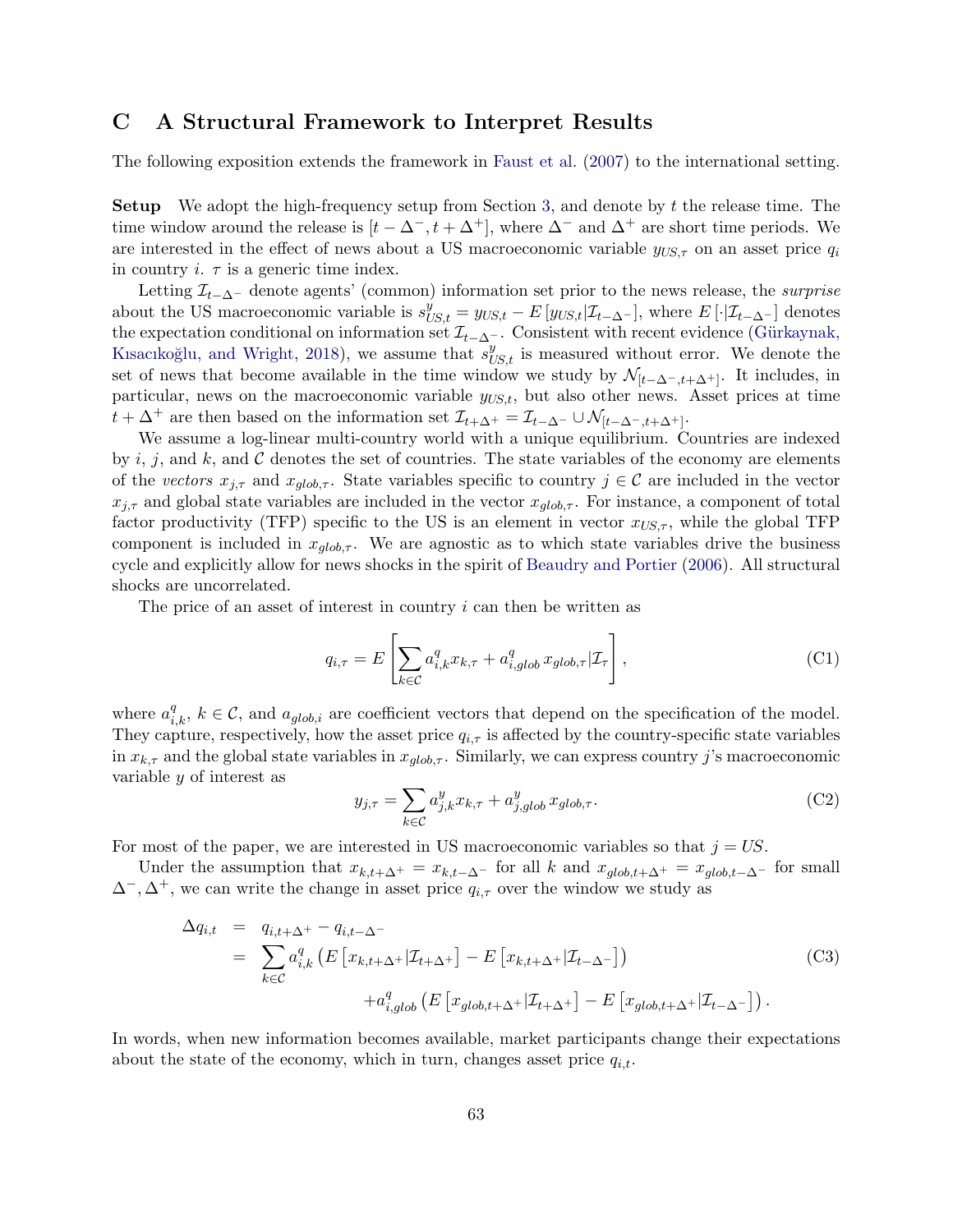We next use the fact that  $\mathcal{I}_{t+\Delta^+} = \mathcal{I}_{t-\Delta^-} \cup \mathcal{N}_{[t-\Delta^-, t+\Delta^+]},$  and parameterize the conditional expectations in equation [\(C3\)](#page-64-1),

<span id="page-65-0"></span>
$$
E\left[x_{k,t+\Delta^{+}}|\mathcal{I}_{t+\Delta^{+}}\right] - E\left[x_{k,t+\Delta^{+}}|\mathcal{I}_{t-\Delta^{-}}\right] = b_{k}^{y} s_{US,t}^{y} + u_{k,t}, \quad \text{for } k \in \mathcal{C},
$$
 (C4)

$$
E\left[x_{glob,t+\Delta^{+}}|\mathcal{I}_{t+\Delta^{+}}\right] - E\left[x_{glob,t+\Delta^{+}}|\mathcal{I}_{t-\Delta^{-}}\right] = b_{glob}^{y} s_{US,t}^{y} + u_{glob,t}.
$$
 (C5)

These expressions make explicit that market participants use the surprise about US macroeconomic news, as well as other information that becomes available within the time window (as captured by  $u_{k,t}$  and  $u_{alob,t}$ , to update their expectations about the state of the world economy. To the extent that the US macroeconomic news release is informative about the state, the vectors  $b_k^y$  $\frac{y}{k}$  and  $b_{glob}^y$  contain nonzero elements. For instance, higher-than-expected US Nonfarm Payrolls may lead market participants to update their expectation of the US-specific component of TFP. In this case, the relevant element in  $b_{US}^y$  is nonzero. If the surprise is not useful for estimating particular state variables, then the relevant entries in  $b_k^y$  $\frac{y}{k}$  and  $b_{glob}^y$  are zero.

We make no specific assumptions on how agents update their estimate of the state. They could, for instance, use the Kalman filter, but we do not impose this assumption. We only require that the estimation of the unobserved state requires a nonzero correlation between the observed macroeconomic variable and the state of interest. Formally, we require

#### <span id="page-65-2"></span>Assumption 1. For all  $k \in \mathcal{C} \cup \{glob\}$ :  $b_k^y$  $k \neq 0 \Rightarrow a_{US,k}^y \neq 0.$

Plugging equations [\(C4\)](#page-65-0) and [\(C5\)](#page-65-0) into equation [\(C3\)](#page-64-1) gives

<span id="page-65-1"></span>
$$
\Delta q_{i,t} = \left(\sum_{k \in \mathcal{C}} a_{i,k}^q b_k^y + a_{i,glob}^q b_{glob}^y\right) s_{US,t}^y + \varepsilon_{i,t},\tag{C6}
$$

where  $\varepsilon_{i,t} = \sum_{k \in \mathcal{C}} a_{i,k}^q u_{k,t}^y + a_{i,glob}^q u_{glob,t}$ . Letting  $\gamma_i := \sum_{k \in \mathcal{C}} a_{i,k}^q b_k^y + a_{i,glob}^q b_{glob}^y$ , delivers our estimating equation [\(3\)](#page-12-2).

**Discussion** For a given asset price  $q_{i,t}$  and surprise  $s_{US,t}^y$ , equation [\(C6\)](#page-65-1) highlights that a country's response reflects two components. First, the response reflects the asset price's dependence on the true unobserved state, as captured by  $a_{i,k}^q$  and  $a_{i,glob}^q$ . Second, the response reflects market participant's updates about the state of the world, as measured by vectors  $b_k^y$  $\frac{y}{k}$  and  $b_{glob}^y$ . If market participants use the newly available information to update only some state variables, and country i's asset price does not depend on the state variables being updated, then the asset price should not systematically respond to the surprise. The nonzero responses that we identified in Section [3](#page-10-0) thus imply that market participants update their belief about states, which country i's asset price depends on.

We next split the asset price response in equation [\(C6\)](#page-65-1) by country into four different components,  $\overline{1}$  $\overline{\phantom{0}}$ 

$$
\Delta q_{i,t} = \left(\underbrace{a_{i,US}^q b_{US}^y + a_{i,i}^q b_i^y}_{\text{(a)}} + \underbrace{\sum_{j \neq US,i} a_{i,j}^q b_j^y}_{\text{(c)}} + \underbrace{a_{i,glob}^q b_{glob}^y}_{\text{(d)}}\right) s_{US,t}^y + \varepsilon_{i,t}.
$$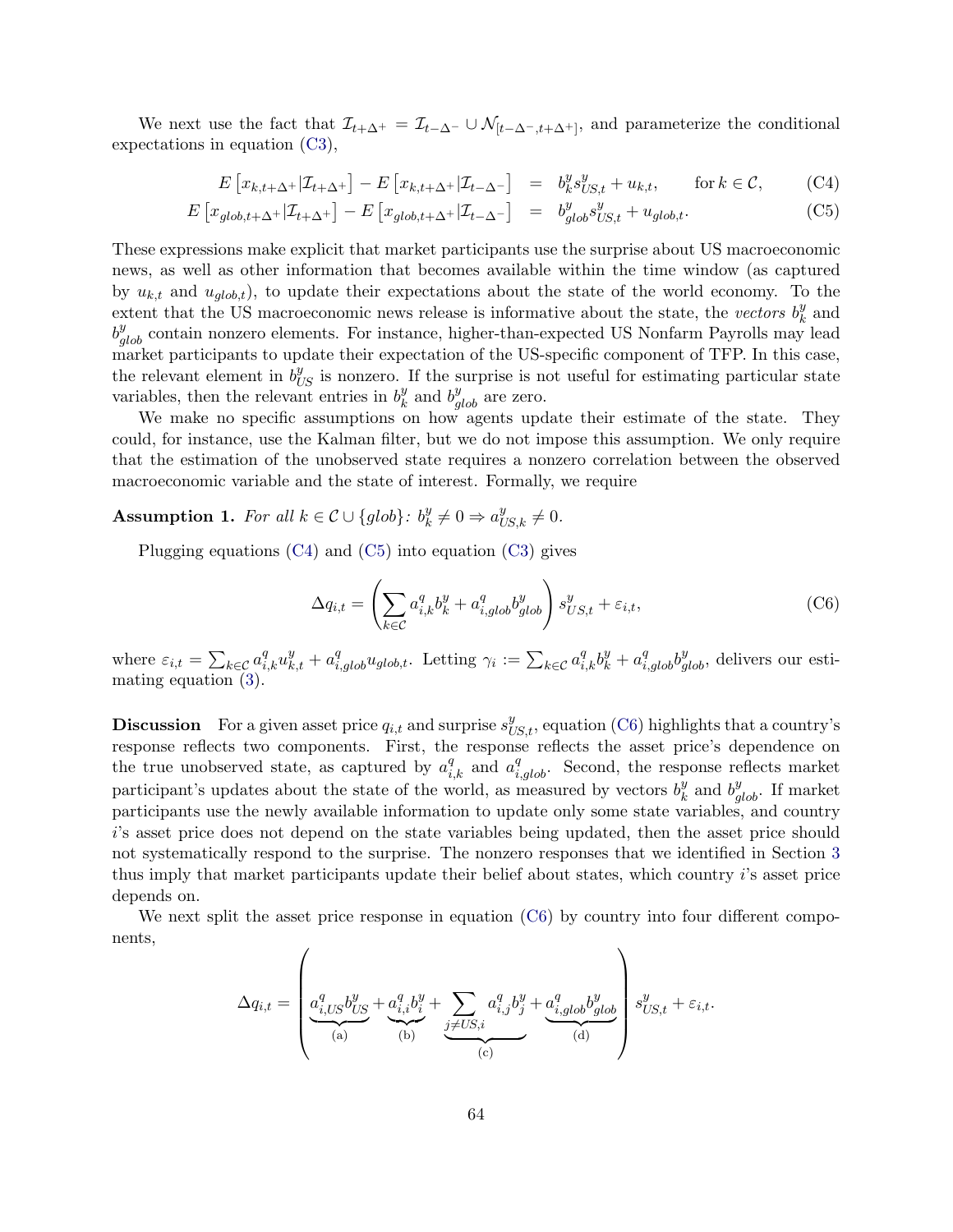This breakdown reflects the origins of disturbances. Term (a) captures economic disturbances originating in the US. If, for instance, the change in US TFP affects US macroeconomic variable  $y_{US,\tau}$ , market participants who observe the surprise  $s_{US,t}^y$  may update their estimate of US TFP. This would be captured by a nonzero element in vector  $b_{US}^{y}$ . At the same time the change in US TFP may affect foreign asset price  $q_{i,t}$ —as captured by a nonzero entry in vector  $a_{i,US}^q$ . The asset price in country i only responds to a change in US TFP if both market participants update their expectation of US TFP and US TFP indeed affects the asset price in country i. More generally, term (a) captures this logic for all US state variables and thus reflects country i's asset price responses to disturbances originating in the US.

Term (b) in the above expression reflects changes in state variables, which originate in country i. In order for an innovation to the state in country i to affect i's own asset price through the US macroeconomic surprise, it would have to the case that market participants learn about i's state by studying US macroeconomic news. Similarly, term (c) captures disturbances, which originate in a third country j, and affect both US macro news as well as the asset price in country i. Lastly, term (d) reflects changes in the global state vector. Such disturbances may affect US macroeconomic surprises, and as a result market participants may use these surprises to estimate these global state variables.

A reasonable assumption in the context of our analysis is that surprises in US macroeconomic variables are not used to update state variables that are specific to countries other than the US. That is,  $b_k^y = 0$  for  $k \notin \{US, glob\}$ . This assumption implies that it is not the case that market participants use US payroll employment to forecast the country-specific component of Belgian TFP. Under Assumption [1,](#page-65-2) a sufficient condition for this to hold is that countries other than the US are small relative to the US. Continuing with the earlier example, a change in Belgian TFP has no impact on US macroeconomic variables, and hence, the forecaster would find no useful correlation to predict Belgian TFP when new information about the US macroeconomy becomes available. Formally, Assumption [1](#page-65-2) immediately implies that  $a_{US,BEL}^y = 0 \Rightarrow b_{BEL}^y = 0$ . The premise is satisfied because Belgium is small relative to the US.

Under this assumption, equation [\(C6\)](#page-65-1) becomes

$$
\Delta q_{i,t} = \left(\underbrace{a_{i,US}^q b_{US}^y}_{\text{transmission from US}} + \underbrace{a_{i,glob}^q b_{glob}^y}_{\text{common shock}}\right) s_{US,t}^y + \varepsilon_{i,t}.
$$
 (C7)

This estimating equation makes clear that a significant coefficient on the US macroeconomic surprise reflects two different components. First, if the surprise leads to an update of market participants' expectations on US state variables (as captured by nonzero elements in the vector  $b_{US}^y$ ), and if changes in US state variables impact the foreign asset price (the vector  $a_{i,US}^q$  contains nonzero elements), then the inner product  $a_{i,US}^q b_{US}^y$  can be different from zero. This component thus reflects transmission of macroeconomic shocks from the US to country *i*. Second, the surprise  $s_{US,t}^y$  may be useful to forecast global state variables  $(b_{glob}^y$  contains nonzero elements). In this case, a significant coefficient on the surprise reflects that country i is impacted by a common shock.

This discussion helps interpret our estimates in Section [3.](#page-10-0) While foreign stock prices strongly respond to the release of US macroeconomic news, this does not necessarily imply the transmission of US shocks to foreign countries. It is also possible that the US and other countries are subject to common shocks. These common shocks affect US macroeconomic outcomes and are therefore